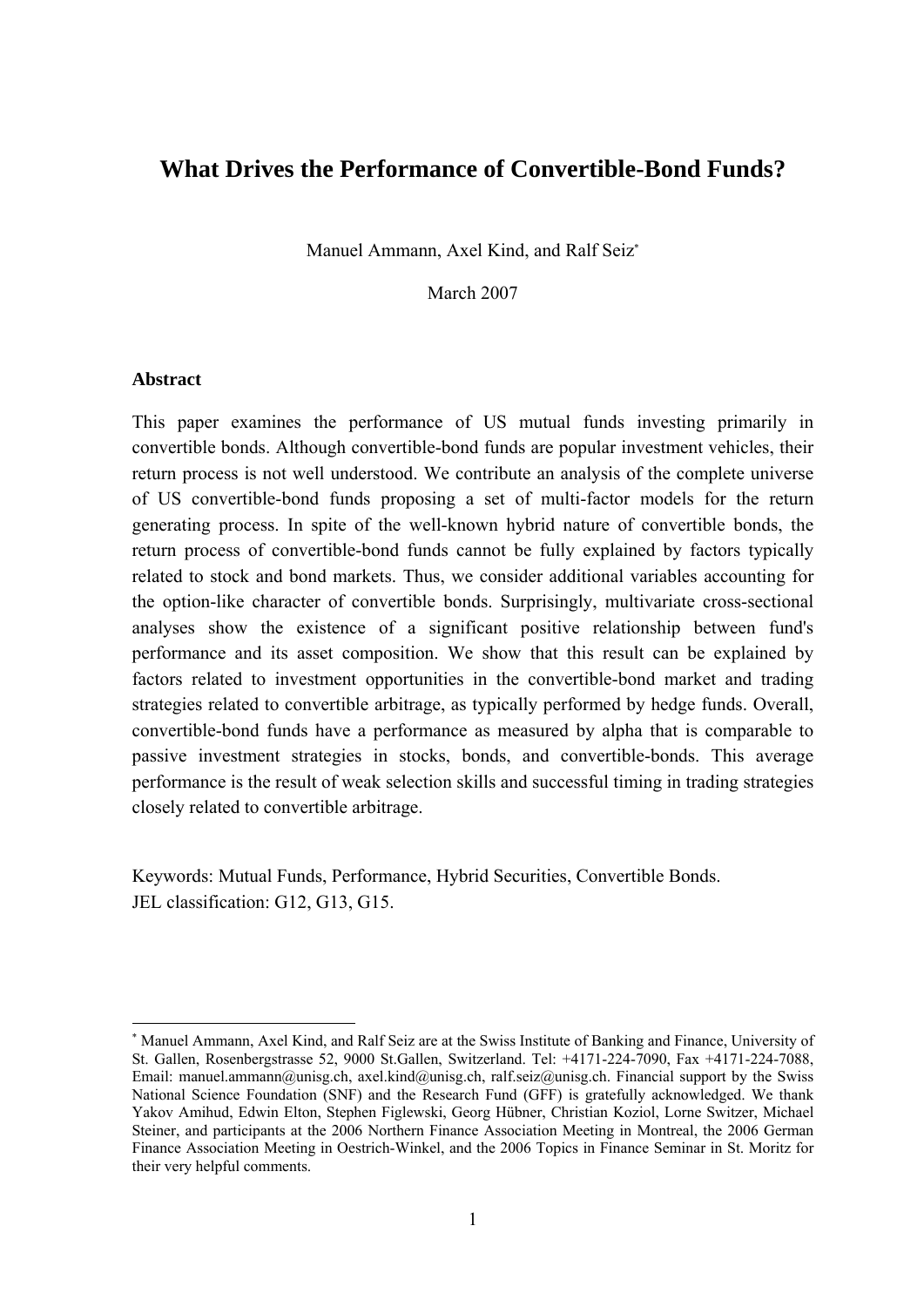## **1 Introduction**

-

With an estimated global market volume of more than 40 billion US dollars in  $2005$ <sup>1</sup> convertible-bond funds (CBFs) are an important constituent of the investment universe. Convertible bonds are often seen by professionals in the asset management industry as a distinct asset class<sup>2</sup>. Interestingly, while both academics and practitioners have extensively studied the performance and return characteristics of individual stocks, bonds, equity funds, and bond funds,<sup>3</sup> little attention has been dedicated to studying and explaining the performance of funds investing in convertible bonds. From a theoretical perspective, as convertible-bond funds invest in derivative instruments, a model explaining returns has to account for non-linear payoffs and dynamic strategies. In this context, it is a relevant question whether in addition to stock and bond factors, there exist factors specific to convertible-bond funds. This issue has also important practical implications for risk management, portfolio optimization, and performance measurement.

This paper contributes the first empirical study of the US CBF market. It investigates the complete universe of convertible-bond funds in the US consisting of 114 CBFs in the period of 1985-2004. The employed data set is free of survivorship bias. We provide a detailed description of US convertible-bond funds and propose a set of models suitable for explaining their returns. In particular, we discuss and empirically test several methods to account for the option-like payoff structure of convertible bonds. Under a large set of plausible data generating models, we find a significant and positive relation between the fund's performance and its asset composition. We explain this surprising result by relating CBF returns to the investment opportunity set available in the convertible bond market and to arbitrage strategies as typically performed by hedge funds.

<sup>&</sup>lt;sup>1</sup> Estimation is based on data provided by Lipper Global Fund Screener, CRSP, and Datastream.

 $2$  The reader may refer to Lummer and Riepe (1993), for one of the first studies taking the view that convertible bonds represent an own asset class.

<sup>&</sup>lt;sup>3</sup> For the return characteristics of common stocks, see Chen, Roll and Ross (1986), Fama and French (1992, 1993), Carhart (1997), Burmeister and Wall (1986), Elton, Gruber and Blake (1999), Ferson and Schadt (1996), among others. For bonds, see Elton, Gruber and Blake (1999). For both asset classes, see Fama and French (1993).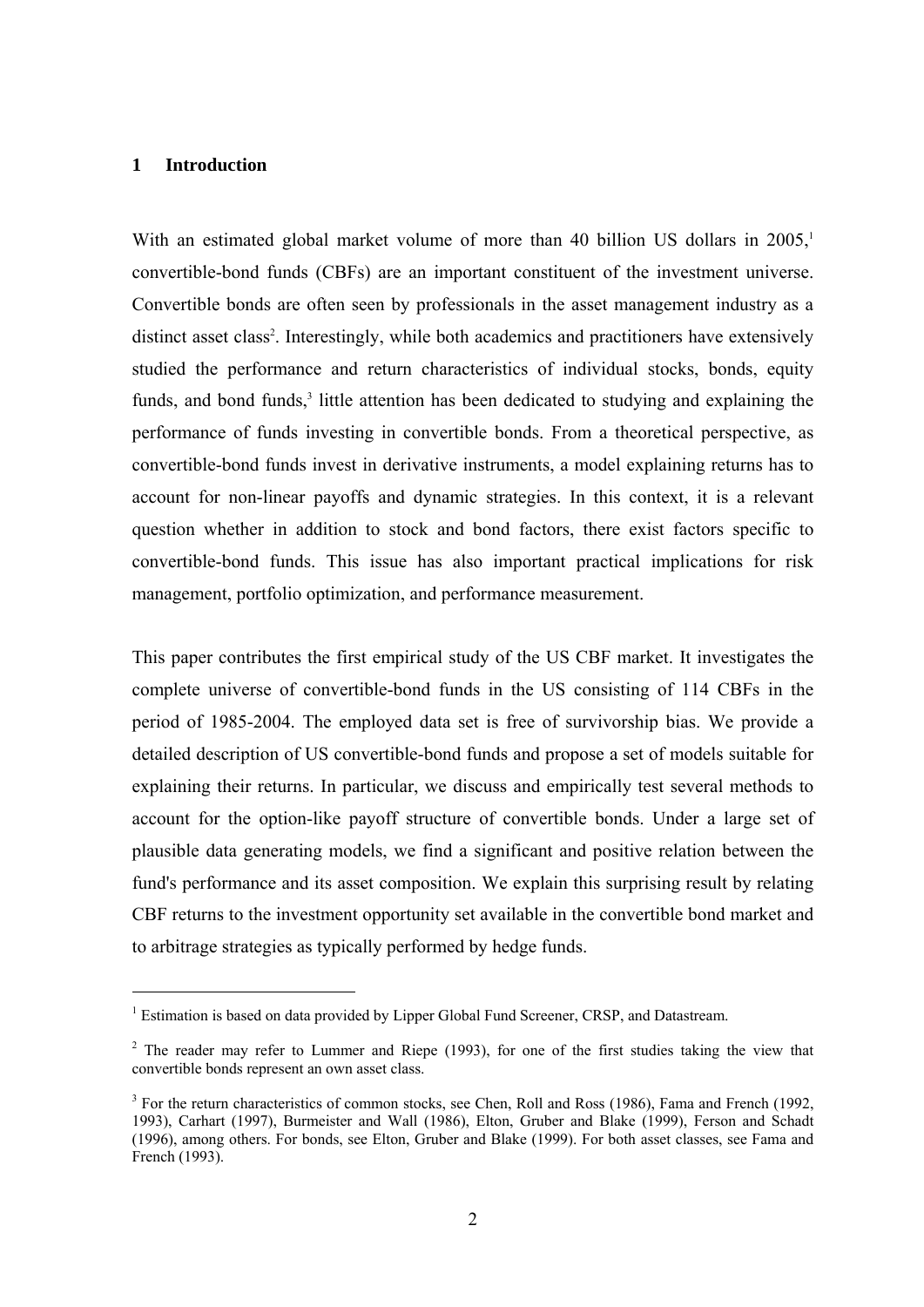A convertible bond gives the holder the right to exchange (convert) a bond for a certain number of shares of the bond-issuing company. Simplistically, it can be viewed as a combination of a straight bond and a call option on the equity of the issuing firm. Thus, besides combining attributes of fixed-income securities and equities, convertible bonds present their own return characteristics related to the option-like nature of the instruments. We examine performance models for convertible-bond funds that include factors typically related to stocks and bonds as well as factors capturing the option-like character of convertible bonds. Further, we evaluate the performance of convertible-bond funds in dependence on selected fund characteristics. We use the same multivariate cross-sectional methodology as in Kacperczyk, Sialm, and Zheng (2005) and verify the robustness of our results by applying multivariate cross-sectional analyses for sub-periods and alternative risk adjustments. The proposed models are able to capture a large part of the return process of convertible-bond funds. However, the analysis indicates that the common factors for stocks, bonds, and convertible bonds are not sufficient to explain the cross-sectional variation in convertible bond fund returns. More precisely, cross-sectional abnormal returns are found to be significantly positively (negatively) related to the fund's convertible bond (equity) holdings. Most interestingly, after introducing either a factor capturing the investment opportunity set in the convertible bond market or a convertible bond arbitrage index, cross-sectional abnormal returns cease to depend on funds' asset holdings. This result confirms the close relation between CBFs, convertible bonds, and convertible arbitrage.

When compared to passive investment strategies, CBFs deliver an average performance. CBFs seem to implement dynamic trading strategies related to convertible arbitrage but, overall, they are less successful than convertible-arbitrage hedge funds. Moreover, CBFs seem to increase their convertible-arbitrage related activities in phases when this strategy performs well, i.e. when investment opportunities in the convertible-bond market are good. This successful timing activity compensates the weak selection skills of CBFs' portfolio managers in the stock, bond, and convertible-bond market.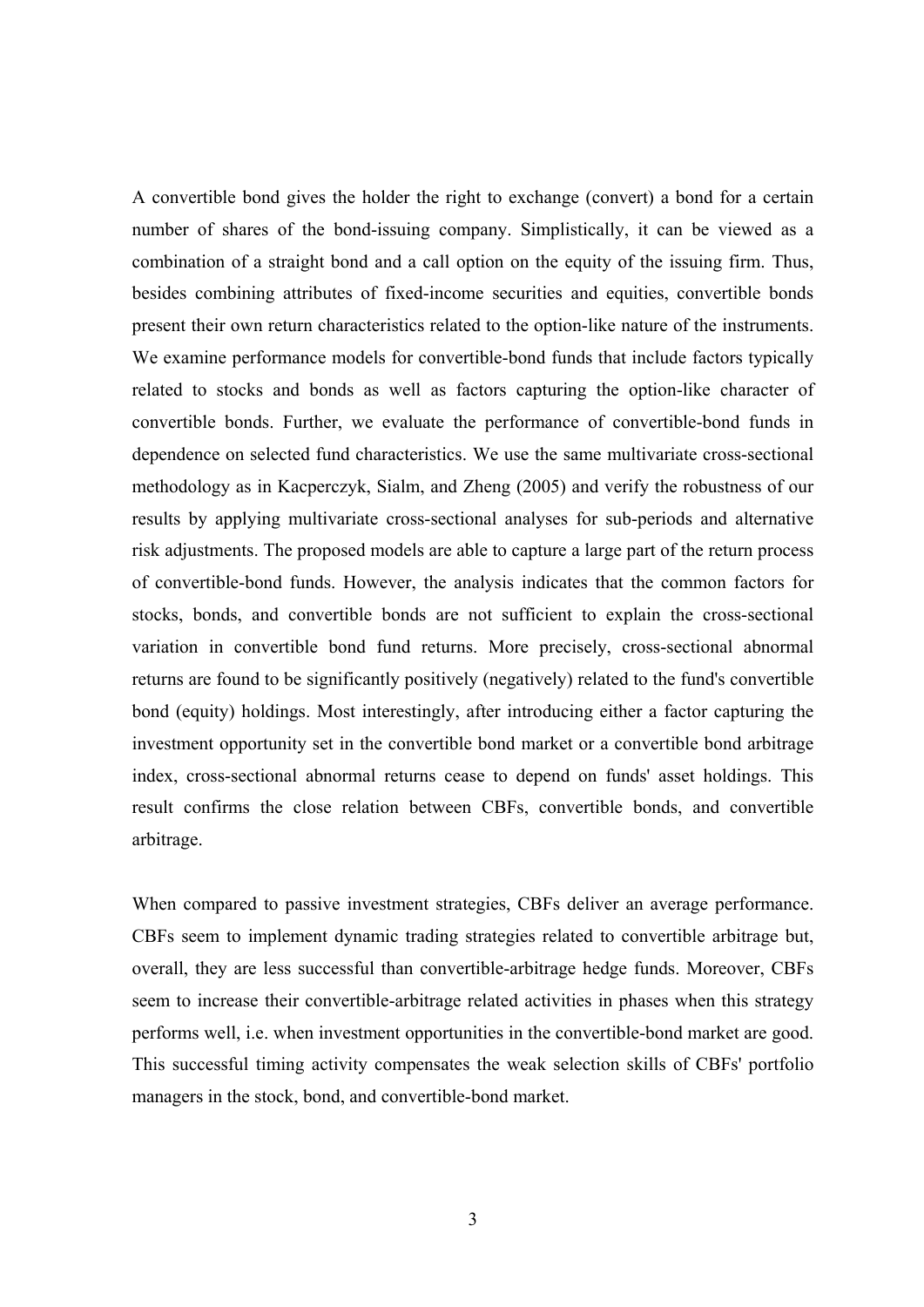The structure of the paper is as follows: Section 2 describes the CBF market and the data set used in the article. Section 3 describes the factors that possibly drive the performance of CBFs. Section 4 proposes and tests the factor models. Section 5 proposes and tests an additional model set extended by convertible arbitrage related aspects. Section 6 discusses the performance of CBF. Section 7 concludes.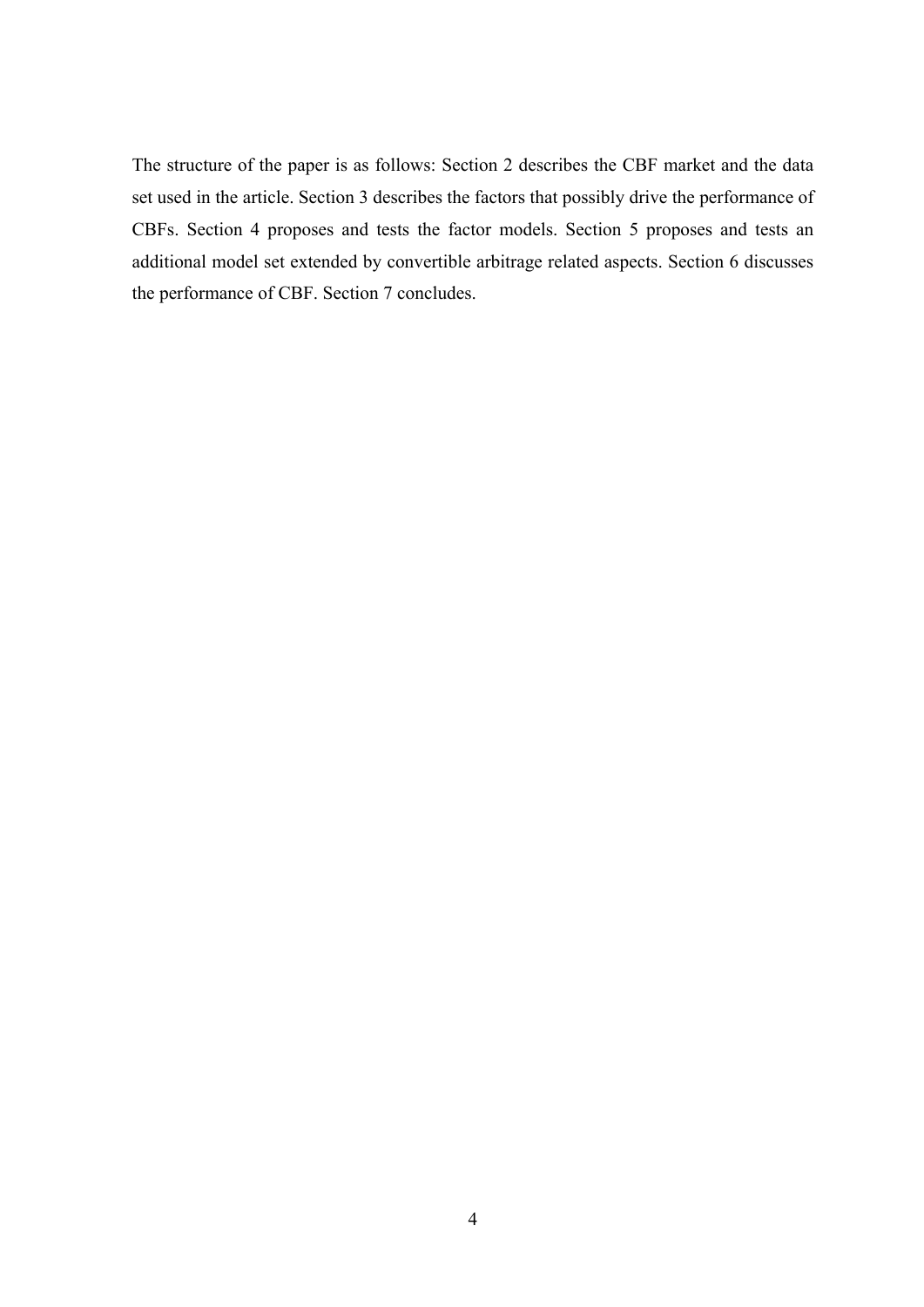## **2 U.S. Convertible-bond funds**

-

In this paper, we investigate the U.S. market for convertible-bond funds (CBFs) between October 1985 and December 2004. According to the CRSP (Center for Research in Security Prices)<sup>4</sup> survivorship-free database, 129 CBFs are traded in this period, out of which 14 are closed-end funds. In the same time, 41 CBFs were terminated, resulting in 73 active open-end CBFs with a market volume of 10.6 billion US dollars as of December 2004. As depicted in Table I, the final sample of CBFs analyzed in this study includes 114 open-end convertible-bond funds.

Interestingly, CBFs do not exclusively invest in convertible securities, such as convertible bonds (38% average holding) and preferred stocks (20%), but also in stocks (11%) and bonds (13%). Further, a portion of the funds are so called *long-short* CBFs, which are allowed to have short positions in stocks but are nevertheless part of the mutual fund universe defined by the 1940 Investment Advisory Act. Convertible-bond funds have on average total net assets of \$120 million, new money growth of 2% per month, and expense ratios of 1.5%, which lies in between the expense ratios commonly raised by bond funds and stock funds (cf. Table II).

<sup>&</sup>lt;sup>4</sup> The CRSP database includes information on fund objectives, fund returns, total net asset values, expense ratios, age of the funds, status of the fund (dead or active), asset compositions (e.g. percentages invested in convertible bonds, stocks and bonds), and other fund characteristics. Returns and total net assets are reported monthly, fund characteristics such as asset compositions and expense ratios are generally reported on a yearly basis.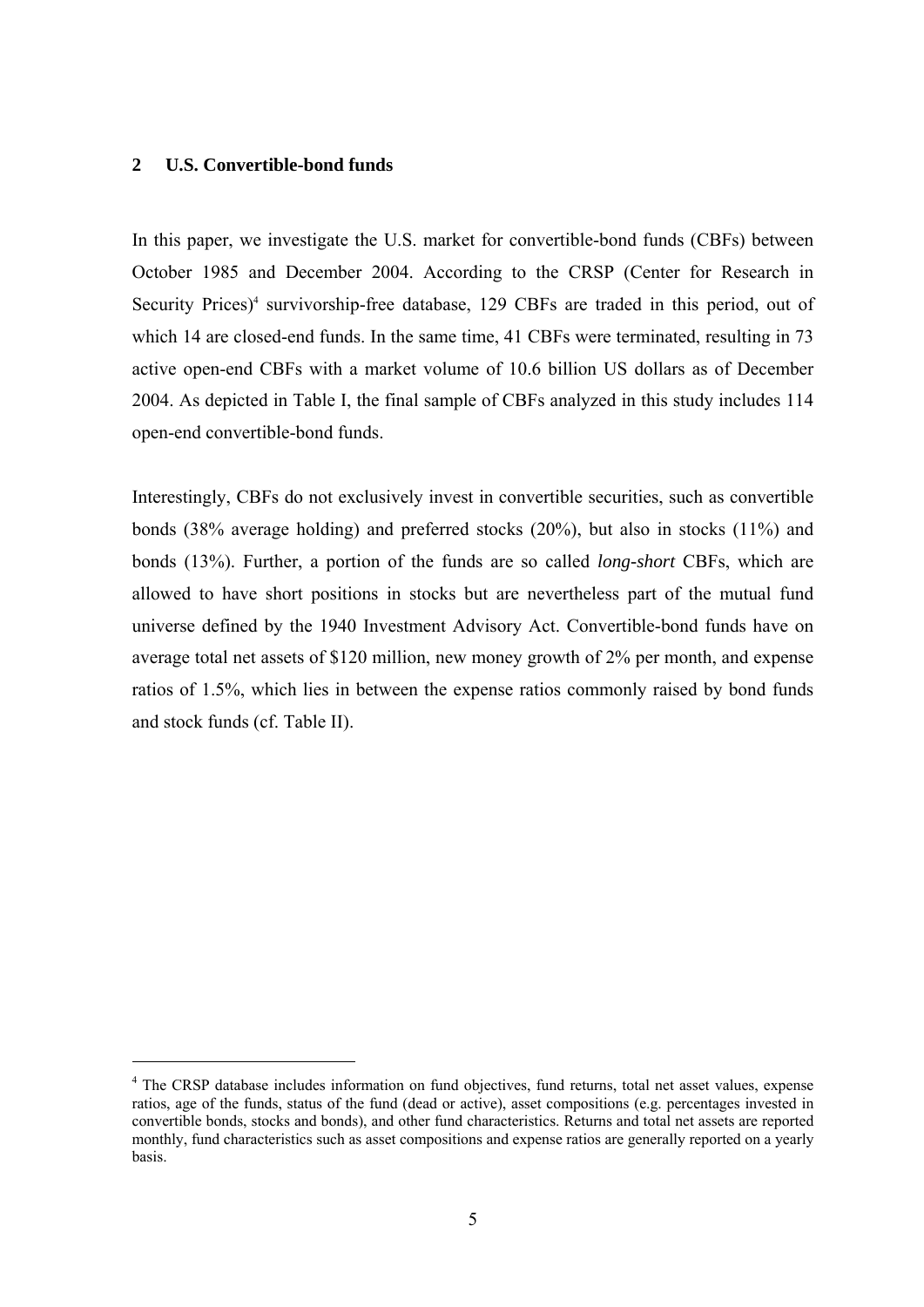## **Table I US Convertible Bond Fund Selection and Yearly Statistics**

The data set has been created by the CRSP Survivorship Bias Free US Mutual Fund Database. Panel A describes the fund selection process. The original CRSP sample in the period between 1985 and 2004 contained 129 US convertible-bond funds. We eliminated 14 closed funds and a fund with no return data. With these exclusions, our final sample includes 114 convertible-bond funds (73 active convertible-bond funds and 41 dead funds). Our final sample spans the period between October 1985 and December 2004. Panel B gives an overview of the number of active funds and total net assets in each year of the sample in the period between October 1985 and December 2004.

| Panel A: Selection of funds of the<br>CRSP Survivor-Bias Free US Mutual Fund Database: 1985-2004 |     |  |  |  |  |  |  |  |  |  |
|--------------------------------------------------------------------------------------------------|-----|--|--|--|--|--|--|--|--|--|
| Total number of US convertible bond funds in CRSP database                                       | 129 |  |  |  |  |  |  |  |  |  |
| Closed US convertible bond funds in CRSP database                                                | 14  |  |  |  |  |  |  |  |  |  |
| US convertible bond funds with no Return Data in CRSP database                                   | 1   |  |  |  |  |  |  |  |  |  |
| Number of selected active funds (current status)                                                 | 73  |  |  |  |  |  |  |  |  |  |
| Number of selected dead funds (current status)                                                   | 41  |  |  |  |  |  |  |  |  |  |
| Total number of funds in this study                                                              | 114 |  |  |  |  |  |  |  |  |  |

#### Panel B: Summary of active funds: 1985-2004

| Year | Number of active<br>convertible bond funds<br>(end of year) | <b>TNA</b><br>(end of year)<br>(in \$millions) |
|------|-------------------------------------------------------------|------------------------------------------------|
| 1985 | 7                                                           | 804                                            |
| 1986 | 12                                                          | 1600                                           |
| 1987 | 16                                                          | 3334                                           |
| 1988 | 23                                                          | 2847                                           |
| 1989 | 23                                                          | 2503                                           |
| 1990 | 22                                                          | 1662                                           |
| 1991 | 19                                                          | 1725                                           |
| 1992 | 23                                                          | 2666                                           |
| 1993 | 25                                                          | 3673                                           |
| 1994 | 28                                                          | 3364                                           |
| 1995 | 35                                                          | 3820                                           |
| 1996 | 38                                                          | 4477                                           |
| 1997 | 46                                                          | 5729                                           |
| 1998 | 45                                                          | 5644                                           |
| 1999 | 47                                                          | 6312                                           |
| 2000 | 52                                                          | 6768                                           |
| 2001 | 60                                                          | 5940                                           |
| 2002 | 60                                                          | 5246                                           |
| 2003 | 63                                                          | 9319                                           |
| 2004 | 73                                                          | 10628                                          |
|      |                                                             |                                                |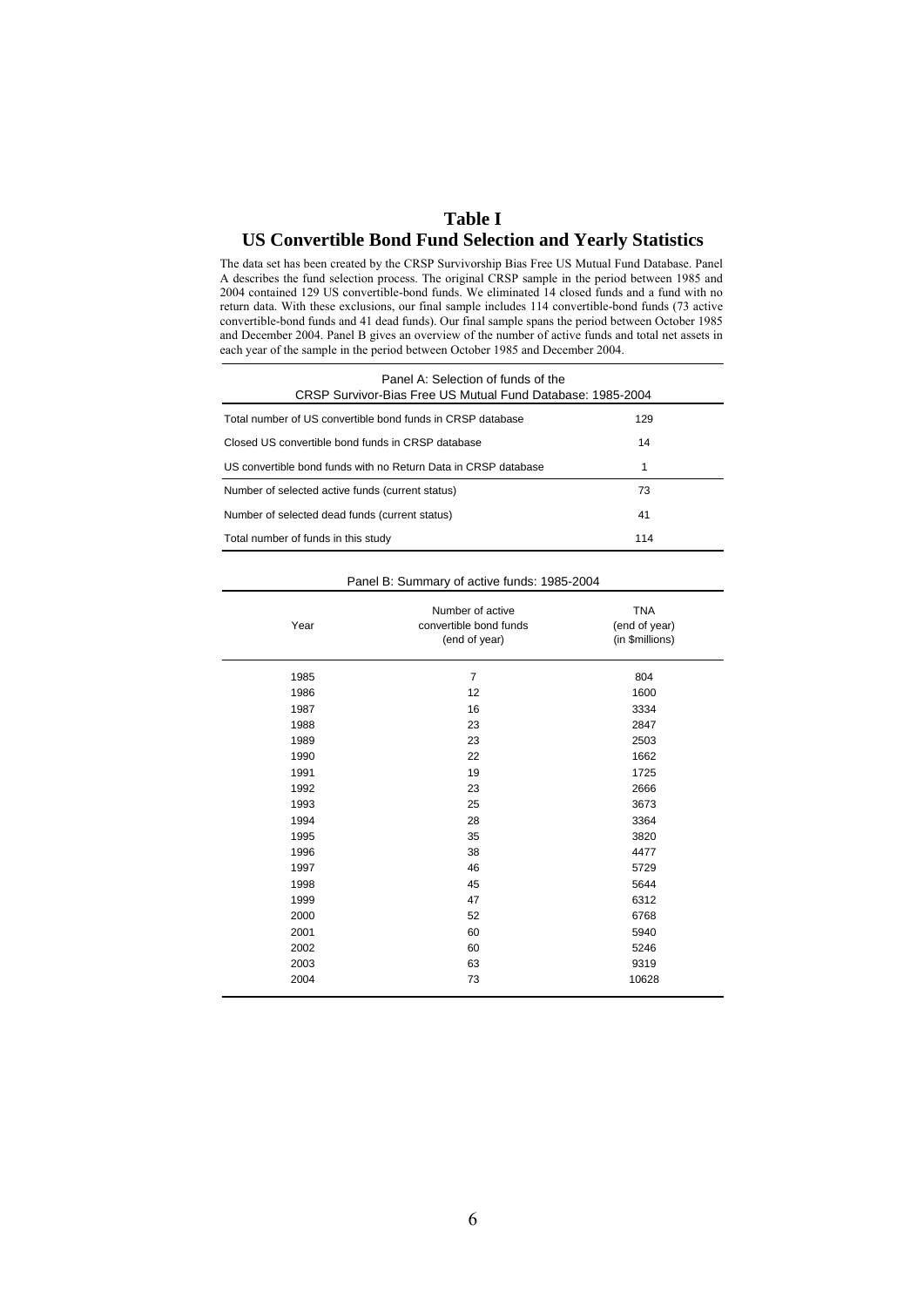## **Table II Convertible Bond Fund Summary Statistics**

This table reports summary statistics of the convertible-bond funds of the CRSP (Center for Research in Security Prices) Survivor-Bias Free US Mutual Fund Database investigated in this study. The table shows attributes of 114 US convertiblebond funds from 1985-2004. The mean is the cross-sectional average of time-series averages attributes. The stdev of mean is the cross-sectional standard deviation of the mean. Min and Max are the time-series and cross-sectional minimum and maximum. Panel A shows the main convertible bond fund characteristics and Panel B shows the asset composition of the funds. TNA is total net asset value; NMG (New Money Growth) is the percentage change in TNA adjusted for investment return. EXP is the expenses ratio. TNA are reported monthly, whereas the asset compositions are generally reported yearly (or even more often).

|                                                           | Mean  | mean  | Min     | Max  |
|-----------------------------------------------------------|-------|-------|---------|------|
|                                                           |       |       |         |      |
| Panel A: Main Convertible Bond Fund Characteristics       |       |       |         |      |
| Avg TNA (\$ millions)                                     | 120.0 | 255.4 | 0.001   | 2507 |
| Avg New Money Growth (NMG) (in % per month)               | 2%    | 21%   | $-513%$ | 550% |
| Avg Expense Ratio (EXP) (% per year)                      | 1.5%  | 0.6%  | 0.01%   | 3.8% |
| Avg Age (in years)                                        | 7.3   | 7.3   | 0.1     | 48.9 |
|                                                           |       |       |         |      |
| Panel B: Main Asset Composition of Convertible Bond Funds |       |       |         |      |
| Avg % in Stocks (S)                                       | 11%   | 17%   | -68%    | 124% |
| Avg % in Bonds (incl. Convertibles) (B)                   | 51%   | 25%   | 0%      | 123% |
| Avg % in Convertible Bonds (CB)                           | 38%   | 28%   | $0\%$   | 98%  |
| Avg % in Convertibles - % in Stocks (CB-S)                | 27%   | 34%   | $-96%$  | 129% |
| Avg % in Bonds (incl. Convertibles) - % in Stocks (B-S)   | 47%   | 27%   | $-96%$  | 191% |
| Avg % in Preferred Stocks                                 | 20%   | 10%   | 0%      | 82%  |
| Avg % in Cash                                             | 6%    | 10%   | $-2\%$  | 100% |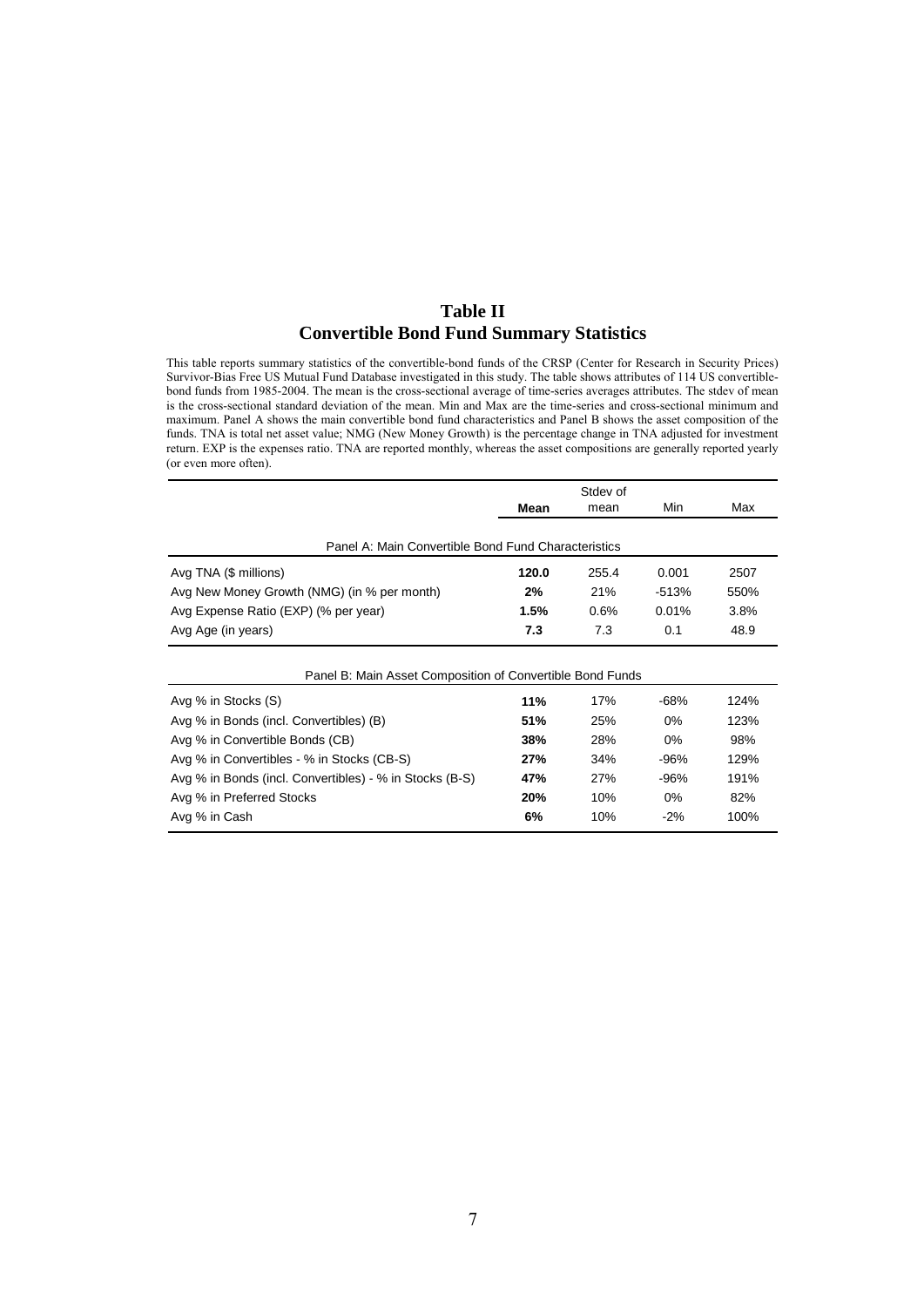Before addressing the performance of CBFs by asset pricing models, it is worth giving a first look at some simple, model-free performance measures of CBFs and possible benchmarks. Table III presents a comparison of realized returns, volatilities, Sharpe ratios, and Sortino ratios for broad stock, bond, convertible-bond, and convertible-arbitrage indices. Several observations can be made. First, for all periods considered, returns and volatilities of CBFs are between the corresponding values for stocks and bonds. This is not surprising, given the hybrid nature of convertible bonds. Second, the Sharpe ratios of an equally-weighted portfolio of CBFs are always below the stock and straight-bond counterparts, which is indicative of a poor risk-return ratio. Third, the Sortino ratios, which only consider negative returns (below 0%) when measuring risk, seem to confirm the poor performance of CBFs. This stands in contrast to the common view that convertible bonds offer a downside protection through the so-called *bond floor*, the bond-value component of the convertible. However, a Jarque-Bera test statistics supports the results above, because 59% of the convertible-bond funds in our sample show normally distributed returns.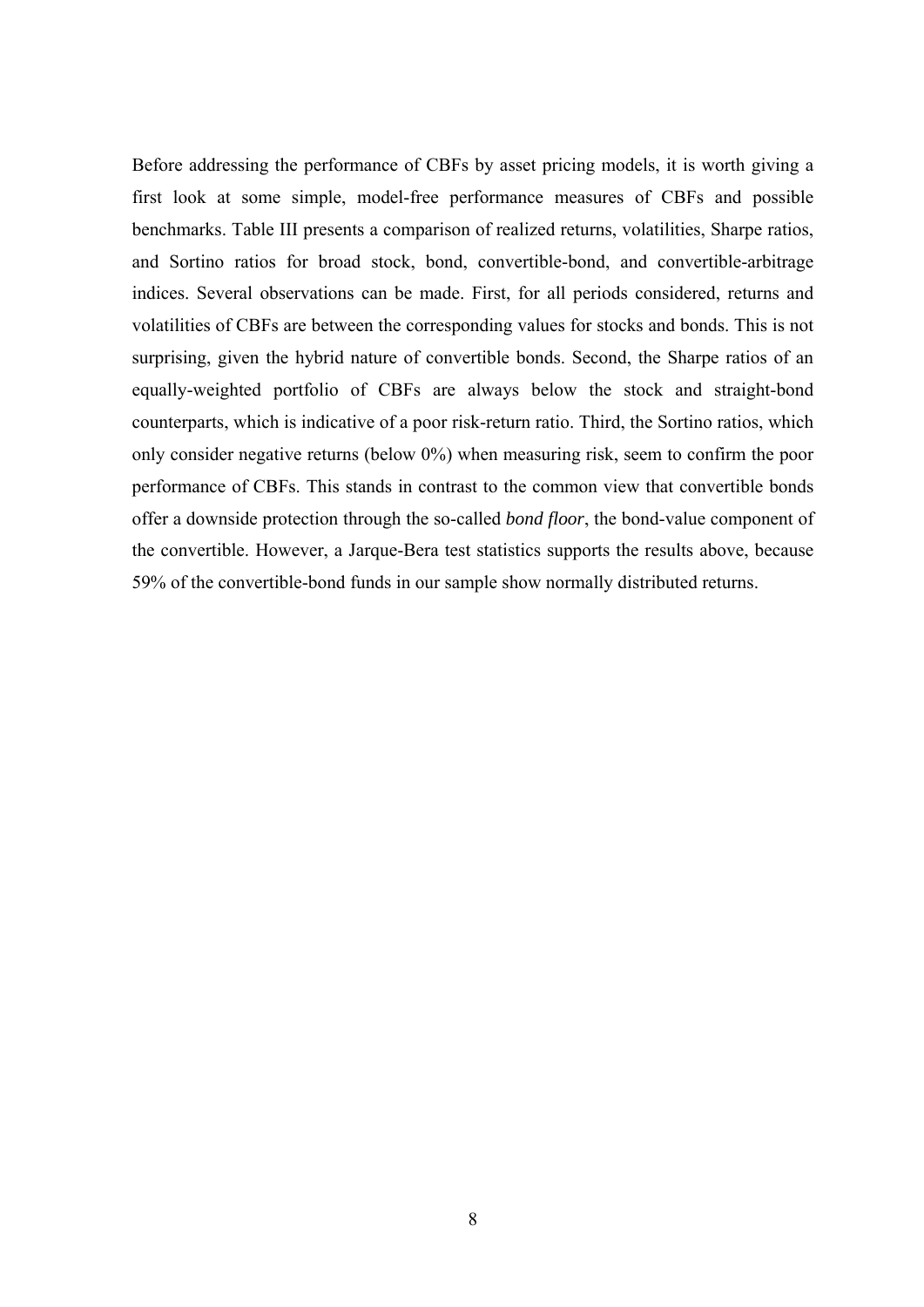## **Table III Convertible Bond Fund Performance**

This table reports summary statistics of the convertible-bond funds of the CRSP (Center for Research in Security Prices) Survivor-Bias Free US Mutual Fund Database investigated in this study (CB Funds). The table shows the performance of 114 US convertible-bond funds from 1985-2004. (CB Funds) are the equally weighted returns in the CRSP convertible bond fund sample. (Stocks) is the value-weighted return on all NYSE, AMEX, and NASDAQ stocks (from CRSP). (Bonds) is the return on the Lehman US aggregated Government/Credit Bond Index. (Convertible Bonds) is the return on the Merrill Lynch All US Convertible Bond Index. (Convertible Arbitrage HF) is the return on the CSFB/Tremont Convertible Arbitrage Hedge Fund Index. The Sharpe ratio is calculated by using a one-month Treasury bill rate (from Ibbotson Associates) and the threshold for calculating the Sortino ratio (Downside Volatility) is set to 0%.

|                            | <b>CB Funds</b> | <b>Stocks</b>              | <b>Bonds</b> | Convertible<br><b>Bonds</b> | Convertible<br>Arbitrage HF |  |  |  |  |  |  |  |
|----------------------------|-----------------|----------------------------|--------------|-----------------------------|-----------------------------|--|--|--|--|--|--|--|
|                            |                 | Panel A: 10/1985 - 12/2004 |              |                             |                             |  |  |  |  |  |  |  |
| Return (p.a.)              | 9.4%            | 13.1%                      | 8.2%         |                             |                             |  |  |  |  |  |  |  |
| Volatility (p.a.)          | 10.8%           | 15.7%                      | 4.8%         |                             |                             |  |  |  |  |  |  |  |
| Downside-Volatility (p.a.) | 12.7%           | 17.9%                      | 4.6%         |                             |                             |  |  |  |  |  |  |  |
| Sharpe Ratio               | 0.44            | 0.54                       | 0.73         |                             |                             |  |  |  |  |  |  |  |
| Sortino Ratio              | 0.38            | 0.47                       | 0.77         |                             |                             |  |  |  |  |  |  |  |
| Panel B: 1/1988 - 12/2004  |                 |                            |              |                             |                             |  |  |  |  |  |  |  |
| Return (p.a.)              | 9.5%            | 12.6%                      | 7.8%         | 10.6%                       |                             |  |  |  |  |  |  |  |
| Volatility (p.a.)          | 10.2%           | 14.5%                      | 4.6%         | 11.3%                       |                             |  |  |  |  |  |  |  |
| Downside-Volatility (p.a.) | 11.0%           | 15.6%                      | 4.5%         | 12.3%                       |                             |  |  |  |  |  |  |  |
| Sharpe Ratio               | 0.49            | 0.56                       | 0.73         | 0.55                        |                             |  |  |  |  |  |  |  |
| Sortino Ratio              | 0.46            | 0.52                       | 0.75         | 0.50                        |                             |  |  |  |  |  |  |  |
|                            |                 | Panel C: 1/1994 - 12/2004  |              |                             |                             |  |  |  |  |  |  |  |
| Return (p.a.)              | 8.6%            | 11.5%                      | 6.5%         | 9.0%                        | 9.4%                        |  |  |  |  |  |  |  |
| Volatility (p.a.)          | 11.3%           | 15.7%                      | 4.6%         | 12.5%                       | 4.7%                        |  |  |  |  |  |  |  |
| Downside-Volatility (p.a.) | 12.1%           | 17.6%                      | 4.8%         | 13.3%                       | 6.3%                        |  |  |  |  |  |  |  |
| Sharpe Ratio               | 0.42            | 0.49                       | 0.59         | 0.42                        | 1.19                        |  |  |  |  |  |  |  |
| Sortino Ratio              | 0.40            | 0.43                       | 0.56         | 0.39                        | 0.88                        |  |  |  |  |  |  |  |

The threshold for the Downside-Volatility and the Sortino ratio is set to 0%.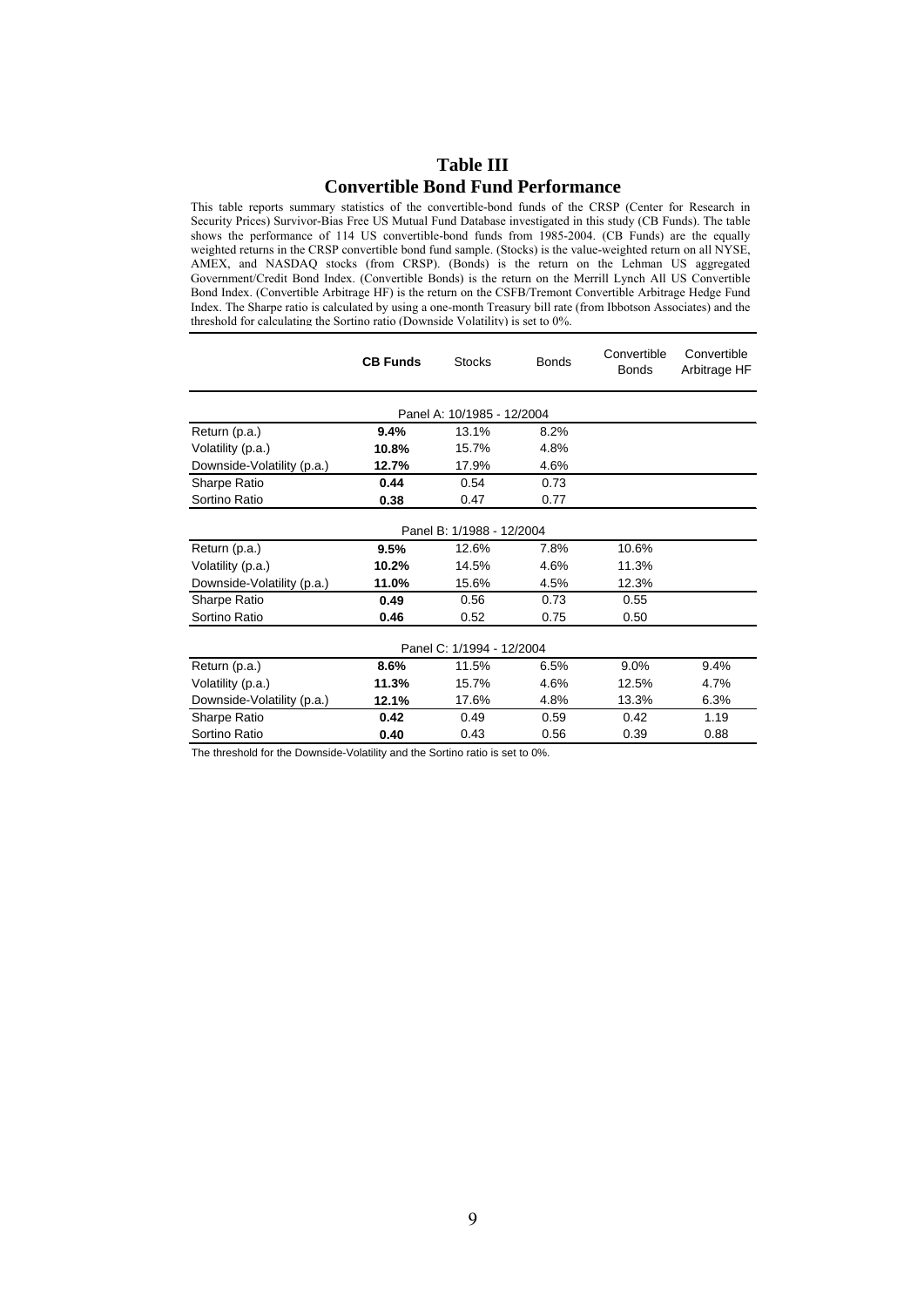## **3 What Factors Drive the Performance of Convertible-bond funds?**

In this section, we examine factors that are possibly qualified to explain CBF returns. Overall, we classify risk factors into four categories: (i) stock factors, (ii) bond factors, (iii) option factors, and (iv) fund factors.

#### **3.1 Stock Factors**

CBFs are likely to be influenced by stock factors because they invest directly in equities and because the price of convertible securities is intrinsically related to the underlying stock. In line with the standard four-factor model proposed by Carhart (1997), we consider the following risk factors: (i) MARKET is the value-weighted return on all NYSE, AMEX, and NASDAQ stocks minus the one-month Treasury bill rate; (ii) SMB is the return difference between small and large-capitalization stocks; (iii) HML is the difference between high and low book-to-market stocks; and (iv) UMD is the return difference between stocks with high and low past returns.

## **3.2 Bond Factors**

1

Similarly, CBFs are likely to be influenced by bond factors because they invest directly in straight bonds and cash instruments and because convertible securities have a bond component. Following Fama and French (1993), Burmeister and Wall (1986), and Blake, Elton and Gruber (1999), we consider the following four bond risk factors: (i) TERM is a proxy for the unexpected changes in interest rates and is defined as the return of the Lehman US Government Long Bond Index minus the one-month Treasury bill rate; (ii) DEFT is a proxy for the default factor and is defined as the return on the Lehman US Corporate Long Bond Index minus the return of the Lehman US Government Long Bond Index<sup>5</sup>; (iii) HY captures both a term and a credit premium and is defined as the return on the Merrill Lynch US High Yield Index.<sup>6</sup>; Finally, (iv) BOND is the excess return of a broad bond index (Lehman US aggregated Government/Credit Bond Index).

 $<sup>5</sup>$  The definitions of the term structure factor (TERM) and the default factor (DEFT) are similar to the study</sup> of Fama and French (1993).

 $6$  The use of a high yield index (HY) is similar to the study of Elton, Gruber and Blake (1999)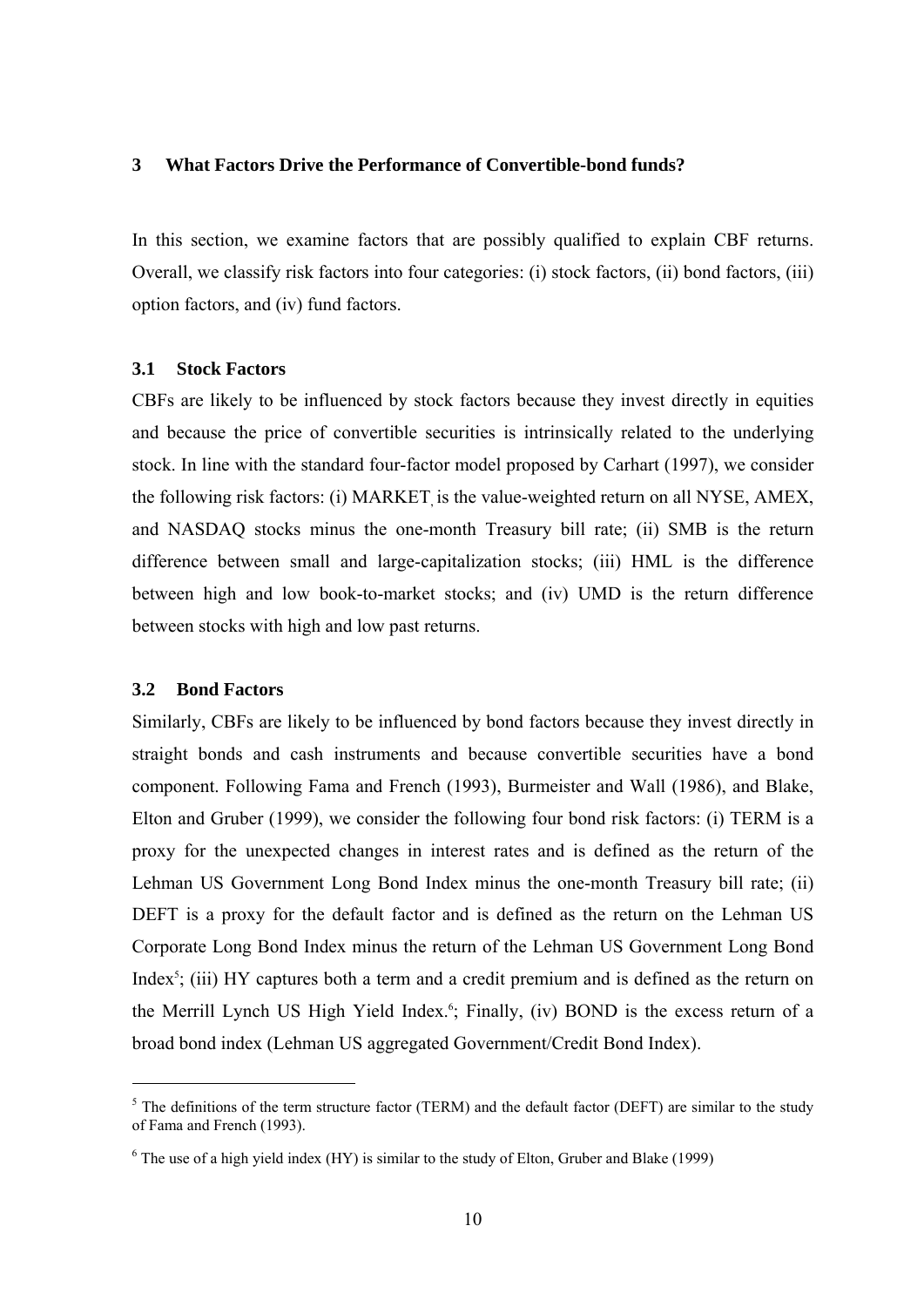## **3.3 Option Factors**

-

The option embedded in convertible bonds to exchange them into shares of the underlying stock resembles a call option. For this reason, it seems plausible that CBF returns may display a dependence on factors affecting option prices. According to standard option pricing theory, the value of non-linear derivatives depends on the volatility of the underlying. Further, a multitude of articles in the field of financial econometrics documents the fact that volatility of single securities and the aggregate market changes over time. For those two reasons, we expect implied volatility on the aggregate market to capture the variation of CBF returns. Motivated by the methods of Henriksson and Merton (1981) and Treynor and Mazuy (1966), we examine non-linear payoff factors and test whether they are significant. Additionally, similar to Agarwal and Naik (2004), we extend the analysis of non-linear factors for convertible bond fund returns to option-based factors consisting of liquid at-the-money (ATM) and out-of-the-money (OTM) European call and put options on the S&P 500 index trading on the Chicago Mercantile Exchange. The process of generating the call and put time series works as follows: On the first trading day in January, buy an ATM (OTM) call or put option on the S&P 500 index that expires in February.<sup>7</sup> On the first trading day in February, sell the option bought a month ago and buy another ATM (OTM) call or put option on the S&P 500 index that expires in March. Repeating this trading pattern every month provides the time series of returns. We select the ATM option as the one whose present value of the strike price is closest to the current index value. We select the OTM put option to be the one with the next lower strike price. Using price data from OptionMetrics, we compute monthly returns to these option-based risk factors for the period of January 1996 to December 2004. By using a convertible-bond index, we intend to capture all residual pricing-relevant influences on convertible bonds funds.

Summing up, we analyze six possible factors: (i) VOLA is the return on the CBOE Volatility VXO Index; (ii)  $NL_1$  is the maximum of zero and the value-weighted return on all NYSE, AMEX, and NASDAQ stocks minus the return on the Lehman US aggregated

 $<sup>7</sup>$  The time to maturity of the options is between one and two months when the options are bought. The results</sup> remain similar when the time to maturity is between two and three months when the options are bought.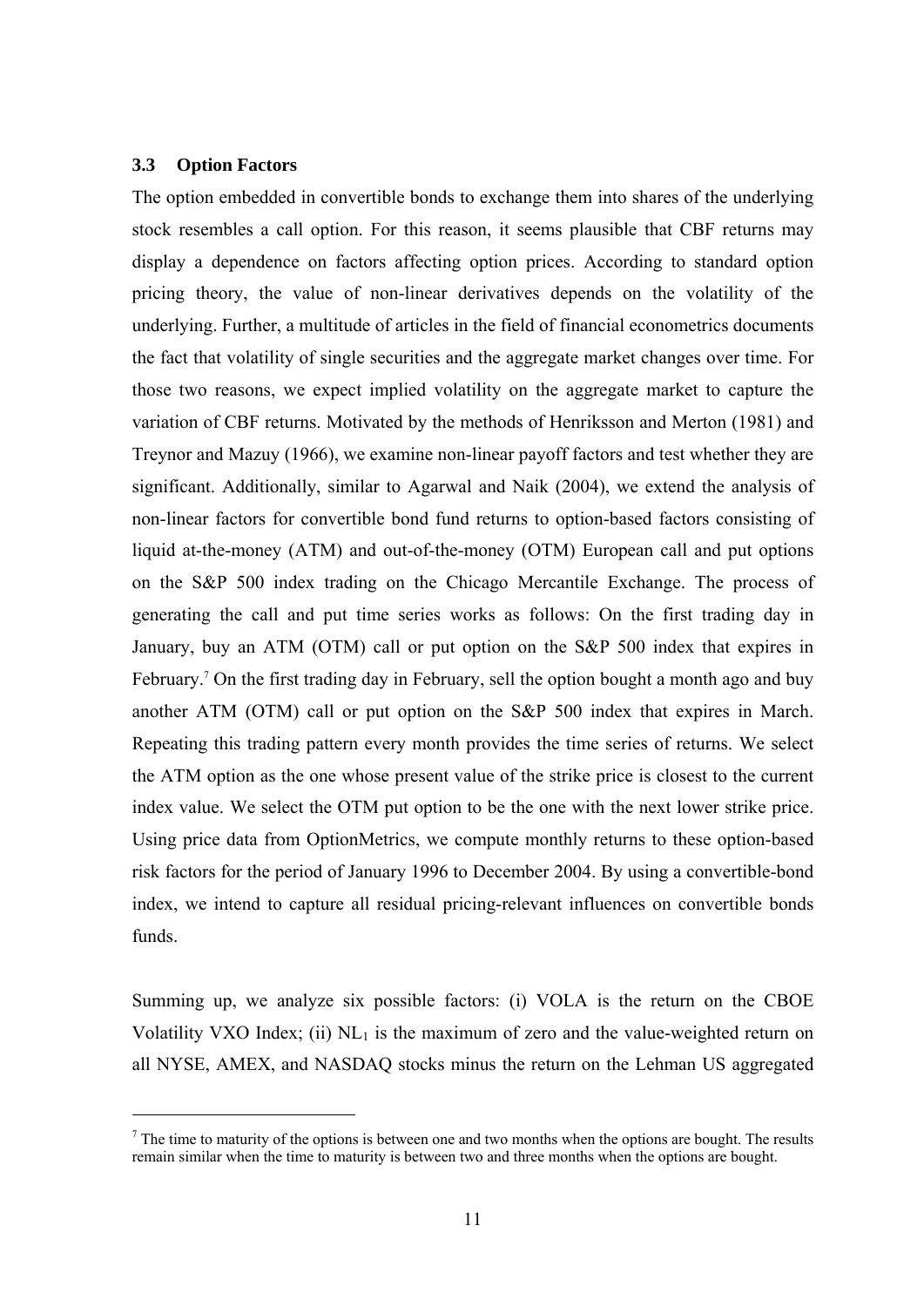Government/Credit Bond Index,  $max(0, MARKET-BOND)$ ; (iii)  $NL<sub>2</sub>$  is the squared valueweighted return on all NYSE, AMEX, and NASDAQ stocks minus the one-month Treasury bill rate,  $(MARKET)^2$ ; (iv) ATM is the return on a dynamic portfolio of at-themoney call and put options; (v) OTM is the return on a dynamic portfolio of out-of-themoney call and put options; and (vi) CBI is the return on the Merrill Lynch All US Convertible Bond Index.

## **3.4 Fund Factors**

-

The last category of risk factors arises from specific trading strategies carried out by CBF fund managers. In particular, we are interested in capturing variations of convertible-bondfund returns arising from convertible arbitrage or related convertible-picking strategies (the *long* part of a typical long short convertible arbitrage strategy). For this purpose, we choose the returns on the CSFB/Tremont Convertible Arbitrage Index, CBAI. Additionally, Agarwal et al. (2006) argue that convertible-arbitrage hedge funds play an important role in supplying liquidity to the convertible-bond market. They argue that convertiblearbitrage hedge funds behave like liquidity providers to the convertible-bond market and demonstrate the importance of supply-demand effects in determining the returns of hedge fund strategies. Thus, similar to Agarwal et al. (2006), we estimate the net supply of convertible bonds by aggregating every month the market capitalization of convertible bonds traded in the US and subtracting the assets under management in US convertiblebond funds<sup>8</sup>. We approximate the demand for convertible bonds by aggregating the total AuM of all convertible arbitrage hedge funds in the TASS database at the end of each month. The ratio of net supply and demand, SD, can be considered as the *investment opportunities* available in the convertible bond market. Agarwal et al. (2006) show that after accounting for the investment opportunities, convertible arbitrage hedge funds no longer deliver abnormal returns. They further show that the risk-adjusted returns of convertible arbitrage hedge funds are affected by the investment opportunities (supply and demand) in the convertible bond market.

<sup>&</sup>lt;sup>8</sup> We use the "UBS US Convertible Bond Index" as a proxy for the market capitalization of US convertible bonds and the AuM data for the convertible-bond funds is from the CRSP mutual fund database.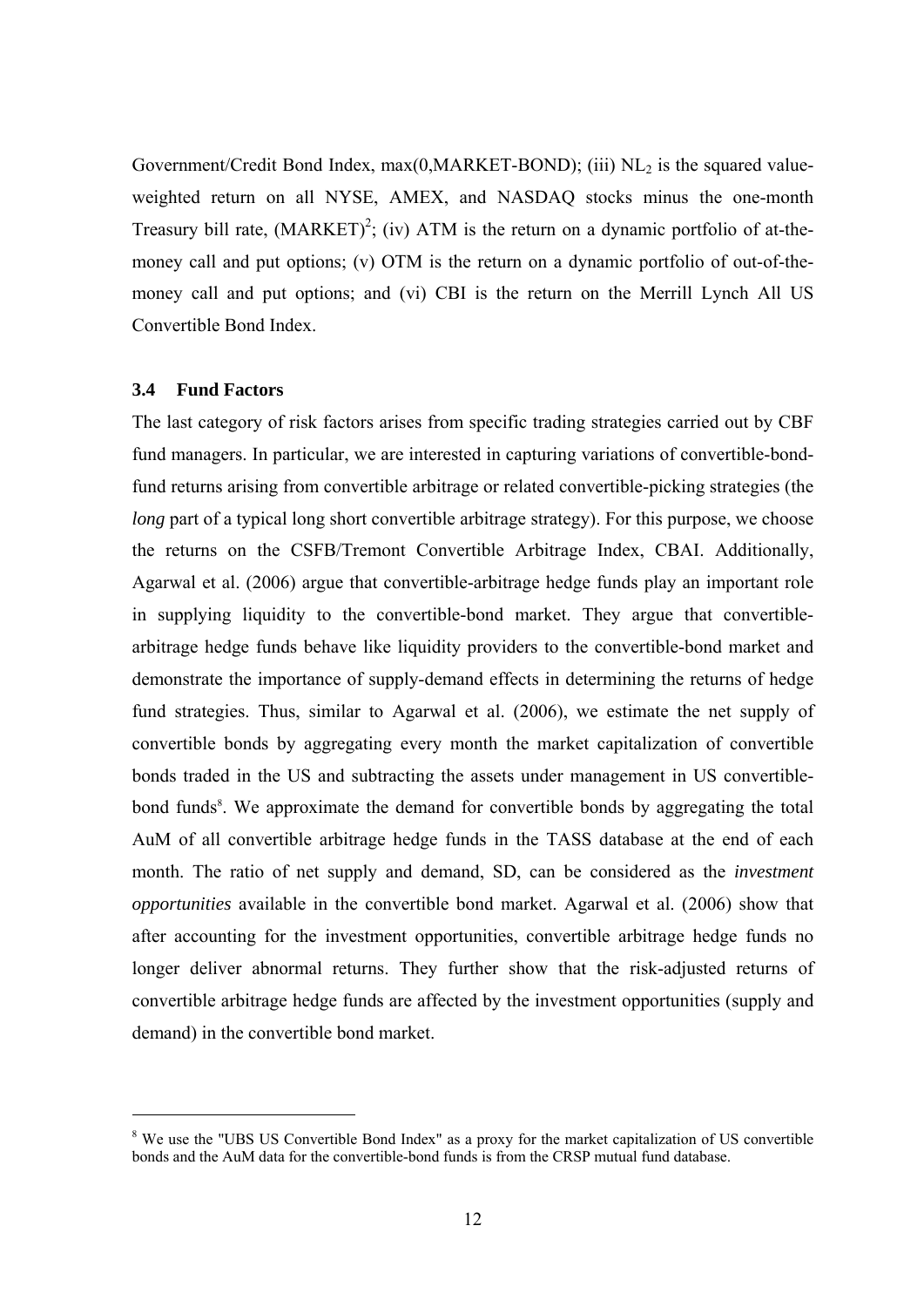## **3.5 Time-Varying Factor Loadings**

Usually, asset pricing models linearly relate excess returns to a set of risk factors in the following way:

$$
R_{i,t} - R_{F,t} = \alpha_i + \sum_k \beta^k_i \cdot F^k_t + e_{i,t}, \qquad (1)
$$

where  $R_{i,t}$  -  $R_{F,t}$  are excess returns of security i over the risk free rate from time t-1 to time t,  $F_t^k$  are the explanatory factors in the performance model,  $\beta_i^k$  are the constant factor loadings,  $\alpha_i$  are the measures of the abnormal performance, and  $e_{i,t}$  are independent normally distributed errors. While such model specifications are still widely used, a number of authors have questioned the assumption of constant factor loadings,  $\beta^{k}$ . For instance, Ferson and Schadt (1996), Jagannathan and Wang (1996), Berk, Green, and Naik (1999), Lettau and Ludwigson (2001), and more recently Santos and Veronesi (2004) and Ang and Chen (2005) have proposed models with time-varying betas. These authors suggest several economic reasons that might cause time variability, such as the business cycle, changes in financial leverage, technology shocks, or, in the case of mutual fund returns, the trading behavior of managers. Interestingly, convertible bonds have an even more fundamental reason for displaying time-variability of betas. In fact, their sensitivity towards market movements can range from zero, as in the case of a deep out-of-the money convertible, to values even larger than one, for deep in-the-money convertibles issued by high-beta firms.

A simple example shall illustrate the time-variability of convertible-bond betas, which we refer to as the *delta effect* of convertibles. We consider stocks, straight bonds, and convertible bonds in an economy with constant interest rates. Stock returns are assumed to follow a data generating process in accordance to the CAPM:

$$
R_{i,t} = R_{F,t} + \beta_i \cdot (R_{M,t} - R_{F,t}) + e_{i,t}
$$
, with  $e_i \sim N(0, \sigma_i)$  i.i.d.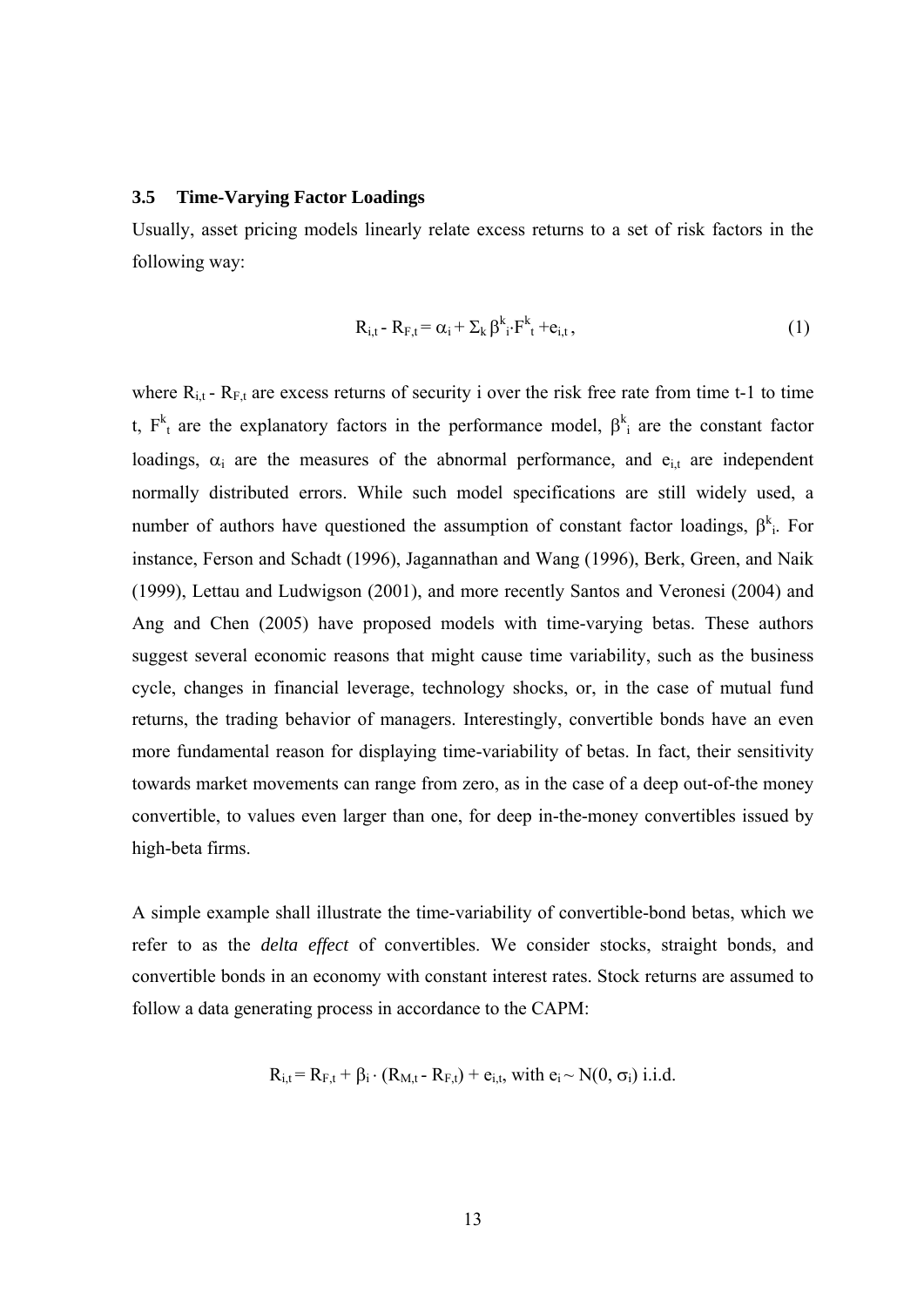The return of the aggregate stock market is equal to a constant market price of risk (MPR) plus a normally distributed shock:

$$
R_{M,t} = MRP + e_{M,t}
$$
, with  $e_M \sim N(0, \sigma_M)$  i.i.d.

If we assume that the convertible bond is not exchangeable into the stock prior to maturity, it can be considered as a combination of a straight bond plus a call option.<sup>9</sup> Thus the market sensitivity of the convertible bond towards the market,  $\beta_{\text{conv}}$ , can be expressed as:

$$
\beta_{conv} = \frac{\partial R_{conv}}{\partial R_M} = \frac{\partial R_{conv}}{\partial R_{equity}} \cdot \frac{\partial R_{equity}}{\partial R_M} = \Delta_{conv} \cdot \frac{P_{equity}}{P_{conv}} \cdot \beta_{equity}
$$
(2)

where  $R_{conv}$ ,  $R_M$  and  $R_{equiv}$  are returns of the convertible bond, the market portfolio, and the stock of the company;  $P_{\text{equiv}}$  and  $P_{\text{call}}$  are the prices of the equity and the convertible bond, and  $\Delta_{\text{call}}$  is the delta of the convertible bond, which is, in this particular example, equivalent to the delta of a standard call option. Since the delta of an option changes over time, also the beta of a convertible bond, i.e. its sensitivity towards the market, will change over time. Thus, employing a constant beta model, such as the one in Equation (2), for estimating the "true" beta of a convertible bond, can generate inaccurate results.

The finance literature has proposed several approaches to deal with the issue of timevarying betas: (i) *rolling regressions* (e.g. Sirri and Tufano, 1992), (ii) *instrumental variables* (e.g. Ferson and Schadt, 1996), and (iii) *latent variables* (e.g. Ang and Chen, 2005). In this paper, we address the issue by employing rolling regressions and models with latent variables, which we estimate using Kalman filtering:<sup>10</sup>

-

<sup>&</sup>lt;sup>9</sup> For the sake of simplicity, we assume that the issuing company has no credit risk, the convertible bond has no callability, no putability, and it is only exercisable at maturity (European-style convertibility). While such characteristic are usually not given in practice, relaxing them increases the complexity of the pricing task but does not qualitatively alter the results of this example.

<sup>&</sup>lt;sup>10</sup> The recent literature favours the use of latent variables (see Ang and Chen, 2005). Rolling regressions provide an approximation of time-varying betas which is rather ad hoc. On the other hand, as noted by Harvey (2001), the choice of instruments in modelling time-varying betas is to a large extent arbitrary and results may vary widely depending on the instruments used.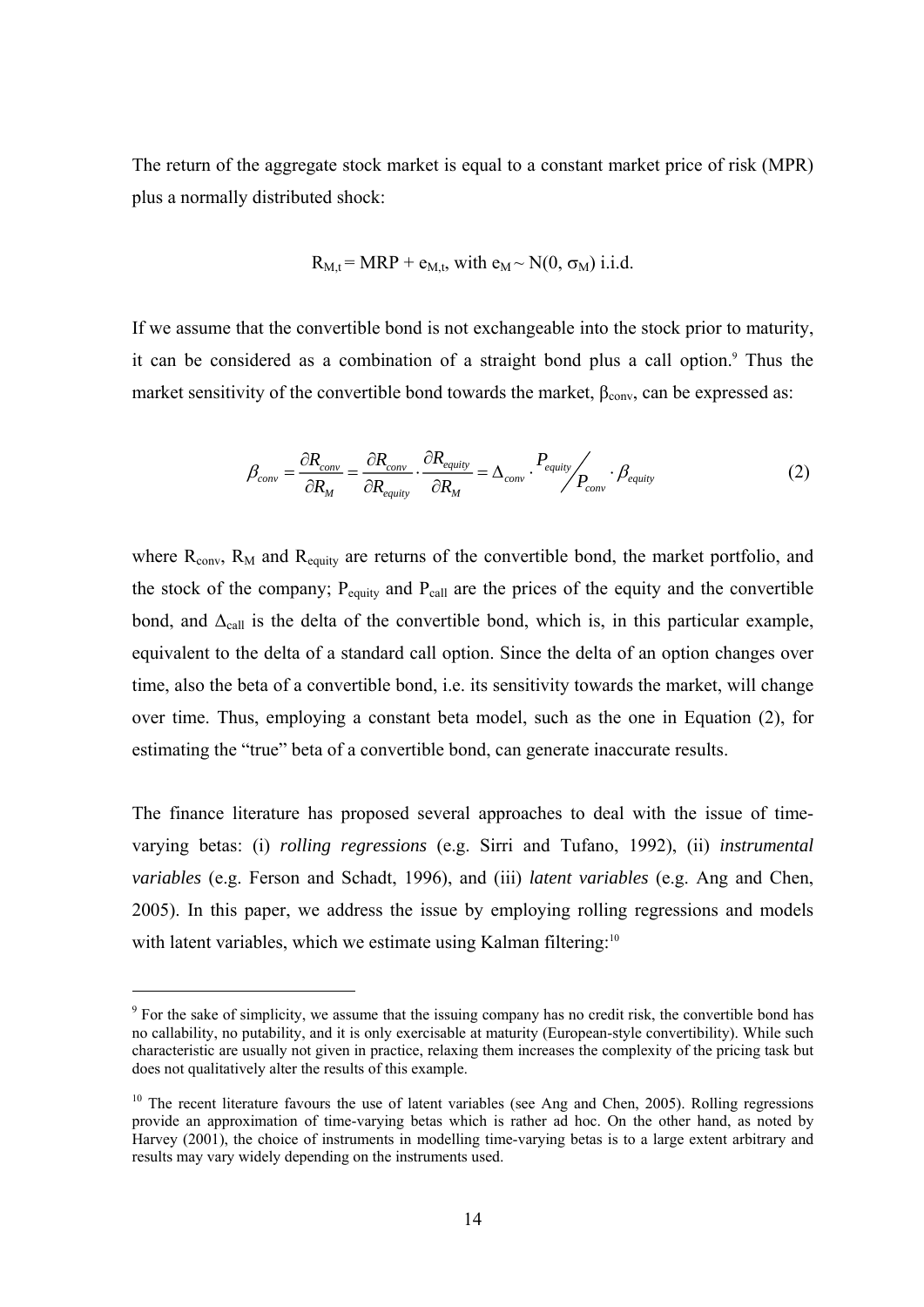$$
R_{i,t} - R_{F,t} = \alpha_{i,t} + \beta_{i,t} \cdot (R_{M,t} - R_{F,t}) + \sum_{k} \beta^{k}_{i} \cdot F^{k}_{t} + e_{i,t}, \text{ with } e_{i} \sim N(0, \sigma_{i}), \text{ and}
$$

$$
\beta_{i,t} = \beta_{0} + \varphi \beta_{i,t-1} + \eta_{i,t}, \text{ with } \eta_{i,t} \sim N(0, \sigma_{\beta i}),
$$

where the first equation is the measurement equation and the second one is the state equation of the latent factor loading (beta). While several factors could potentially display time-varying loadings, we choose to restrict ourselves to one latent factor, arguably the market factor, in order to work with reasonably parsimonious models.

Figure 1, Panel A shows the evolution over time of the convertible bond beta,  $\beta_{\text{conv}}$  (black solid line) for one simulated path. The standard linear factor model cannot capture this pattern but estimates instead a constant beta, which can be interpreted as an average of the true time-varying beta. For the displayed path, the root-mean squared error of beta amounts to 0.21. By employing rolling regressions, an important portion of the variation of  $\beta_{\text{conv}}$  can be captured (dotted line) and the RMSE of betas can be reduced to 0.17. However, the initial window of data is lost and the estimated beta lags behind the true beta. Overall, the best fit is obtained with the latent model (dashed line) with a RMSE of 0.09.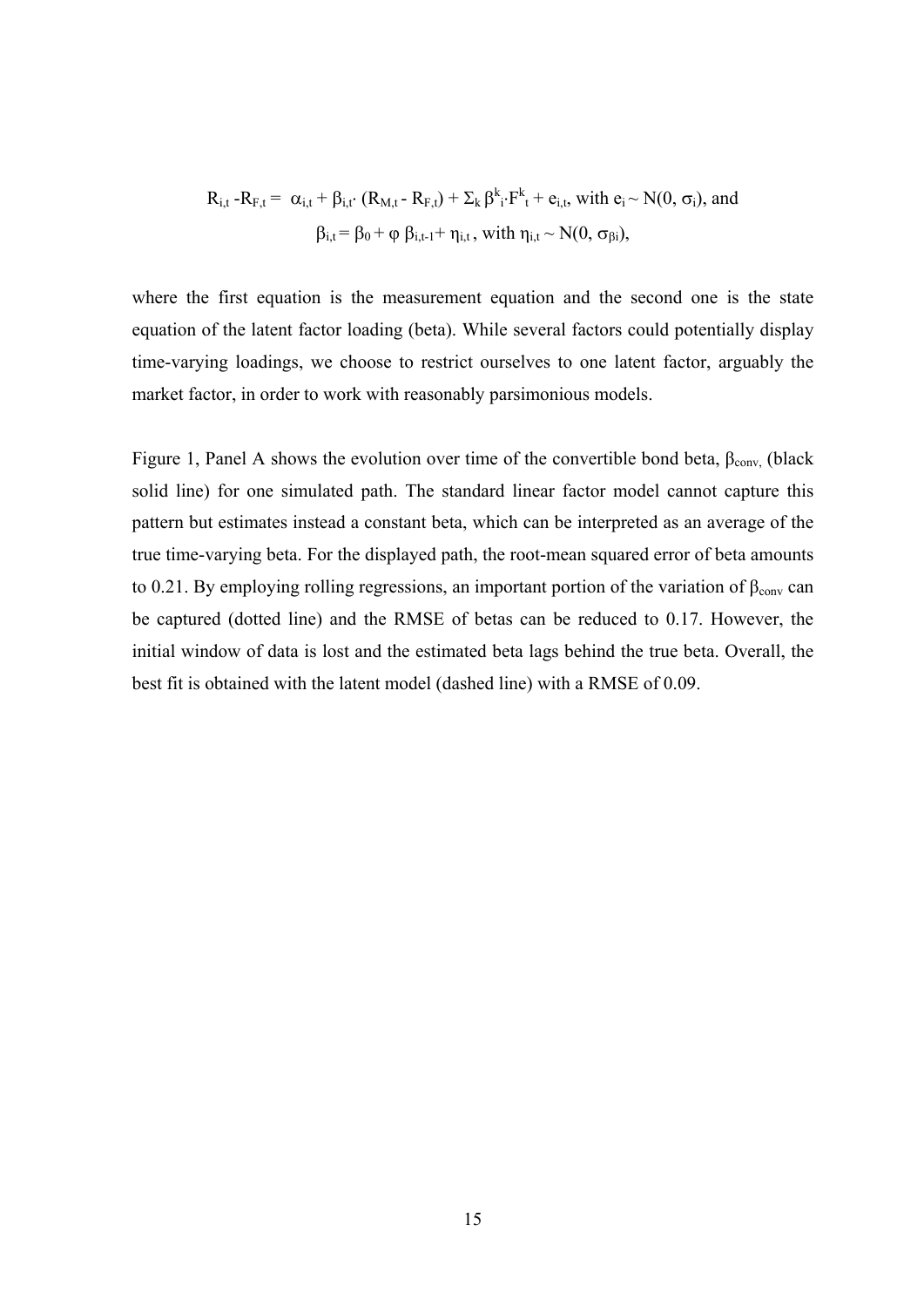# **Figure 1 Actual and Estimated Loadings of Convertible-Bond Funds**

This figure shows the development over a period of ten years (simulated with monthly frequency) of the market beta of a convertible bond fund (solid lines). Panel A refers to a fund that consists simply of one convertible bond. Panel B, refers to a fund that invests two convertible bonds (each with a 25% weight), the two underlying stocks (each with a weight of 12.5%), and a riskles zero-beta bond (25%). All convertible bonds are non-callable and non-putable. They have a maturity of ten years and can be converted by the investor solely at maturity (European-style convertibles). The theoretical beta is displayed as solid black line. According to Equation (2), the theoretical beta corresponds of three multiplicative components: the equity beta, the delta of a call option with a strike price equal to the notional of the convertible bond and written on the stock of the issuing firm, and the ratio of stock price to convertible bond price. Further, three commonly used estimation models are applied to estimate beta by solely using observed fund returns and market returns: (i) a simple OLS regression with constant beta (dashed horizontal line), (ii) a rolling OLS regression with a 36-month window (dotted line), and (iii) a model with a time-varying latent betas estimated by Kalman filtering (dashed line). The following assumptions underlie this example. The returns of the underlying stocks linearly depends on the market return (CAPM assumption). The underlying stocks have an annualized idiosyncratic volatility of 10% and betas of 1.5 (Panel A), 1.1, and 0.9 (Panel B). Market returns are independent and normally distributed with an annual drift of 8% and standard deviation of 15%. The random draws for the market and one stock are held constant in both graphs.



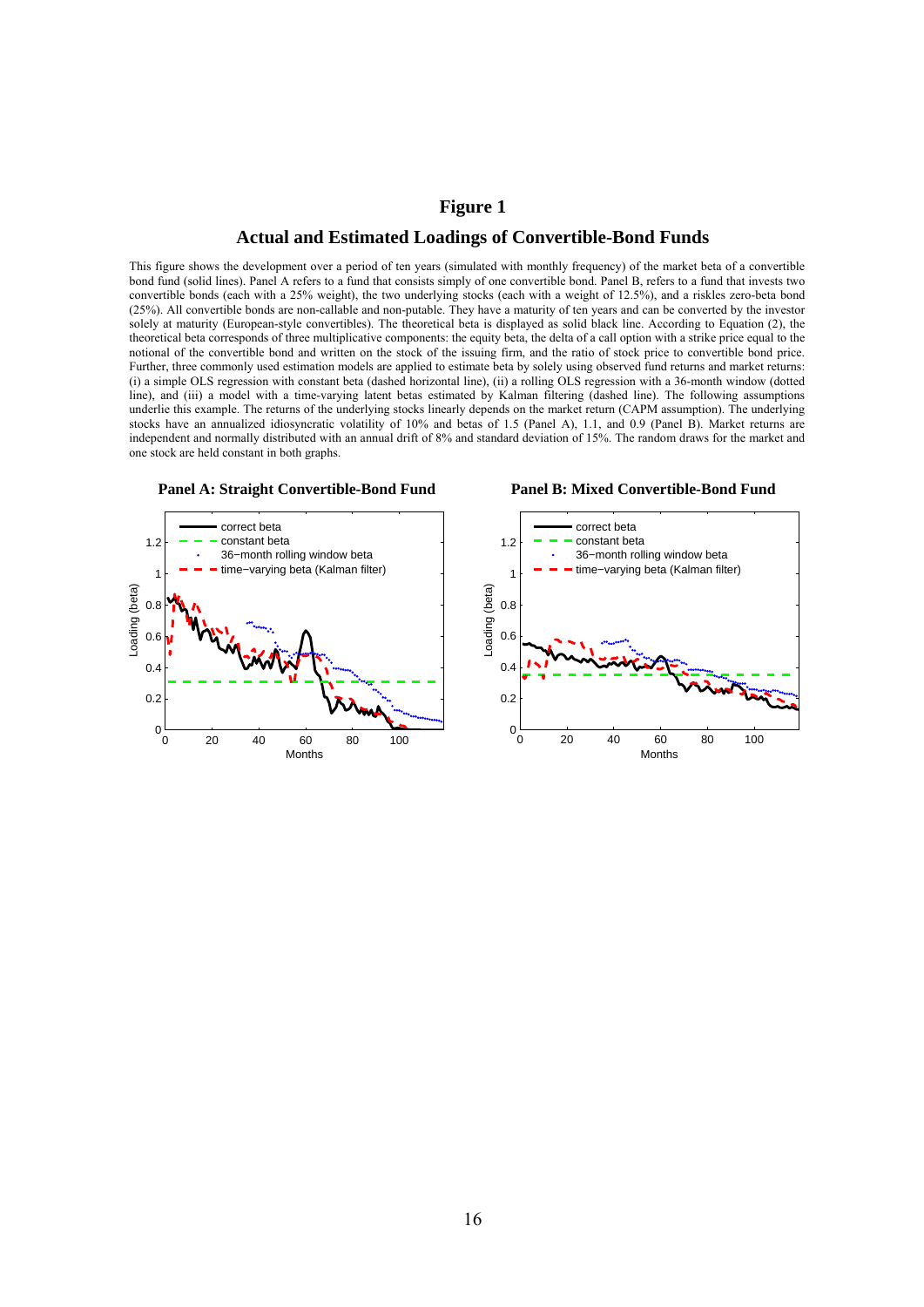In spite of the arguments in favor of explicitly modeling time-varying betas, this issue might be far less relevant for the purposes of this study. First, the example in Figure 1, Panel A, is rather extreme because the chosen stock beta of 1.5 is comparatively high and the maturity of the convertible bond reaches zero, favoring extreme values of delta. Second, CBFs typically hold several convertible securities in their portfolios, reducing variability in the overall funds' market beta through diversification. Third, CBFs are likely to adjust periodically their portfolios in order to substitute redeemed maturing issues and hold certain portfolio characteristics, such as duration and moneyness, constant over time. Finally, as documented in Section 2, CBFs also heavily invest in straight bonds and regular stocks, instruments that display a much less pronounced variation in market beta. To get a first insight about the effects of considering CBFs with more realistic portfolios, Figure 1, Panel B displays the evolution of beta for CBF with an initial investment in two convertible bonds (50%), the respective underlying stocks (25%), and bonds with an assumed market beta of zero (25%). Beta variability is substantially reduced, making the use of the latent variable model much less important. In fact, in this example, the RMSEs of the constant-beta, rolling-window, and latent-beta models amount to 0.12, 0.10, and 0.07 respectively. Thus, while capturing time-variability of betas is potentially relevant, whether or not it plays a pivotal role in assessing the performance of CBFs is ultimately an empirical issue that will be addressed in the next section.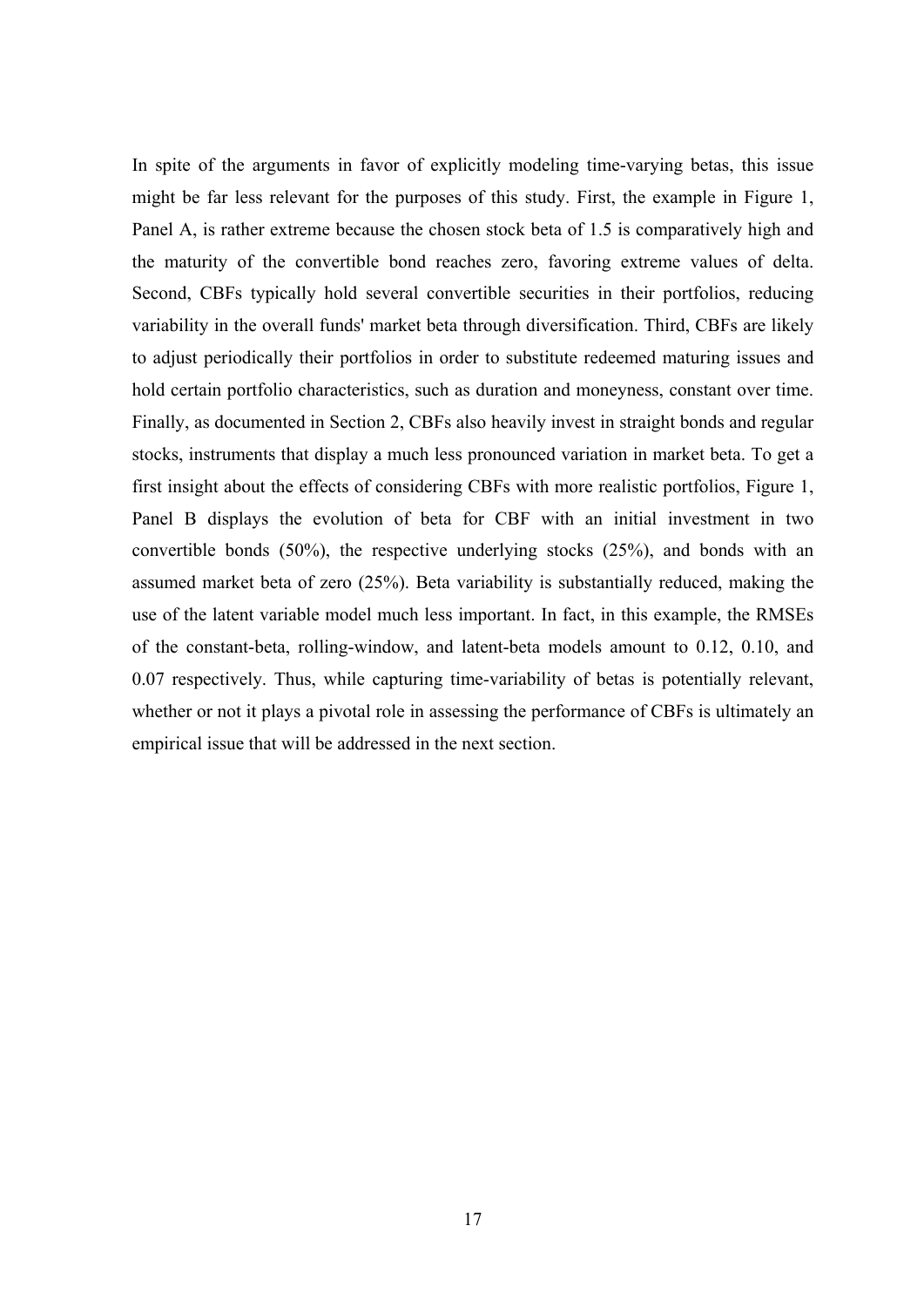#### **4 Empirical Analysis of the Performance Drivers**

In this section, we examine factor-based performance models for CBFs. In a first step, we set up models that combine factors typically related to stocks and bonds. This choice of risk factors has two main rationales: First, convertible bonds can be viewed as hybrid securities combining both stock and bond pricing features. Second, as seen in the previous section, while convertible-bond funds mainly focus on convertible bonds, they also invest substantial parts of their portfolios in common stocks and straight bonds. In a second step, we analyze if there are additional systematic factors, possibly related to the option-like character of convertible bonds that can further explain CBF returns. Thus, the explanatory variables of the performance factor models below fall into three distinct sets: (i) variables likely to be important for the stock-return component, (ii) variables likely to capture bond returns, and (iii) variables likely to address the option-like character of convertible bonds.

Several authors have proposed factor-based models for the return-generating process of stocks, bonds, and stock funds and bond funds.<sup>11</sup> The models relate excess returns to a set of factors in a linear manner and assume the following general form:

$$
R_{i,t} - R_{F,t} = \alpha_i + \Sigma_k \beta^k_i \cdot F^k_t + e_{i,t},
$$

where  $R_{i,t}$  -  $R_{F,t}$  are excess returns of security i over the risk free rate from time t-1 to time t,  $F_t^k$  are the explanatory factors in the performance model,  $\beta_i^k$  are the factor loadings,  $\alpha_i$ are the measures of the abnormal performance, and  $e_{i,t}$  are independent normally distributed errors. In our paper,  $R_{i,t}$  -  $R_{F,t}$  refers the monthly excess-returns of convertible bond fund i, and will be denoted  $FUND<sub>i</sub>$ .

We assess the factor-based performance models according to standard criteria. First, we provide for all examined factors an economic rationale (cf. Section 2). Second, to decide whether a new factor should be included in the factor model, we employ econometric tools

-

<sup>&</sup>lt;sup>11</sup> See, for example, Fama and French (1993), Carhart (1997), or Elton, Gruber, and Blake (1999), among others.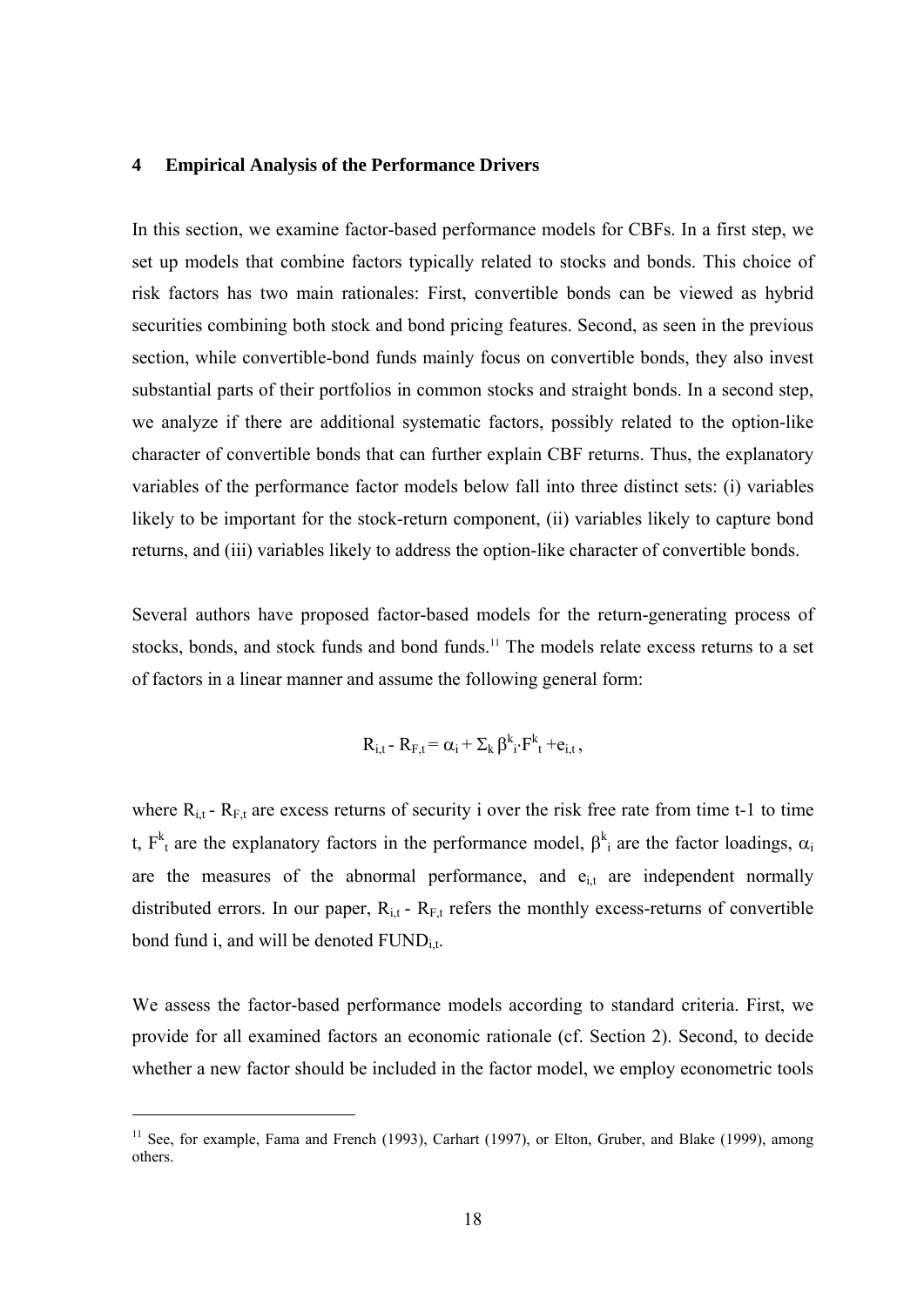that find wide acceptance in the related literature: Fama and French (1993) analyze the significance of the factor loadings, the size of the factor loadings, the significances of the alphas, and the adjusted  $\mathbb{R}^2$ . Elton, Gruber, and Blake (1999) focus on the mean pairwise correlation of the residuals and the mean absolute value of the pairwise correlation of the residuals. If a model produces on average significantly lower absolute correlation values than a second model, this indicates the superiority of the former return generating process. Elton, Gruber, and Blake (1999) also perform a test to assess the significances of the coefficients in a time-series regression. More specifically, they examine for each factor the number of times that the loading is significantly different from zero. In addition to the above-described methods, we will also make use of the Akaike and the Schwarz information criterion. We evaluate the models by means of standard panel regressions and report panel corrected standard errors (PCSE).

#### **4.1 Analyzing Stock and Bond Factors**

As described in Section 3.1 and in Section 3.2, we us the following stock factors: MARKET, SMB, HML and UMD; and the following bond factors TERM, DEFT, HY and BOND. Similar to Blake, Elton, and Gruber (1999), instead of employing the original series of the additional factors (F), we regress the new series against the other explanatory variables and use the residuals, the orthogonalized factors (⊥F), for calculations.

The Carhart (1997) four-factor model serves as a standard reference model for our further analysis:

$$
FUND_{i,t} = \alpha_i + \beta_{i,1} MARKET_t + \beta_{i,2} SMB_t + \beta_{i,3} HML_t + \beta_{i,4} UMD_t + e_{i,t}.
$$

The intercept of the model,  $\alpha_i$ , is the Carhart (1997) measure of abnormal performance. All further models are obtained by adding selected risk factors to the above equation. Table IV and Table V report panel and time-series results of the first-step analysis of stock- and bond models. In Table IV, all Carhart (1997) coefficients in the panel regressions are significantly different from zero for all tested models. Moreover, the slopes remain similar across regressions. The coefficients of the bond related factors TERM and DEFT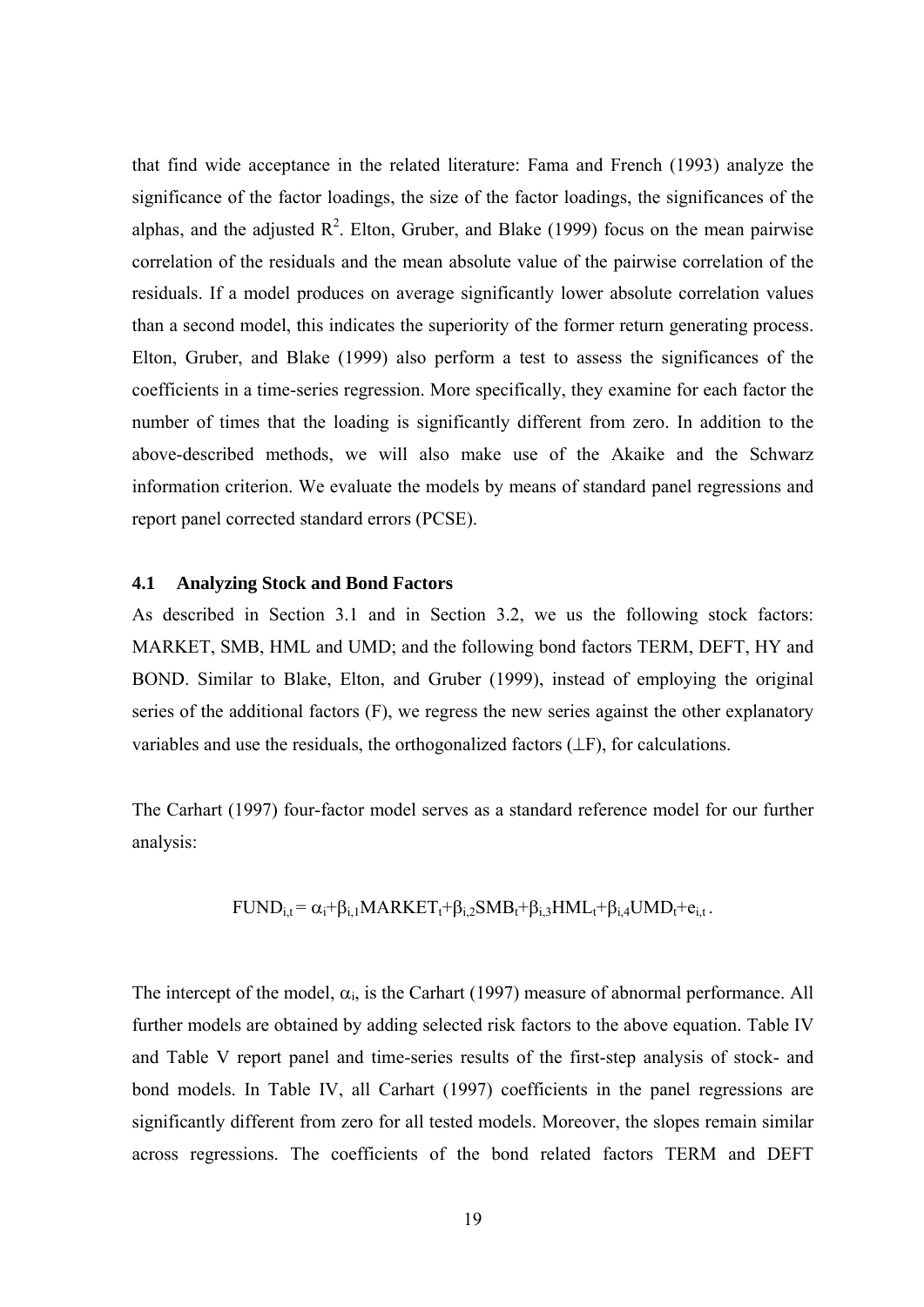demonstrate high significances if they are applied together. However, when tested separately, the coefficient of DEFT shows much higher values than TERM. Moreover, while DEFT is significantly different from zero, TERM is not. In terms of the values of the mean pairwise (absolute) residual correlations, the orthogonalized high yield index, ⊥HY, performs even better than  $(\perp)$ DEFT. On the contrary, the orthogonalized bond index factor, ⊥BOND, does not generate a significant coefficient in the panel regression and shows a low percentage of significances in the time-series regression. The values for the adjusted  $\mathbb{R}^2$ , the Akaike criterion, and the Schwarz criterion indicate that the performance of the models can be improved by adding appropriate factors. Generally, the mean pairwise (absolute) residual correlations can be significantly reduced by adding appropriate factors to the Carhart (1997) model except for the DEFT and the ⊥DEFT factors. The preference of ⊥HY over ⊥DEFT is underpinned in the time-series analysis of Table V by the much higher number of statistically significant coefficients related to ⊥HY. The relatively high percentage of significances in the time-series regressions of the orthogonalized high-yield factor loadings confirms the importance of this default factor.

The results of the first-step analysis of stock- and bond models can be summarized as follows. First, the Carhart (1997) factors for stocks capture a large part of the variation in convertible bond fund returns. Second, the term-structure factor TERM appears to be an important explanatory factor, but only in combination with the default factor DEFT. Third, the orthogonalized high yield index, ⊥HY, captures more variation in returns than the common default factor (⊥)DEFT. Fourth, an orthogonalized bond index factor, ⊥BOND, seems to capture only low variation in returns. Therefore, for our further analysis, we select models 1, 2 and, 9 tested in Table IV and Table V.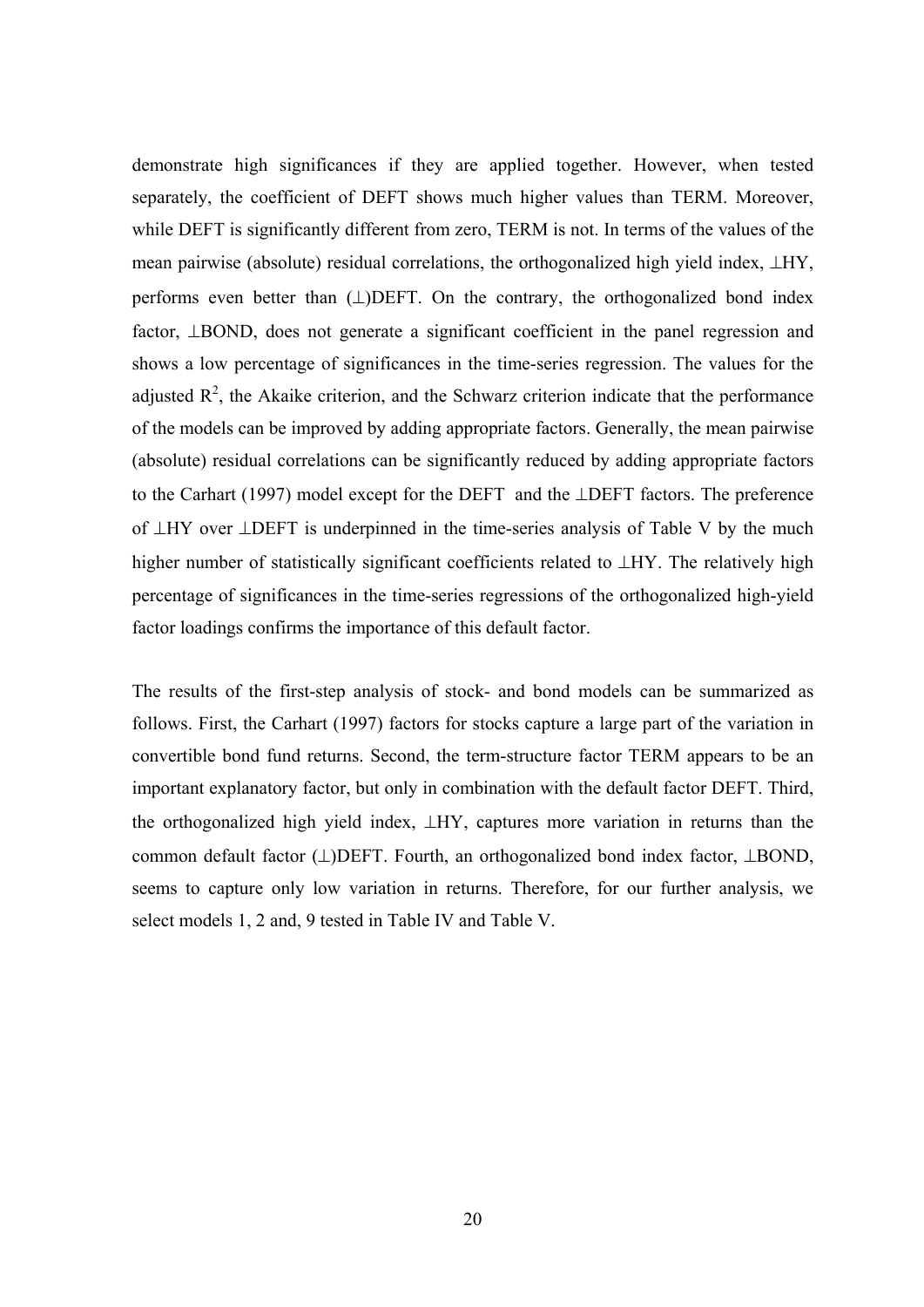## **Table IV Comparison of Models with Panel Regressions**

This table reports the coefficients of the panel regression of the general form: FUND<sub>i</sub> =  $\alpha_i + \sum_k \beta_i \cdot F_k + \epsilon_i$ , and  $F_k$  are the factors in the performance model and FUND<sub>i</sub>, are the monthly excess-returns of convertible bond fund i. The factors of the Carhart (1997) four-factor model are defined as follows: MARKET is the value-weight return on all NYSE AMEX, and NASDAQ stocks (from CRSP) minus the one-month Treasury bill rate (from Ibbotson Associates), SMB (Small Minus Big) is the average return on three small portfolios minus the average return on three big portfolios, HML (High Minus Low) is the average return on two value portfolios minus the average return on two growth portfolios, UMD (Up Minus Down) is the average return on two high prior return portfolios minus the average return on two low prior return portfolios. The Carhart (1997) factors are from the Kenneth R. French data library on his webpage. Additional factors for generating return processes of stocks and bonds are: TERM is the return of the Lehman US Government Long Bond Index minus the one-month Treasury bill rate. DEFT is the return on the Lehman US Corporate Long Bond Index minus the return of the Lehman US Government Long Bond Index. ⊥DEFT is the orthogonalized return on the Lehman US Corporate Long Bond Index minus the return of the Lehman US Government Long Bond Index.  $\perp (R_B-R_F)$  is the orthogonalized return on the Lehman US aggregated Government/Credit Bond Index minus one-month Treasury bill rate. ⊥HY is the orthogonalized return on the Merrill Lynch US High Yield Index. All data are provided by Datastream except for the Carhart (1997) factors. Measures are the adjusted  $R^2$  (adj.  $R^2$ ), the Akaike and the Schwarz Criterions, the mean pairwise residual correlations (MRC), and the mean absolute values of pairwise residual correlations (MAVRC). The sample includes 114 convertible-bond funds from the CRSP Survivor-Bias Free US Mutual Fund Database and spans the period from 1985 to 2004. Panel-corrected standard errors (PCSE) are reported in parenthesis.

|                |                     | Factor Loadings           |                         |                                  |                        |                        |                        |                                                                           |                  |                        |           |                     |                      |            |              |
|----------------|---------------------|---------------------------|-------------------------|----------------------------------|------------------------|------------------------|------------------------|---------------------------------------------------------------------------|------------------|------------------------|-----------|---------------------|----------------------|------------|--------------|
|                |                     |                           |                         | Carhart (1997) four-factor model |                        |                        |                        | Additional factors:<br>return generating processes<br>of stocks and bonds |                  |                        |           |                     | Measures             |            |              |
| Model<br>No    | Alpha               | <b>MARKET</b>             | <b>SMB</b>              | <b>HML</b>                       | <b>UMD</b>             | <b>TERM</b>            | <b>DEFT</b>            | <b>LDEFT</b>                                                              | <b>LBOND</b>     | <b>THA</b>             | Adj $R^2$ | Akaike<br>Criterion | Schwarz<br>Criterion | <b>MRC</b> | <b>MAVRC</b> |
|                | $-0.001$<br>(0.001) | ***<br>0.680<br>(0.019)   | ***<br>0.139<br>(0.023) | $0.072$ ***<br>(0.028)           | $0.093$ ***<br>(0.016) |                        |                        |                                                                           |                  |                        | 0.69      | $-4.99$             | $-4.98$              | 0.37       | 0.41         |
| $\overline{2}$ | $-0.001$<br>(0.001) | 0.648<br>***<br>(0.019)   | $0.123$ ***<br>(0.023)  | $0.050*$<br>(0.027)              | $0.106$ ***<br>(0.016) | $0.091$ ***<br>(0.034) | $0.282$ ***<br>(0.079) |                                                                           |                  |                        | 0.70      | $-5.01$             | $-5.00$              | 0.35       | 0.39         |
| 3              | $-0.001$<br>(0.001) | $0.680$ ***<br>(0.019)    | $0.141***$<br>(0.023)   | $0.071$ **<br>(0.028)            | $0.092$ ***<br>(0.016) | 0.017<br>(0.028)       |                        |                                                                           |                  |                        | 0.69      | $-4.99$             | $-4.98$              | 0.36       | 0.40         |
| 4              | $-0.001$<br>(0.001) | 0.662<br>$***$<br>(0.019) | $0.124$ ***<br>(0.023)  | $**$<br>0.061<br>(0.028)         | $0.103$ ***<br>(0.016) |                        | $0.171$ ***<br>(0.063) |                                                                           |                  |                        | 0.70      | $-5.00$             | $-4.99$              | 0.38       | 0.41         |
| 5              | $-0.001$<br>(0.001) | $0.672$ ***<br>(0.018)    | $0.138$ ***<br>(0.022)  | $0.068$ **<br>(0.027)            | $0.093$ ***<br>(0.016) | 0.001<br>(0.027)       |                        | $0.282$ ***<br>(0.079)                                                    |                  |                        | 0.70      | $-5.01$             | $-5.00$              | 0.35       | 0.39         |
| 6              | $-0.001$<br>(0.001) | $0.671$ ***<br>(0.018)    | $0.141***$<br>(0.023)   | $0.069$ **<br>(0.027)            | $0.092$ ***<br>(0.016) |                        |                        | $0.171$ ***<br>(0.063)                                                    |                  |                        | 0.70      | $-5.00$             | $-4.99$              | 0.38       | 0.41         |
| 7              | $-0.001$<br>(0.001) | 0.682<br>(0.018)          | $0.138$ ***<br>(0.023)  | $0.072$ ***<br>(0.028)           | $0.093$ ***<br>(0.016) |                        |                        |                                                                           | 0.053<br>(0.052) |                        | 0.69      | $-4.99$             | $-4.98$              | 0.36       | 0.40         |
| 8              | $-0.001$<br>(0.001) | 0.673<br>***<br>(0.017)   | $0.148$ ***<br>(0.021)  | $0.072$ ***<br>(0.026)           | $0.092$ ***<br>(0.015) | 0.011<br>(0.025)       |                        |                                                                           |                  | $0.269$ ***<br>(0.043) | 0.71      | $-5.04$             | $-5.03$              | 0.33       | 0.37         |
| 9              | $-0.001$<br>(0.001) | $0.677$ ***<br>(0.017)    | $0.144$ ***<br>(0.021)  | $0.073$ ***<br>(0.026)           | $0.093$ ***<br>(0.015) |                        |                        |                                                                           |                  | $0.257***$<br>(0.041)  | 0.71      | $-5.04$             | $-5.03$              | 0.35       | 0.39         |

\*\*\* 1% significance, \*\* 5% significance, \* 10% significance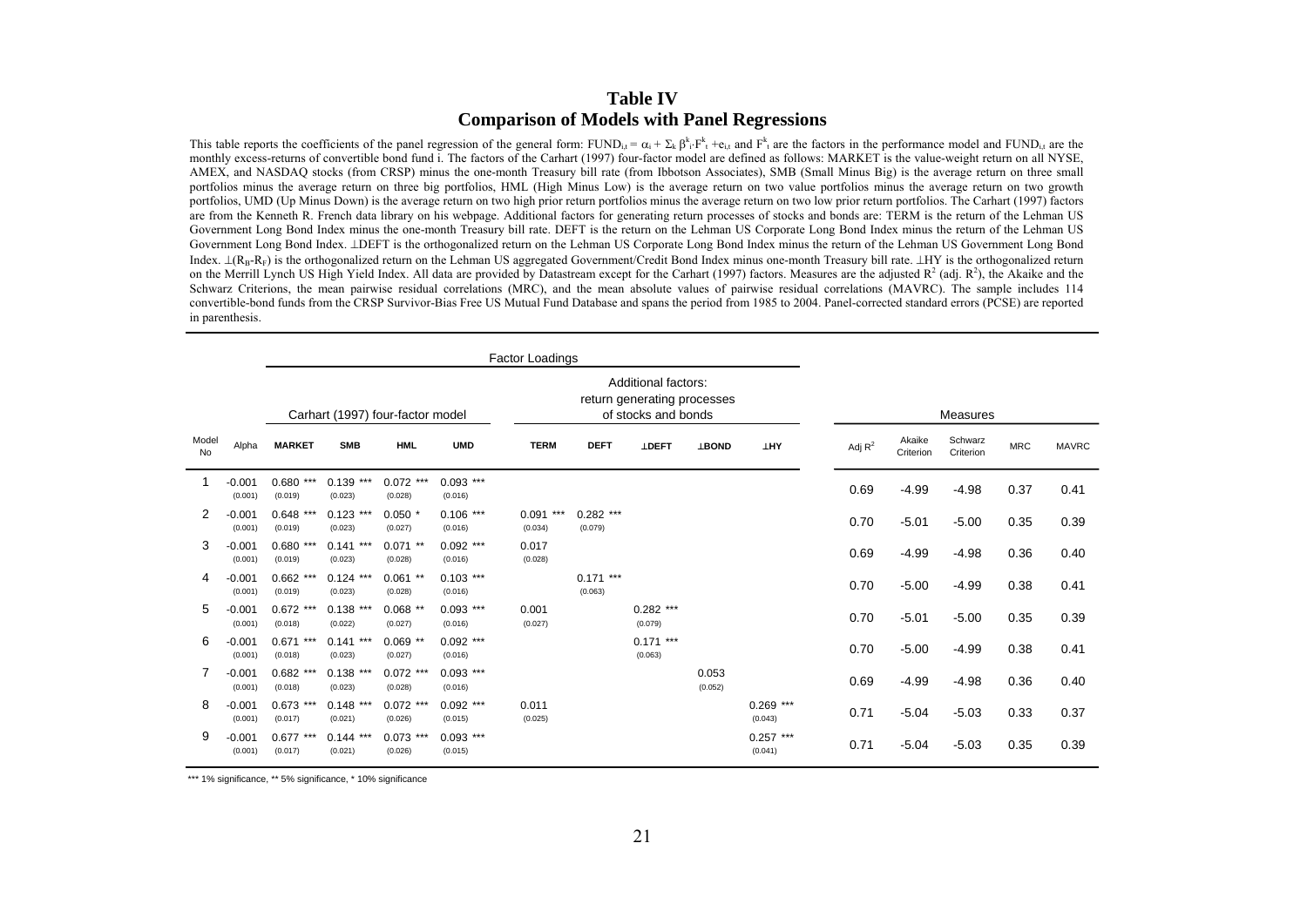## **Table V Percentage of Significant Time-Series Regression Coefficients**

This table reports the percentage of time-series regression coefficients that are different from zero at the 10% level for convertible-bond funds when a time-series regression is run on the excess-returns for each fund against the factors of the selected model (estimated standard errors are adjusted for autocorrelation and heteroskedasticity according to Newey and West, 1987). The time-series regression are of the general form:  $FUND_{i,t} = \alpha_i + \sum_k \beta_i^k \cdot F_{t}^k + e_{i,t}$  and  $F_{t}^k$  are the factors in the performance model and FUND<sub>i,t</sub> are the monthly excess-returns of convertible bond fund i. The factors of the Carhart (1997) four-factor model are as follows: MARKET is the value-weight return on all NYSE, AMEX, and NASDAQ stocks (from CRSP) minus the one-month Treasury bill rate (from Ibbotson Associates), SMB (Small Minus Big) is the average return on three small portfolios minus the average return on three big portfolios, HML (High Minus Low) is the average return on two value portfolios minus the average return on two growth portfolios, UMD (Up Minus Down) is the average return on two high prior return portfolios minus the average return on two low prior return portfolios. The Carhart (1997) factors are from the Kenneth R. French data library on his webpage. Additional factors for generating return processes of stocks and bonds are: TERM is the return of the Lehman US Government Long Bond Index minus the one-month Treasury bill rate. DEFT is the return on the Lehman US Corporate Long Bond Index minus the return of the Lehman US Government Long Bond Index. ⊥DEFT is the orthogonalized return on the Lehman US Corporate Long Bond Index minus the return of the Lehman US Government Long Bond Index. ⊥BOND is the orthogonalized return on the Lehman US aggregated Government/Credit Bond Index minus one-month Treasury bill rate. ⊥HY is the orthogonalized return on the Merrill Lynch US High Yield Index. All data are provided by Datastream except for the Carhart (1997) factors. The sample includes 114 convertible-bond funds from the CRSP Survivor-Bias Free US Mutual Fund Database and spans the period from 1985 to 2004.

|              |     |                                                                                                               |            |            |            | <b>Model Factors</b> |      |              |              |            |
|--------------|-----|---------------------------------------------------------------------------------------------------------------|------------|------------|------------|----------------------|------|--------------|--------------|------------|
|              |     | Additional factors:<br>return generating processes<br>of stocks and bonds<br>Carhart (1997) four-factor model |            |            |            |                      |      |              |              |            |
| Model<br>Nr. |     | Alpha MARKET                                                                                                  | <b>SMB</b> | <b>HML</b> | <b>UMD</b> | <b>TERM</b>          | DEFT | <b>LDEFT</b> | <b>LBOND</b> | <b>THA</b> |
| 1            | 28% | 96%                                                                                                           | 63%        | 50%        | 43%        |                      |      |              |              |            |
| 2            | 24% | 96%                                                                                                           | 61%        | 41%        | 50%        | 41%                  | 25%  |              |              |            |
| 3            | 28% | 96%                                                                                                           | 68%        | 50%        | 46%        | 31%                  |      |              |              |            |
| 4            | 27% | 96%                                                                                                           | 59%        | 52%        | 54%        |                      | 15%  |              |              |            |
| 5            | 28% | 96%                                                                                                           | 62%        | 46%        | 50%        | 22%                  |      | 25%          |              |            |
| 6            | 27% | 96%                                                                                                           | 60%        | 51%        | 51%        |                      |      | 15%          |              |            |
| 7            | 29% | 97%                                                                                                           | 69%        | 51%        | 45%        |                      |      |              | 34%          |            |
| 8            | 29% | 97%                                                                                                           | 67%        | 44%        | 44%        | 35%                  |      |              |              | 61%        |
| 9            | 32% | 98%                                                                                                           | 64%        | 48%        | 42%        |                      |      |              |              | 67%        |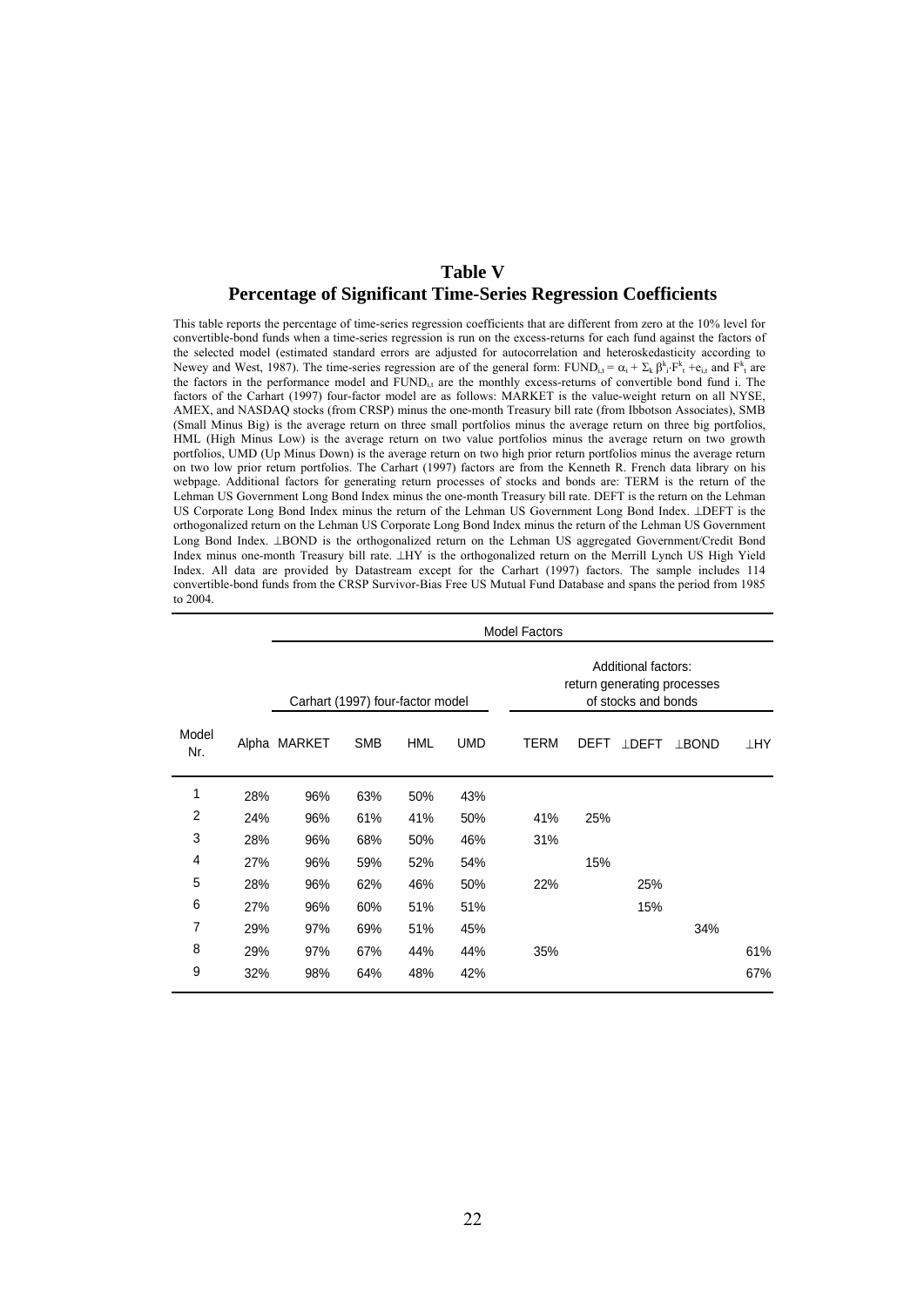#### **4.2 Analyzing Option Factors**

In this subsection, we extend the models presented so far by factors addressing the optionlike character of convertible bonds. As described in Section 3.3, we analyze six possible factors that may prove useful for extending the current models.

The results of the second-step analysis of stock-, bond- and convertible-bond models are presented in Table VI and Table VII. In Table VI, the Carhart (1997) coefficients of the panel regressions are still significantly different from zero for all models tested. The results are similar to the models of stocks and bonds. In addition, the slopes remain comparable across the different regressions. The three examined additional convertible bond factors  $\perp$ VOLA,  $\perp$ NL<sub>1</sub> =  $\perp$ max(0,MARKET) and  $\perp$ NL<sub>2</sub> =  $\perp$ MARKET<sup>2</sup> show no significant factor-loadings in the panel-regressions. The time-series regressions in Table VII confirm that result: the coefficients are not significant at the 10% level for more than 82% of the funds. The measures in Table VI demonstrate that the adjusted  $R^2$ , the Akaike and Schwarz Criteria, and the mean pairwise (absolute) residual correlations remain almost unchanged (statistically) compared to the standard Carhart (1997) model if one of these three factors is added. However, the fourth examined factor, the orthogonalized convertible bond index,  $\perp$ CBI, shows high and significant loadings. Moreover, the adjusted R<sup>2</sup>, the Akaike and Schwarz criterion, and the mean pairwise (absolute) residual correlations are further improved (especially the residual correlation is significantly lower). Similar results are obtained in the time-series regressions of each fund in Table VII. In regressions 13, 14, and 15, the sensitivities on the orthogonalized convertible bond index are significant for a quite large percentage of funds, whereas the significances of the stock and bond related factors remain almost unchanged.

Additionally (not reported in Table VI), similar to Agarwal and Naik (2004), we extend the analysis of non-linear factors for convertible bond fund returns with option-based factors consisting of liquid at-the-money (ATM) and out-of-the-money (OTM) European call and put options on the S&P 500 index. However, similar to the non-linear factors  $\perp$ max(0,MARKET) and  $\perp$ MARKET<sup>2</sup>, the examined additional option-based factors based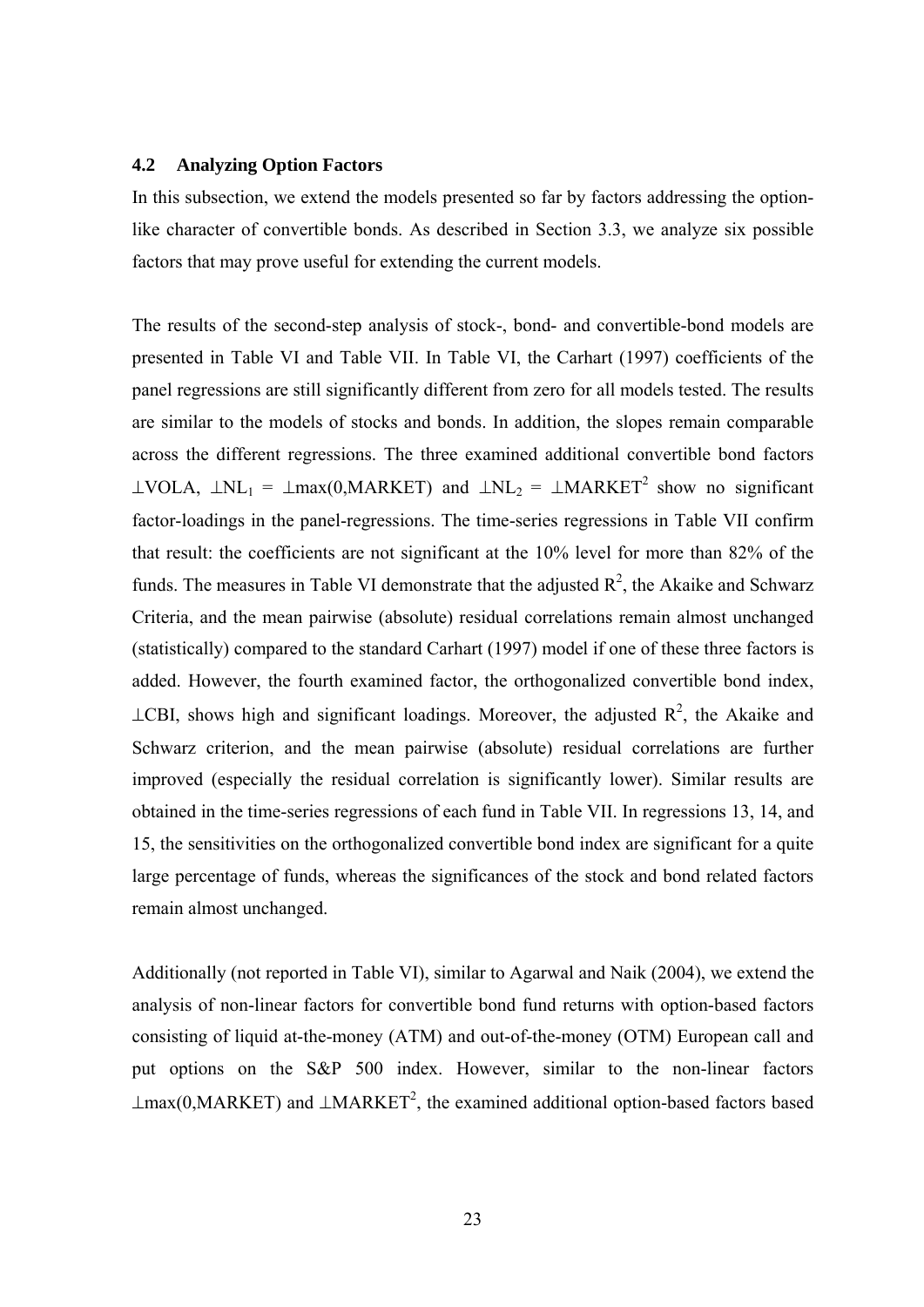on S&P 500 call and put option time series show no significant factor-loadings in the panel-regressions in the sub-period between January 1996 and December 2004.

The results of the second-step analysis of stock, bond, and convertible bond models can be summarized as follows. First, volatility does not seem to be an important factor as implied volatility fails to capture important variation of convertible bond fund returns. Second, neither the non-linear factors nor the option-based factors capture variations in CBF returns. As we have seen above, 59% of the convertible bond fund in our sample show normally distributed returns. Therefore, non-linear factors are assumed not to be significant. Third, among the four convertible-bond-specific factors, the convertible bond index is the most successful in capturing the residual variation in convertible bond fund returns. We know that convertible-bond funds mainly consist of stocks, bonds, and convertible bonds. Therefore, we expect stock returns (and the returns of the pure equitylike convertible bonds) to be explained by the stock related factors and bond returns (and the returns of the pure debt-like convertible bonds) by the bond related factors (or by the stock and bond factors). The residual unexplained variation in returns, which is attributable to convertible bond specific factors, is at least partially captured by the convertible bond index. Therefore, the models of regressions 13, 14, and 15 are selected as models for the return processes of stocks, bonds, and convertible bonds, in which convertible-bond funds invest primarily.

So far in this section, we have developed a set of factor-based performance models. The proposed models are likely to capture the variation of CBF returns and will thus serve as the basis of the cross-sectional analysis in the next subsection. More precisely, we apply three models using stock and bond related factors, (i)-(iii), and three models using factors related to stocks, bonds, and convertible bonds, (iv)-(vi):

(i) CARHART (MARKET, SMB HML, and UMD), (ii) CARHART + TERM + DEFT, (iii) CARHART +  $\perp$ HY,  $(iv)$  CARHART +  $\perp$ CBI,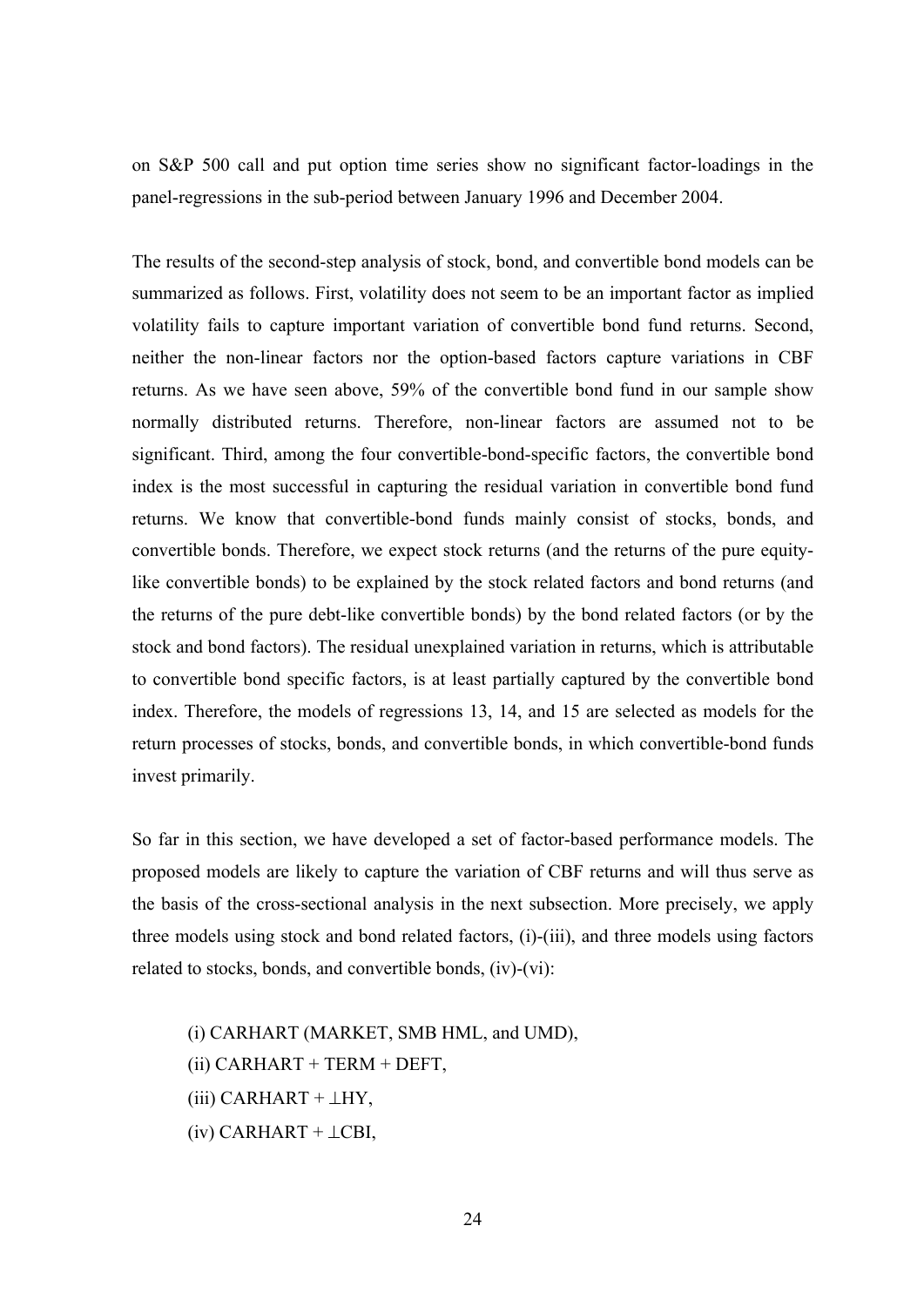(v) CARHART + TERM + DEFT +  $\bot$ CBI, and (vi) CARHART +  $\perp$ HY +  $\perp$ CBI.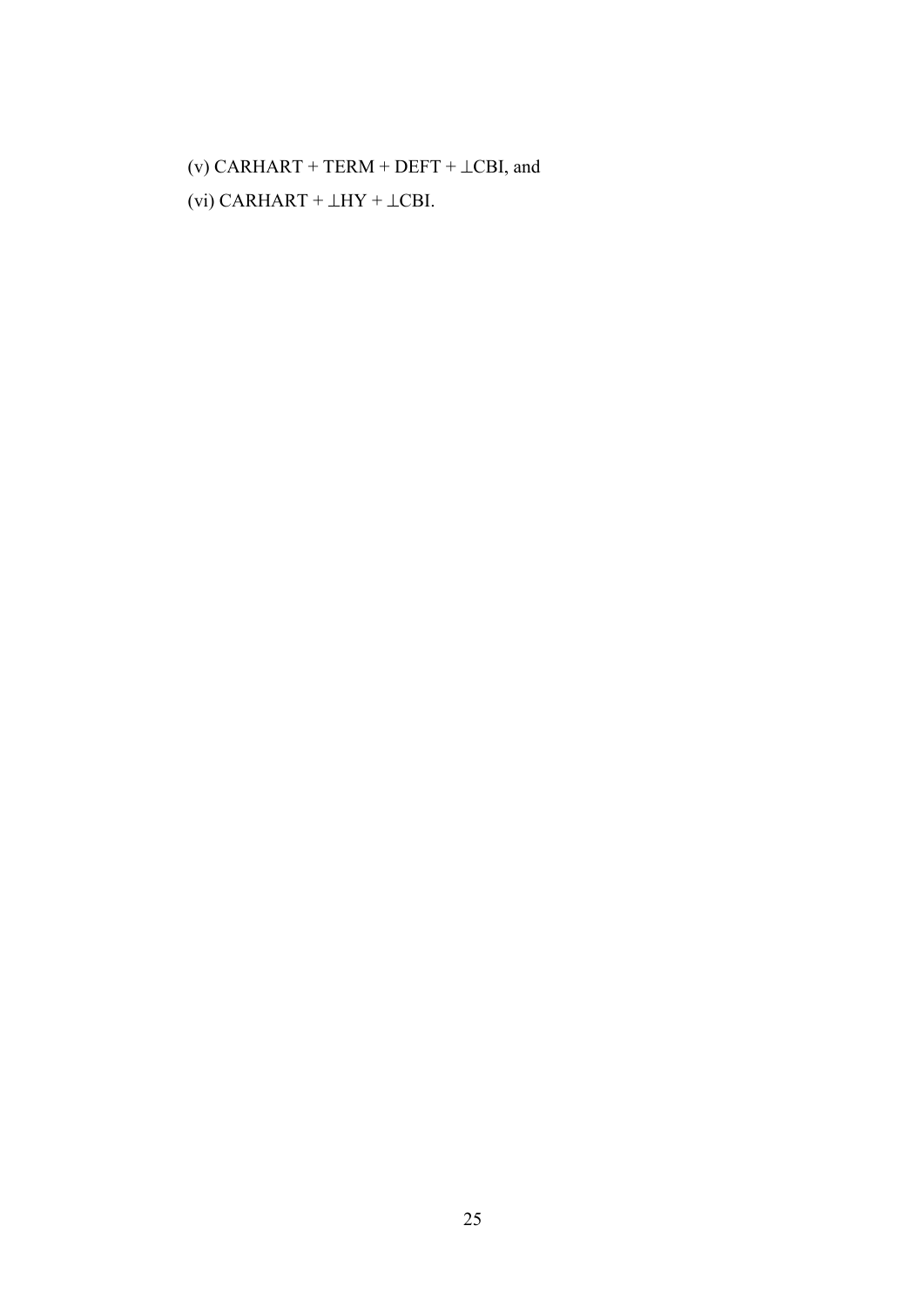## **Table VI Comparison of Models Including a Convertible Bond Factor**

This table reports the coefficients of the panel regression of the general form: FUND<sub>i</sub> =  $\alpha_i + \Sigma_k \beta_i \cdot F_k + \epsilon_i$ , and  $F_k$  are the factors in the performance model and FUND<sub>i</sub>, are the monthly excessreturns of convertible bond fund i. The factors of the Carhart (1997) four-factor model are defined as follows: MARKET is the value-weight return on all NYSE, AMEX, and NASDAQ stocks (from CRSP) minus the one-month Treasury bill rate (from Ibbotson Associates), SMB (Small Minus Big) is the average return on three small portfolios minus the average return on three big portfolios, HML (High Minus Low) is the average return on two value portfolios minus the average return on two growth portfolios, UMD (Up Minus Down) is the average return on two high prior return portfolios minus the average return on two low prior return portfolios. The Carhart (1997) factors are from the Kenneth R. French data library on his webpage. Additional factors for generating return processes of stocks and bonds are: TERM is the return of the Lehman US Government Long Bond Index minus the one-month Treasury bill rate. DEFT is the return on the Lehman US Corporate Long Bond Index minus the return of the Lehman US Government Long Bond Index. ⊥HY is the orthogonalized return on the Merrill Lynch US High Yield Index. ⊥VOLA is the orthogonalized return on the CBOE Volatility VXO Index. ⊥NL<sub>1</sub> is the orthogonalized maximum of zero and the value-weight return on all NYSE, AMEX, and NASDAQ stocks (from CRSP) minus the return on the Lehman US aggregated Government/Credit Bond Index (=max(0,MARKET-BOND)). ⊥NL2 is the orthogonalized value-weight return on all NYSE, AMEX, and NASDAQ stocks (from CRSP) minus the one-month Treasury bill rate (from Ibbotson Associates) squared (=MARKET<sup>2</sup>). ⊥CBI is the orthogonalized return on the Merrill Lynch All US Convertible Bond Index. All data are provided by Datastream except for the Carhart (1997) factors. Measures are the adjusted  $R^2$  (adj.  $R^2$ ), the Akaike and the Schwarz Criterions, the mean pairwise residual correlations (MRC), and the mean absolute values of pairwise residual correlations (MAVRC). The sample includes 114 convertible-bond funds from the CRSP Survivor-Bias Free US Mutual Fund Database and spans the period from 1985 to 2004. Panel-corrected standard errors (PCSE) are reported in parenthesis.

|             |                     | Additional factors for<br>Additional factors for<br>return generating processes<br>convertible bonds<br>Carhart (1997) four-factor model<br>of stocks and bonds |                         |                          |                                            |                       |                        |                                                          |                  |                         |                     |                        |           |                     | Measures             |            |              |
|-------------|---------------------|-----------------------------------------------------------------------------------------------------------------------------------------------------------------|-------------------------|--------------------------|--------------------------------------------|-----------------------|------------------------|----------------------------------------------------------|------------------|-------------------------|---------------------|------------------------|-----------|---------------------|----------------------|------------|--------------|
| Model<br>No | Alpha               | <b>MARKET</b>                                                                                                                                                   | <b>SMB</b>              | <b>HML</b>               | <b>UMD</b>                                 | <b>TERM</b>           | <b>DEFT</b>            | <b>LHY</b>                                               | <b>LVOLA</b>     | $\perp$ NL <sub>1</sub> | LNL <sub>2</sub>    | <b>TCBI</b>            | Adj $R^2$ | Akaike<br>Criterion | Schwarz<br>Criterion | <b>MRC</b> | <b>MAVRC</b> |
|             |                     |                                                                                                                                                                 |                         |                          |                                            |                       |                        | Panel A: Taking into account the convertible bond factor |                  |                         |                     |                        |           |                     |                      |            |              |
| 10          | $-0.001$<br>(0.001) | $0.680$ ***<br>(0.019)                                                                                                                                          | $0.138***$<br>(0.023)   | $**$<br>0.071<br>(0.028) | $0.092$ ***<br>(0.016)                     |                       |                        |                                                          | 0.004<br>(0.005) |                         |                     |                        | 0.69      | $-4.98$             | $-4.98$              | 0.37       | 0.40         |
| 11          | $-0.001$<br>(0.001) | $0.682$ ***<br>(0.019)                                                                                                                                          | ***<br>0.141<br>(0.023) | $0.075$ ***<br>(0.028)   | $0.094$ ***<br>(0.016)                     |                       |                        |                                                          |                  | $-0.070$<br>(0.045)     |                     |                        | 0.69      | $-4.99$             | $-4.98$              | 0.37       | 0.40         |
| 12          | $-0.001$<br>(0.001) | 0.683<br>***<br>(0.020)                                                                                                                                         | $0.143$ ***<br>(0.023)  | $0.076$ ***<br>(0.028)   | $0.094$ ***<br>(0.016)                     |                       |                        |                                                          |                  |                         | $-0.264$<br>(0.187) |                        | 0.69      | $-4.99$             | $-4.98$              | 0.38       | 0.41         |
| 13          | $-0.001$<br>(0.001) | $0.693$ ***<br>(0.019)                                                                                                                                          | $0.149$ ***<br>(0.021)  | $0.085$ ***<br>(0.026)   | $0.093$ ***<br>(0.015)                     |                       |                        |                                                          |                  |                         |                     | $0.250$ ***<br>(0.038) | 0.71      | $-5.06$             | $-5.06$              | 0.29       | 0.34         |
|             |                     |                                                                                                                                                                 |                         |                          | Panel B: Models for Convertible Bond Funds |                       |                        |                                                          |                  |                         |                     |                        |           |                     |                      |            |              |
| 14          | $-0.001$<br>(0.001) | 0.661<br>***<br>(0.020)                                                                                                                                         | $0.132$ ***<br>(0.022)  | $0.064$ **<br>(0.026)    | $0.106$ ***<br>(0.016)                     | $0.085$ **<br>(0.033) | $0.273$ ***<br>(0.078) |                                                          |                  |                         |                     | $0.234$ ***<br>(0.038) | 0.71      | $-5.07$             | $-5.06$              | 0.28       | 0.33         |
| 15          | $-0.001$<br>(0.001) | $0.687$ ***<br>(0.018)                                                                                                                                          | $0.152$ ***<br>(0.020)  | $0.084$ ***<br>(0.024)   | $0.093$ ***<br>(0.014)                     |                       |                        | $0.213$ ***<br>(0.040)                                   |                  |                         |                     | $0.221$ ***<br>(0.036) | 0.72      | $-5.10$             | $-5.09$              | 0.28       | 0.32         |

\*\*\* 1% significance, \*\* 5% significance, \* 10% significance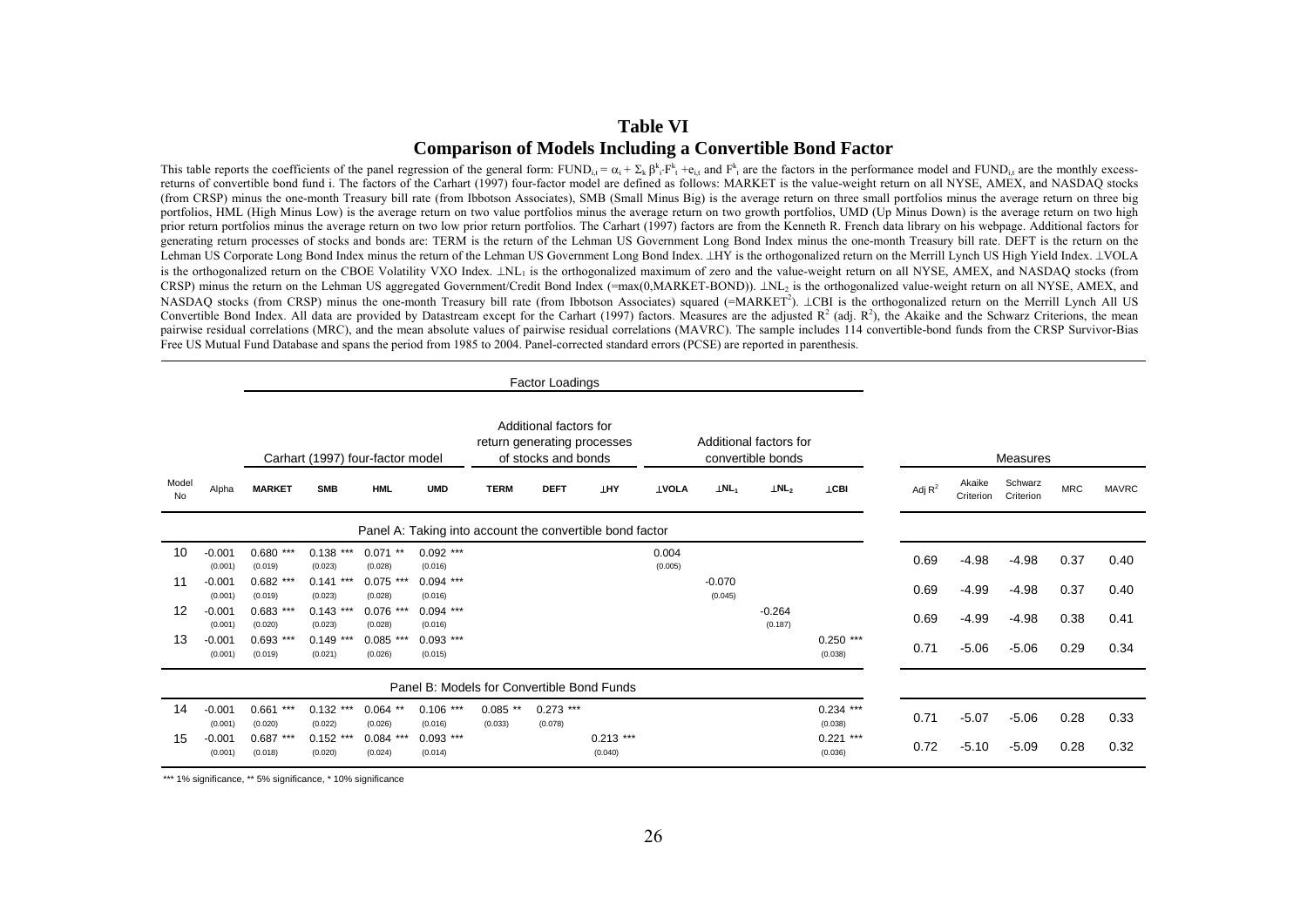## **Table VII**

## **Percentage of Significant Time-Series Regression Coefficients for Models including a Convertible-Bond Factor**

This table reports the percentage of time-series regression coefficients that are different from zero at the 10% level for convertible-bond funds when a time-series regression is run on the excess-returns for each fund against the factors of the selected model (estimated standard errors are adjusted for autocorrelation and heteroskedasticity according to Newey and West, 1987). The time-series regression are of the general form:  $FUND_{i,t} = \alpha_i + \sum_k \beta_i^k \cdot F_{t}^k + e_{i,t}$  and  $F_{t}^k$  are the factors in the performance model and  $FUND_{i}$  are the monthly excess-returns of convertible bond fund i. The factors of the Carhart (1997) four-factor model are as follows: MARKET is the value-weighted return on all NYSE, AMEX, and NASDAQ stocks (from CRSP) minus the one-month Treasury bill rate (from Ibbotson Associates), SMB (Small Minus Big) is the average return on three small portfolios minus the average return on three big portfolios, HML (High Minus Low) is the average return on two value portfolios minus the average return on two growth portfolios, UMD (Up Minus Down) is the average return on two high prior return portfolios minus the average return on two low prior return portfolios. The Carhart (1997) factors are from the Kenneth R. French data library on his webpage. Additional factors for generating return processes of stocks and bonds are: TERM is the return of the Lehman US Government Long Bond Index minus the one-month Treasury bill rate. DEFT is the return on the Lehman US Corporate Long Bond Index minus the return of the Lehman US Government Long Bond Index. ⊥HY is the orthogonalized return on the Merrill Lynch US High Yield Index. ⊥VOLA is the orthogonalized return on the CBOE Volatility VXO Index. ⊥NL1 is the orthogonalized maximum of zero and the value-weighted return on all NYSE, AMEX, and NASDAQ stocks (from CRSP) minus the return on the Lehman US aggregated Government/Credit Bond Index (=max(0,MARKET-BOND)). ⊥NL2 is the orthogonalized value-weighted return on all NYSE, AMEX, and NASDAQ stocks (from CRSP) minus the one-month Treasury bill rate (from Ibbotson Associates) squared (=MARKET<sup>2</sup>). ⊥CBI is the orthogonalized return on the Merrill Lynch All US Convertible Bond Index. All data are provided by Datastream except for the Carhart (1997) factors. The sample includes 114 convertible-bond funds from the CRSP Survivor-Bias Free US Mutual Fund Database and spans the period from 1985 to 2004.

|                    |     |                                  |            |            |            |                                                        | <b>Model Factors</b>                                                         |            |                                             |                         |                         |             |
|--------------------|-----|----------------------------------|------------|------------|------------|--------------------------------------------------------|------------------------------------------------------------------------------|------------|---------------------------------------------|-------------------------|-------------------------|-------------|
|                    |     | Carhart (1997) four-factor model |            |            |            |                                                        | Additional factors:<br>return generating<br>processes of<br>stocks and bonds |            | Additional factors for<br>convertible bonds |                         |                         |             |
| Model<br><b>No</b> |     | Alpha MARKET                     | <b>SMB</b> | <b>HML</b> | <b>UMD</b> | TERM DEFT                                              |                                                                              | <b>LHY</b> | ⊥VOLA                                       | $\perp$ NL <sub>1</sub> | $\perp$ NL <sub>2</sub> | $\perp$ CBI |
|                    |     |                                  |            |            |            | Panel A: Taking into account a convertible bond factor |                                                                              |            |                                             |                         |                         |             |
| 10                 | 23% | 96%                              | 63%        | 49%        | 39%        |                                                        |                                                                              |            | 12%                                         |                         |                         |             |
| 11                 | 32% | 96%                              | 68%        | 57%        | 46%        |                                                        |                                                                              |            |                                             | 18%                     |                         |             |
| 12                 | 28% | 94%                              | 58%        | 44%        | 43%        |                                                        |                                                                              |            |                                             |                         | 13%                     |             |
| 13                 | 24% | 97%                              | 66%        | 50%        | 46%        |                                                        |                                                                              |            |                                             |                         |                         | 42%         |
|                    |     |                                  |            |            |            | Panel B: Models for Convertible Bond Funds             |                                                                              |            |                                             |                         |                         |             |
| 14                 | 19% | 93%                              | 59%        | 41%        | 50%        | 39%                                                    | 36%                                                                          |            |                                             |                         |                         | 33%         |
| 15                 | 30% | 99%                              | 67%        | 52%        | 49%        |                                                        |                                                                              | 51%        |                                             |                         |                         | 45%         |
|                    |     |                                  |            |            |            |                                                        |                                                                              |            |                                             |                         |                         |             |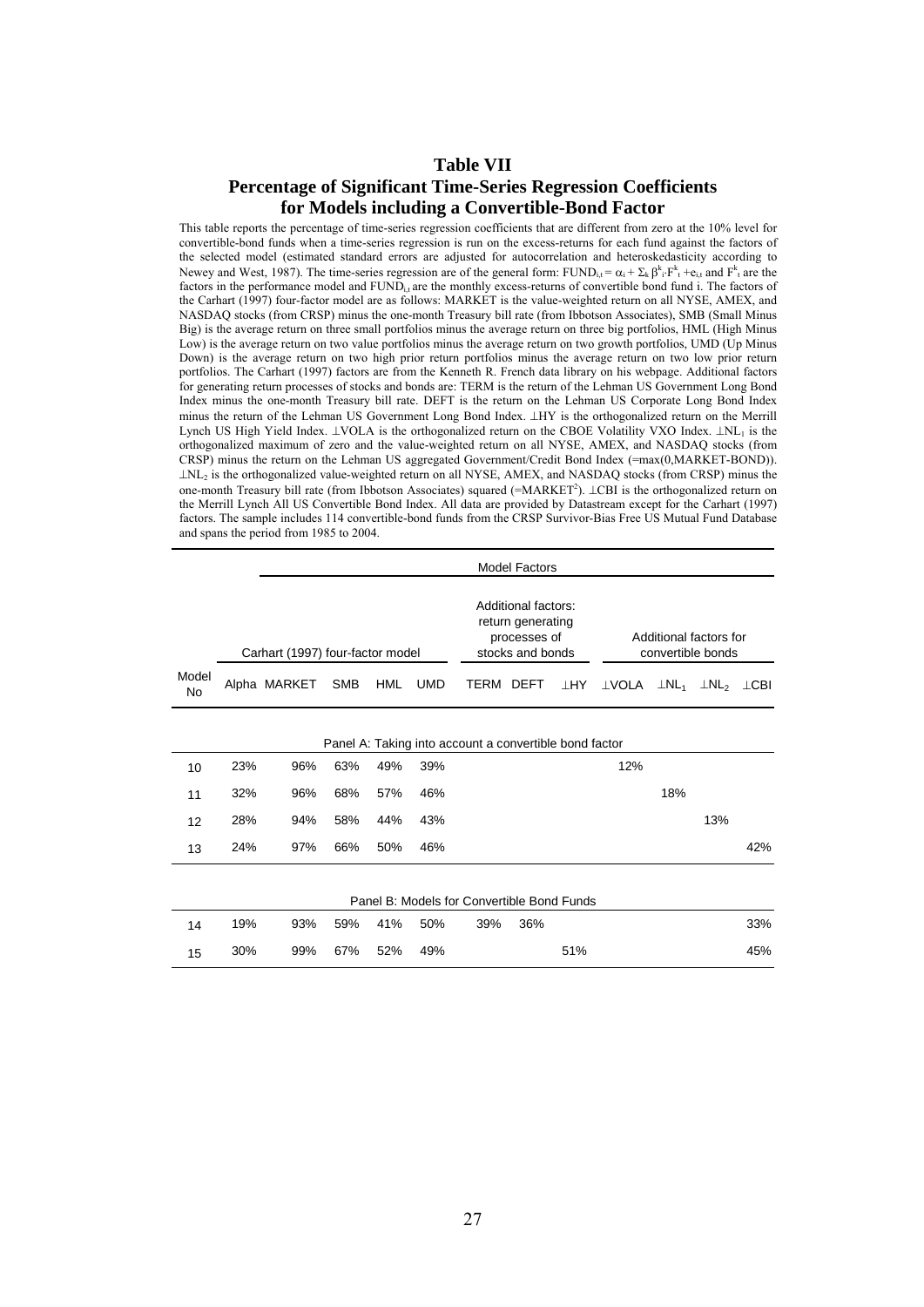#### **4.3 Cross-Sectional Evidence**

In this subsection, we investigate whether the performance of convertible-bond funds as determined by the six selected models is related to fund-specific characteristics. Similar to the study of Kacperczyk, Sialm, and Zheng (2005), we perform a multivariate crosssectional panel regression. The dependent variable, PERF, measures the monthly performance (abnormal return) as obtained by the six selected performance models (Panel A to Panel F in Table VIII). First, we estimate factor loadings by using three years of lagged data. Subsequently, we subtract expected returns (calculated in accordance with the models) from realized returns to determine the abnormal return in each month. We take into account possible time variations in the factor loadings of individual funds by using past data to estimate the factor sensitivities and determine the abnormal returns during a subsequent periods. The abnormal returns of fund i at time  $t$  (PERF<sub>it</sub>) are calculated as follows:

$$
PERF_{i,t} = FUND_{i,t} - \Sigma_k \beta_{i,t-1}^k F_t^k.
$$

 $F^{k}$  are the factors in the performance model,  $\beta^{k}$ <sub>i,t-1</sub> are the estimated betas, and R<sub>i,t</sub>-R<sub>F,t</sub> are the monthly excess-returns of convertible bond fund i.

Next, we regress the abnormal returns of each convertible-bond fund in each month on the holding-based explanatory variables and other fund characteristics. Mitigating potential endogeneity problems, we lag all explanatory variables by one month. Table VIII reports coefficients of the monthly panel and multivariate cross-sectional regression of the general form:

$$
PERF_{i,t} = c + \chi_1 HV_{i,t-1} + \chi_2 LNTNA_{i,t-1} + \chi_3 ACTIVE_{i,t-1} + \chi_4 NMG_{i,t-1} + \chi_5 EXP_{i,t-1} + \epsilon_{i,t}
$$

HV represents the holding-based variables defined as percentages invested in convertible bonds (CB), stocks (S), bonds including convertibles (B), convertible bonds minus stocks (CB-S), and bonds including convertibles minus stocks (B-S), respectively. We denote the natural logarithm of total net assets by LNTNA, the new-money growth per month by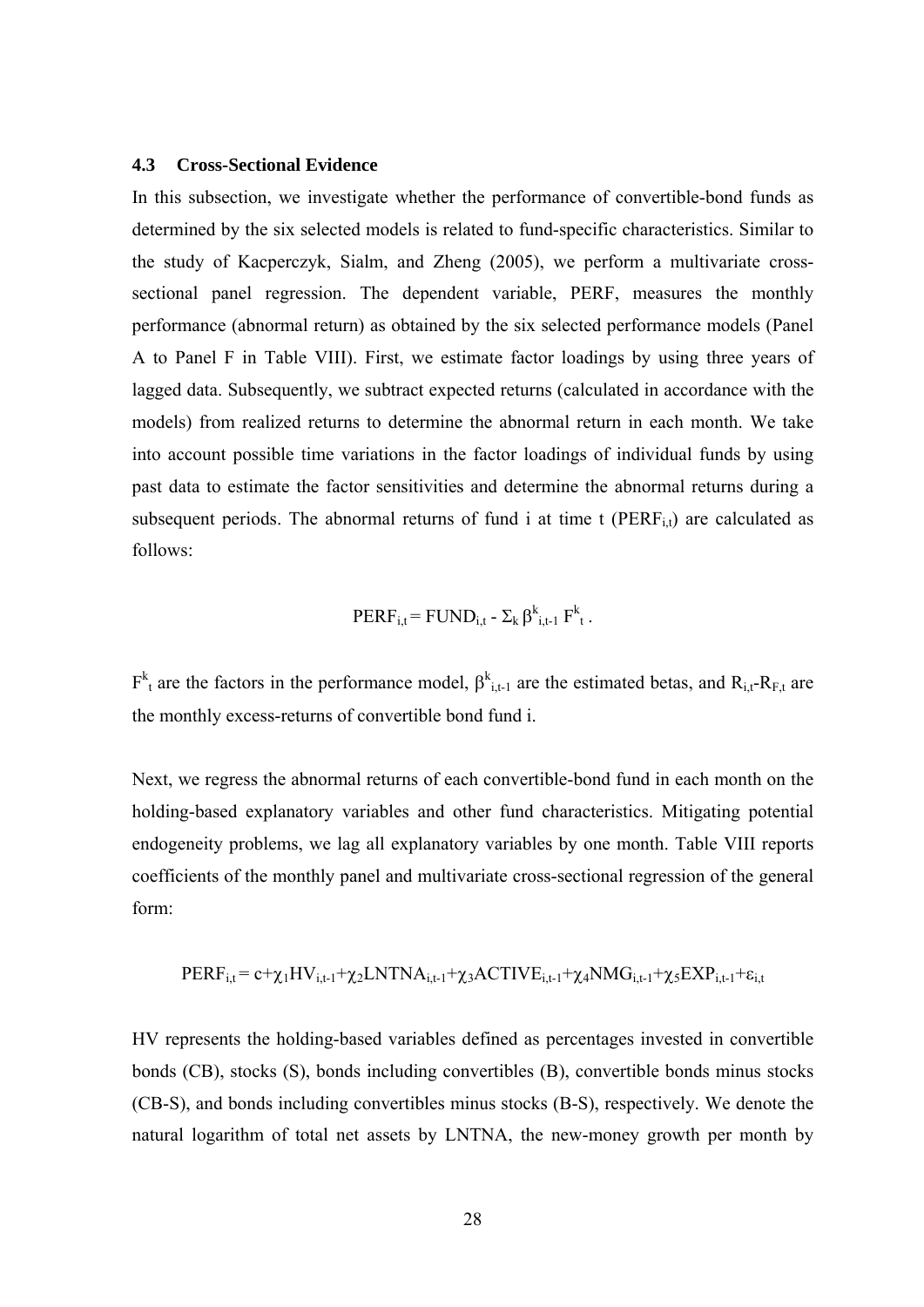NMG, and the expense ratio by EXP. The variable ACTIVE is a dummy variable assuming a value of one if the convertible bond fund is active and zero otherwise. We estimate the regressions with panel-corrected standard errors (PCSE). The PCSE specification adjusts for the contemporaneous correlation and heteroskedasticity among returns as well as for autocorrelation within each fund's returns (Beck and Katz, 1995). The sample includes convertible-bond funds from the CRSP Survivor-Bias Free US Mutual Fund Database and spans the period from 1995 to 2004 (including the data used for calculating the abnormal returns).

Table VIII shows the results of the multivariate cross-sectional analysis. Interestingly, for all six models, there is a strongly significant positive relationship between the performance of convertible-bond funds and the difference between the percentage invested in convertible bonds and the percentage invested in stocks (CB-S). Further, for all models tested, we find a significant positive link between fund performance and the percentage invested in convertible bonds (CB), and, for five out of the six models, a significant negative relation between the fund performance and the percentage invested in stocks (S). Overall, the results in Table VIII indicate that convertible-bond funds with large convertible-bond holdings and low (or even negative) stock holdings generate, on average, higher abnormal returns. This relation is positive and significant if we determine the performance of convertible-bond funds by using the standard Carhart (1997) four-factor model, even when adding factors such as TERM, DEFT, ⊥HY, and ⊥CBI, or a combination of thereof. The results in Table VIII do not show a relation between the fund performance and the two other holding-based variables (B and B-S). The total net assets (LNTNA) tend to be negatively related to the fund performance. Not surprisingly, the active funds (ACTIVE) as well as the funds with a high new-money growth (NMG) tend to outperform dead funds and funds with low new-money growth, respectively. The coefficients related to expenses (EXP) are all highly negative, but are not statistically significant due to the large standard deviations. Finally, the presented results are fairly robust with respect to the model choice.

Possible explanations for the strong relation between the funds' performance and CB-S, CB, and S are: (1) CBF managers have excellent convertible-bond but poor stock selection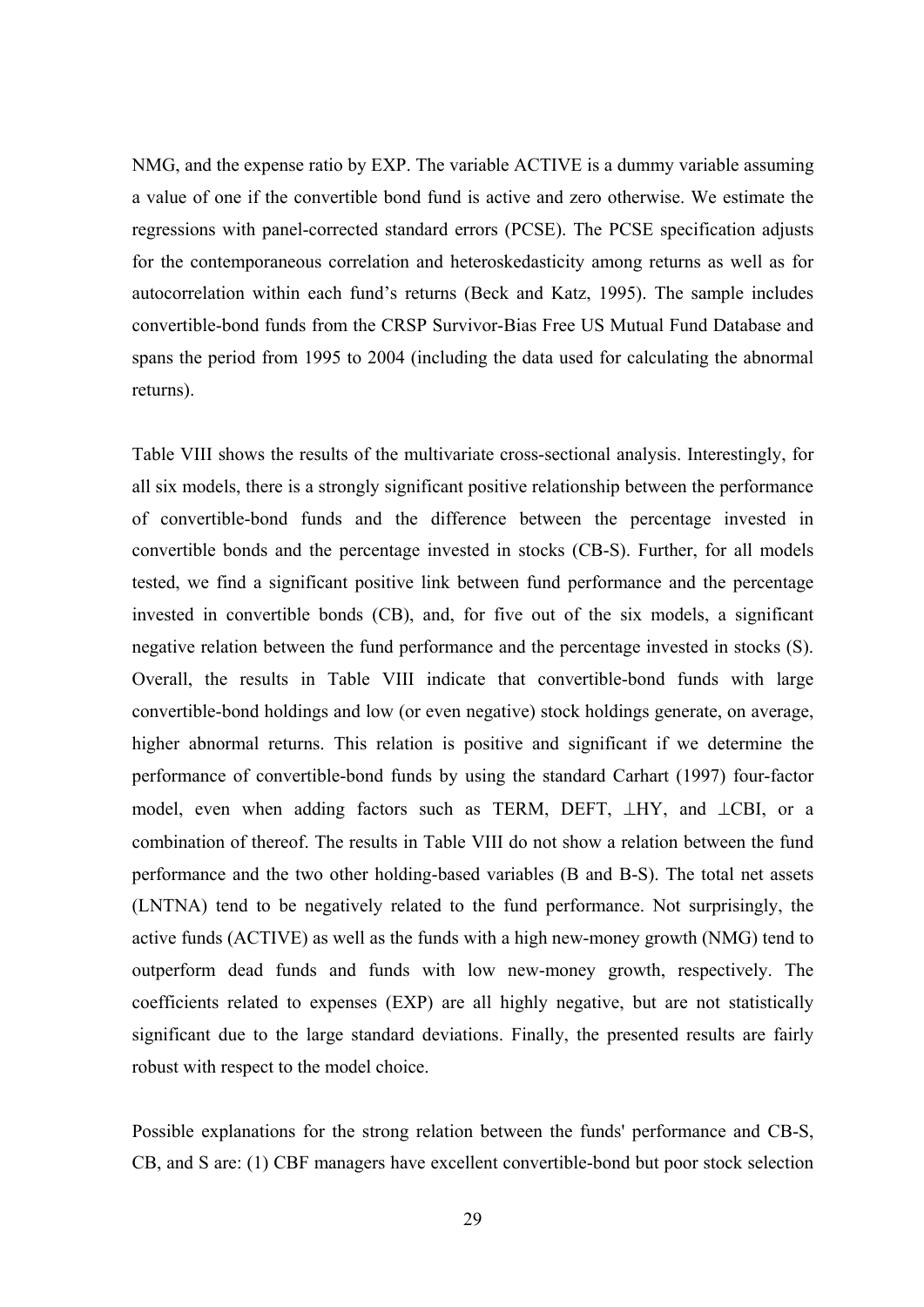skills; (2) Conversion does occur in many cases and shares of companies that issue convertibles and tend to underperform (see Arshanapalli, Fabozzi, Switzer and Gosselin 2005) are kept in the portfolios; (3) The variable CB-S (long convertible bonds and short stocks) can be interpreted as a proxy for convertible-bond arbitrage activity. Funds might be tempted to exploit misvaluations in the convertible-bond market<sup>12</sup> by buying underpriced convertible bonds and shorting, when possible, the corresponding stock, a strategy typically employed by hedge funds; (4) The performance of CBFs is supposed to be influenced by the activities of convertible arbitrageurs. For instance, Evans (2002) reports that in 2001, 70% of all new convertible-bond issues were bought by hedge funds. Therefore, he claims that convertible-arbitrage hedge funds dominate the convertible-bond market and influence both convertible-bond prices and stock prices via short selling. Since no factor in the models presented so far is specifically designed to explain returns driven by convertible arbitrage, it is possible that the above holding-based cross-sectional findings result from incorrectly specified data-generating processes. To test this hypothesis, in the next section, we extend the models by adding convertible arbitrage related factors (an arbitrage index, CBAI, and an opportunity set factor, SD).

1

<sup>&</sup>lt;sup>12</sup> Several studies, such as King (1986), Carayannopoulos and Kalimipalli (2003), Ammann, Kind, and Wilde (2003) and others, document that market prices for convertible bonds substantially deviate from "fair" values as determined by conventional no-arbitrage models.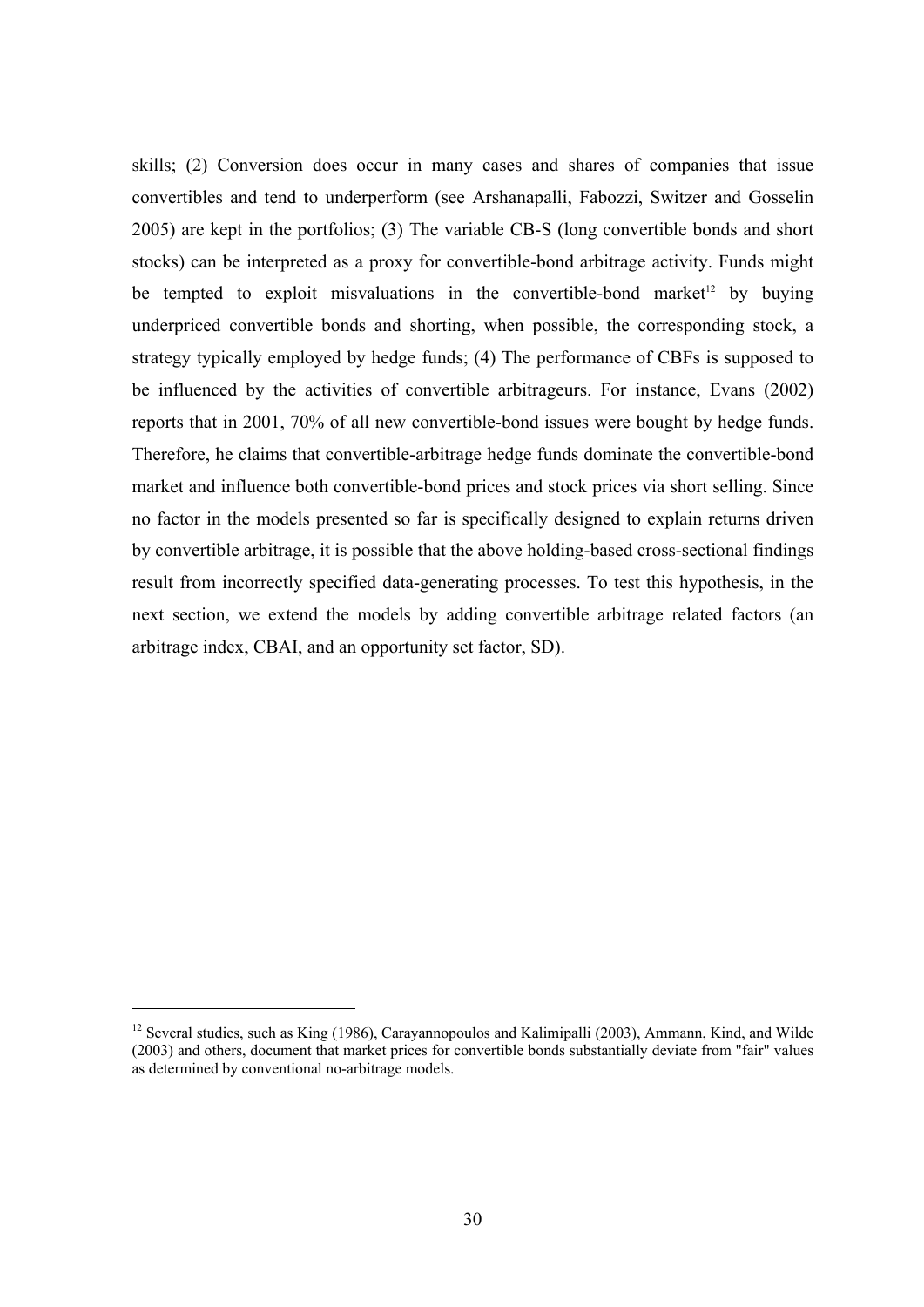#### **Table VIII Multivariate Panel Regression Evidence**

This table reports the coefficients of the monthly panel and multivariate cross-sectional regression of the general form:  $PERF_i = c + \gamma_1HV_i$ .  $1+\chi_2 LNTNA_{i,t-1}+\chi_3 ACTIVE_{i,t-1}+\chi_4 NMG_{i,t-1}+\chi_5 EXP_{i,t-1}+\varepsilon_{i,t}$  where HV stands for the holding-based variables: CB-S, S, B, CB and B-S. The dependent variable, PERF, measures the monthly performance (abnormal return) using different performance models (Panel A to Panel F) based on 36 months of lagged data to determine the betas in the performance models. The abnormal returns are calculated as follows: PERF<sub>i</sub> $=$ FUND<sub>i</sub> $\cdot$ Σ<sub>k</sub> β<sup>k</sup><sub>i+1</sub> F<sup>k</sup><sub>t</sub> and F<sup>k</sup><sub>t</sub> are the factors in the performance model. The holding-based variables are the asset compositions in percentages invested in convertible bonds (CB), stocks (S), bonds inclusive convertible bonds (B), convertible bonds minus stocks (CB-S) and bonds inclusive convertible bonds minus stocks (B-S), respectively. We denote the natural logarithm of total net assets by LNTNA, the new money growth per month by NMG and the expense ration by EXP. The variable ACTIVE is a dummy variable that is one if the convertible bond fund is active and zero otherwise. Mitigating potential endogeneity problems, we lag all explanatory variables by one month. The sample includes convertible-bond funds from the CRSP Survivor-Bias Free US Mutual Fund Database and spans the period from 1995 to 2004 (including the data used for calculating the abnormal returns). Panel-corrected standard errors (PCSE) are reported in parenthesis.

|            | Dependent Variable: Monthly Performance (%) |              |         |                                     |            |                                                                                                                                                                                                                                                                                                                                                  |               |              |            |  |  |  |  |
|------------|---------------------------------------------|--------------|---------|-------------------------------------|------------|--------------------------------------------------------------------------------------------------------------------------------------------------------------------------------------------------------------------------------------------------------------------------------------------------------------------------------------------------|---------------|--------------|------------|--|--|--|--|
|            |                                             |              |         | Holding-based explanatory variables |            | Other explanatory variables                                                                                                                                                                                                                                                                                                                      |               |              |            |  |  |  |  |
| c          | CB-S                                        | s            | В       | CВ                                  | B-S        | <b>LNTNA</b>                                                                                                                                                                                                                                                                                                                                     | <b>ACTIVE</b> | <b>NMG</b>   | <b>EXP</b> |  |  |  |  |
|            |                                             |              |         |                                     |            | Panel A: Abnormal Return based on $FUND_{i,t} = \alpha_i + \beta_{i,1} MARKET_t + \beta_{i,2} SMB_t + \beta_{i,3} HML_t + \beta_{i,4} UMD_t + e_{i,t}$                                                                                                                                                                                           |               |              |            |  |  |  |  |
| 0.08%      | $0.28\%$ ***                                |              |         |                                     |            | $-0.03%$                                                                                                                                                                                                                                                                                                                                         | 0.23%         | 1.22% ***    | $-4.74%$   |  |  |  |  |
| (0.18%)    | $(0.10\%)$                                  |              |         |                                     |            | $(0.02\%)$                                                                                                                                                                                                                                                                                                                                       | (0.16%)       | (0.37%)      | (7.03%)    |  |  |  |  |
| 0.20%      |                                             | $-0.31%$ *   |         |                                     |            | $-0.02%$                                                                                                                                                                                                                                                                                                                                         | 0.19%         | 1.17% ***    | $-3.34%$   |  |  |  |  |
| (0.19%)    |                                             | (0.19%)      |         |                                     |            | $(0.02\%)$                                                                                                                                                                                                                                                                                                                                       | (0.16%)       | (0.37%)      | (7.17%)    |  |  |  |  |
| 0.05%      |                                             |              | 0.20%   |                                     |            | $-0.02%$                                                                                                                                                                                                                                                                                                                                         | 0.19%         | $1.14\%$ *** | $-4.01%$   |  |  |  |  |
| (0.24%)    |                                             |              | (0.25%) |                                     |            | $(0.02\%)$                                                                                                                                                                                                                                                                                                                                       | (0.16%)       | (0.37%)      | (7.16%)    |  |  |  |  |
| 0.02%      |                                             |              |         | $0.36\%$ ***                        |            | $-0.03\%$ *                                                                                                                                                                                                                                                                                                                                      | 0.25%         | 1.20% ***    | $-5.59%$   |  |  |  |  |
| (0.19%)    |                                             |              |         | (0.13%)                             |            | $(0.02\%)$                                                                                                                                                                                                                                                                                                                                       | (0.16%)       | (0.37%)      | (7.03%)    |  |  |  |  |
| 0.10%      |                                             |              |         |                                     | 0.16%      | $-0.02%$                                                                                                                                                                                                                                                                                                                                         | 0.18%         | 1.16% ***    | $-3.98%$   |  |  |  |  |
| $(0.20\%)$ |                                             |              |         |                                     | (0.13%)    | (0.02%)                                                                                                                                                                                                                                                                                                                                          | (0.16%)       | (0.37%)      | (7.15%)    |  |  |  |  |
|            |                                             |              |         |                                     |            | Panel B: Abnormal Return based on FUND <sub>i</sub> = $\alpha_i + \beta_{i,1}$ MARKET <sub>1</sub> + $\beta_i$ <sub>2</sub> SMB <sub>1</sub> + $\beta_i$ <sub>3</sub> HML <sub>1</sub> + $\beta_i$ <sub>4</sub> UMD <sub>1</sub> + $\beta_i$ <sub>5</sub> TERM <sub>1</sub> + $\beta_i$ <sub>6</sub> DEFT <sub>1</sub> + $\theta_i$ <sub>1</sub> |               |              |            |  |  |  |  |
| 0.20%      | $0.30\%$ ***                                |              |         |                                     |            | $-0.04\%$ **                                                                                                                                                                                                                                                                                                                                     | 0.20%         | 1.20% ***    | $-9.10%$   |  |  |  |  |
| (0.18%)    | $(0.10\%)$                                  |              |         |                                     |            | (0.02%)                                                                                                                                                                                                                                                                                                                                          | (0.16%)       | (0.42%)      | (6.95%)    |  |  |  |  |
| $0.33\%$ * |                                             | $-0.37\%$ ** |         |                                     |            | $-0.04\%$ **                                                                                                                                                                                                                                                                                                                                     | 0.15%         | 1.16% ***    | $-7.51%$   |  |  |  |  |
| (0.18%)    |                                             | (0.17%)      |         |                                     |            | $(0.02\%)$                                                                                                                                                                                                                                                                                                                                       | (0.16%)       | (0.43%)      | $(7.04\%)$ |  |  |  |  |
| 0.15%      |                                             |              | 0.25%   |                                     |            | $-0.03\%$ **                                                                                                                                                                                                                                                                                                                                     | 0.15%         | 1.12% ***    | $-8.34%$   |  |  |  |  |
| (0.24%)    |                                             |              | (0.25%) |                                     |            | (0.02%)                                                                                                                                                                                                                                                                                                                                          | (0.16%)       | (0.43%)      | (7.05%)    |  |  |  |  |
| 0.14%      |                                             |              |         | $0.37\%$ ***                        |            | $-0.04\%$ **                                                                                                                                                                                                                                                                                                                                     | 0.22%         | 1.18% ***    | $-9.96%$   |  |  |  |  |
| (0.19%)    |                                             |              |         | $(0.14\%)$                          |            | (0.02%)                                                                                                                                                                                                                                                                                                                                          | (0.16%)       | (0.42%)      | (6.97%)    |  |  |  |  |
| 0.20%      |                                             |              |         |                                     | $0.21\% *$ | $-0.03%$ *                                                                                                                                                                                                                                                                                                                                       | 0.14%         | 1.14% ***    | $-8.31%$   |  |  |  |  |
| (0.19%)    |                                             |              |         |                                     | $(0.12\%)$ | (0.02%)                                                                                                                                                                                                                                                                                                                                          | (0.16%)       | (0.43%)      | $(7.00\%)$ |  |  |  |  |
|            |                                             |              |         |                                     |            | Panel C: Abnormal Return based on $FUND_{i,t} = \alpha_t + \beta_{i,t} MARKET_t + \beta_{i,2} SMB_t + \beta_{i,3} HML_t + \beta_{i,4} UMD_t + \beta_{i,5} LHY_t + e_{i,t}$                                                                                                                                                                       |               |              |            |  |  |  |  |
| 0.21%      | $0.32\%$ ***                                |              |         |                                     |            | $-0.02%$                                                                                                                                                                                                                                                                                                                                         | 0.17%         | 0.98% ***    | $-8.90%$   |  |  |  |  |
| (0.18%)    | $(0.10\%)$                                  |              |         |                                     |            | $(0.02\%)$                                                                                                                                                                                                                                                                                                                                       | (0.16%)       | (0.36%)      | (6.79%)    |  |  |  |  |
| $0.34\%$ * |                                             | $-0.30\%$ *  |         |                                     |            | $-0.02%$                                                                                                                                                                                                                                                                                                                                         | 0.12%         | $0.93\%$ **  | $-7.36%$   |  |  |  |  |
| (0.18%)    |                                             | (0.18%)      |         |                                     |            | $(0.02\%)$                                                                                                                                                                                                                                                                                                                                       | (0.16%)       | (0.36%)      | $(6.91\%)$ |  |  |  |  |
| 0.25%      |                                             |              | 0.10%   |                                     |            | $-0.02%$                                                                                                                                                                                                                                                                                                                                         | 0.13%         | $0.89\%$ **  | $-7.75%$   |  |  |  |  |
| (0.23%)    |                                             |              | (0.23%) |                                     |            | $(0.02\%)$                                                                                                                                                                                                                                                                                                                                       | (0.16%)       | (0.36%)      | (6.97%)    |  |  |  |  |
| 0.13%      |                                             |              |         | $0.44\%$ ***                        |            | $-0.03%$                                                                                                                                                                                                                                                                                                                                         | 0.19%         | $0.97\%$ *** | -10.00%    |  |  |  |  |
| (0.18%)    |                                             |              |         | (0.13%)                             |            | (0.02%)                                                                                                                                                                                                                                                                                                                                          | (0.16%)       | (0.36%)      | (6.78%)    |  |  |  |  |
| 0.25%      |                                             |              |         |                                     | 0.13%      | $-0.02%$                                                                                                                                                                                                                                                                                                                                         | 0.12%         | $0.91\%$ **  | $-7.95%$   |  |  |  |  |
| (0.19%)    |                                             |              |         |                                     | $(0.12\%)$ | $(0.02\%)$                                                                                                                                                                                                                                                                                                                                       | (0.16%)       | (0.36%)      | $(6.91\%)$ |  |  |  |  |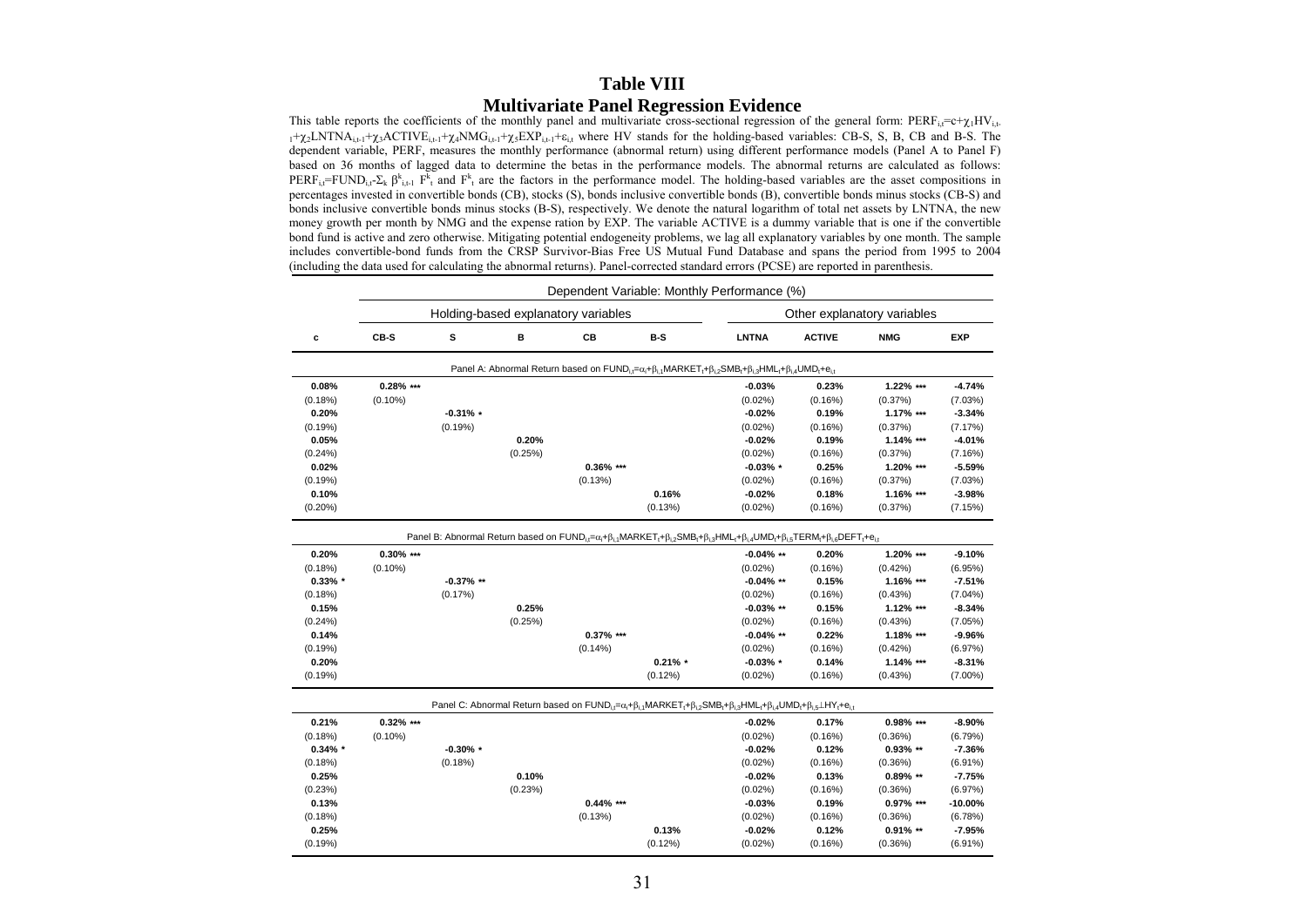| <b>Table VIII-</b> |  | -Continued |
|--------------------|--|------------|
|--------------------|--|------------|

|                                                                         |             |            |                                     |                        |             | Dependent Variable: Monthly Performance (%)                                                                                                                                                     |                                                                          |                                                                      |                                                                                          |
|-------------------------------------------------------------------------|-------------|------------|-------------------------------------|------------------------|-------------|-------------------------------------------------------------------------------------------------------------------------------------------------------------------------------------------------|--------------------------------------------------------------------------|----------------------------------------------------------------------|------------------------------------------------------------------------------------------|
|                                                                         |             |            | Holding-based explanatory variables |                        |             |                                                                                                                                                                                                 |                                                                          | Other explanatory variables                                          |                                                                                          |
| c                                                                       | CB-S        | s          | в                                   | CВ                     | B-S         | <b>LNTNA</b>                                                                                                                                                                                    | <b>ACTIVE</b>                                                            | <b>NMG</b>                                                           | <b>EXP</b>                                                                               |
|                                                                         |             |            |                                     |                        |             | Panel D: Abnormal Return based on $FUND_{it} = \alpha_i + \beta_{i,1} MARKET_t + \beta_{i,2} SMB_t + \beta_{i,3} HML_t + \beta_{i,4} UMD_t + \beta_{i,5} \perp CBl_t + e_{i,t}$                 |                                                                          |                                                                      |                                                                                          |
| $-0.07%$                                                                | $0.20\%$ ** |            |                                     |                        |             | $-0.05%$ ***                                                                                                                                                                                    | $0.40\%$ **                                                              | 1.05% ***                                                            | $-3.69%$                                                                                 |
| (0.18%)                                                                 | $(0.09\%)$  |            |                                     |                        |             | $(0.02\%)$                                                                                                                                                                                      | (0.16%)                                                                  | (0.36%)                                                              | (7.05%)                                                                                  |
| 0.02%                                                                   |             | $-0.28%$ * |                                     |                        |             | $-0.05%$ ***                                                                                                                                                                                    | $0.37\%$ **                                                              | 1.03% ***                                                            | $-2.56%$                                                                                 |
| (0.19%)                                                                 |             | (0.16%)    |                                     |                        |             | $(0.02\%)$                                                                                                                                                                                      | (0.16%)                                                                  | (0.36%)                                                              | $(7.10\%)$                                                                               |
| $-0.13%$                                                                |             |            | 0.29%                               |                        |             | $-0.05%$ ***                                                                                                                                                                                    | $0.33\%$ **                                                              | 0.98% ***                                                            | $-3.31%$                                                                                 |
| (0.23%)                                                                 |             |            | (0.23%)                             |                        |             | $(0.02\%)$                                                                                                                                                                                      | (0.16%)                                                                  | (0.36%)                                                              | (7.15%)                                                                                  |
| $-0.10%$                                                                |             |            |                                     | $0.24\% *$             |             | $-0.05\%$ ***                                                                                                                                                                                   | $0.41\%$ **                                                              | 1.04% ***                                                            | $-4.20%$                                                                                 |
| (0.19%)                                                                 |             |            |                                     | (0.13%)                |             | $(0.02\%)$                                                                                                                                                                                      | (0.16%)                                                                  | (0.36%)                                                              | (7.08%)                                                                                  |
| $-0.09%$                                                                |             |            |                                     |                        | $0.21\% *$  | $-0.05\%$ ***                                                                                                                                                                                   | $0.36\%$ **                                                              | 1.02% ***                                                            | $-3.20%$                                                                                 |
| (0.19%)                                                                 |             |            |                                     |                        | $(0.11\%)$  | $(0.02\%)$                                                                                                                                                                                      | (0.16%)                                                                  | (0.36%)                                                              | (7.07%)                                                                                  |
| $(0.21\%)$<br>$-0.19%$<br>(0.25%)<br>$-0.09%$<br>$(0.21\%)$<br>$-0.07%$ |             | (0.18%)    | $0.43\% *$<br>(0.25%)               | $0.34\%$ **<br>(0.14%) | $0.26\%$ ** | $(0.02\%)$<br>$-0.04\%$ **<br>$(0.02\%)$<br>$-0.05\%$ ***<br>$(0.02\%)$<br>$-0.04\%$ **                                                                                                         | (0.17%)<br>$0.31\%$ *<br>(0.17%)<br>$0.39\%$ **<br>(0.17%)<br>$0.32\%$ * | (0.42%)<br>1.20% ***<br>(0.42%)<br>1.27% ***<br>(0.42%)<br>1.23% *** | $(7.80\%)$<br>$-3.76%$<br>(7.76%)<br>$-4.34%$<br>(7.77%)<br>$-2.87%$                     |
| $(0.21\%)$                                                              |             |            |                                     |                        | (0.12%)     | $(0.02\%)$                                                                                                                                                                                      | (0.17%)                                                                  | (0.42%)                                                              | (7.74%)                                                                                  |
|                                                                         |             |            |                                     |                        |             | Panel F: Abnormal Return based on $FUND_{i,t} = \alpha_i + \beta_{i,t} MARKET_t + \beta_{i,t} SMB_t + \beta_{i,t} HML_t + \beta_{i,t} UMD_t + \beta_{i,t} LHY_t + \beta_{i,t} LCBI_t + e_{i,t}$ |                                                                          |                                                                      |                                                                                          |
| 0.09%                                                                   | $0.18\%$ *  |            |                                     |                        |             | $-0.05%$ ***                                                                                                                                                                                    | $0.35\%$ **                                                              | 0.97% ***                                                            | $-8.62%$                                                                                 |
|                                                                         | (0.09%)     |            |                                     |                        |             | $(0.02\%)$                                                                                                                                                                                      | (0.16%)                                                                  | (0.35%)                                                              |                                                                                          |
| 0.17%                                                                   |             | $-0.22%$   |                                     |                        |             | $-0.05%$ ***                                                                                                                                                                                    | $0.32\%$ **                                                              | $0.94\%$ ***                                                         |                                                                                          |
|                                                                         |             | (0.17%)    |                                     |                        |             | $(0.02\%)$                                                                                                                                                                                      | (0.16%)                                                                  | (0.35%)                                                              |                                                                                          |
| $0.00\%$                                                                |             |            | 0.26%                               |                        |             | $-0.05\%$ ***                                                                                                                                                                                   | $0.31\%$ *                                                               | $0.92\%$ ***                                                         |                                                                                          |
|                                                                         |             |            | $(0.21\%)$                          |                        |             | $(0.02\%)$                                                                                                                                                                                      | (0.16%)                                                                  | (0.35%)                                                              |                                                                                          |
| 0.05%                                                                   |             |            |                                     | $0.22\% *$             |             | $-0.05\%$ ***                                                                                                                                                                                   | $0.36\%$ **                                                              | 0.96% ***                                                            |                                                                                          |
|                                                                         |             |            |                                     | (0.13%)                |             | $(0.02\%)$                                                                                                                                                                                      | (0.16%)                                                                  | (0.35%)                                                              |                                                                                          |
| (0.18%)<br>(0.19%)<br>$(0.22\%)$<br>(0.19%)<br>0.07%                    |             |            |                                     |                        | 0.16%       | $-0.05\%$ ***                                                                                                                                                                                   | $0.31\%$ *                                                               | $0.94\%$ ***                                                         | (6.82%)<br>$-7.66%$<br>(6.84%)<br>$-8.22%$<br>(6.84%)<br>$-9.14%$<br>(6.87%)<br>$-8.16%$ |

\*\*\* 1% significance, \*\* 5% significance, \* 10% significance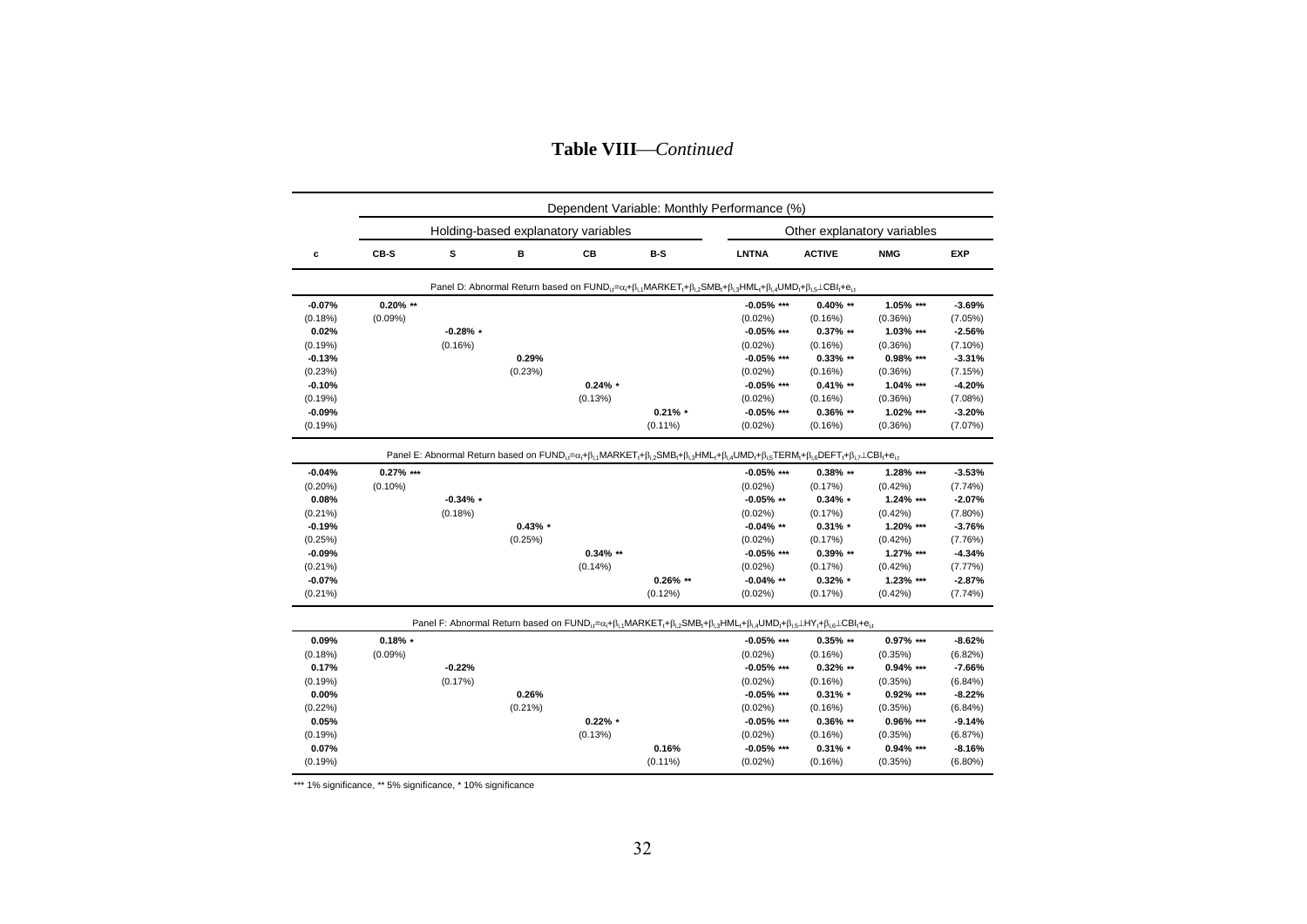## **5 Empirical Analysis with Extended Models**

In this section, we empirically test two additional factors expected to capture variations of CBF returns related to (i) convertible-arbitrage activities and (ii) investment opportunities within the convertible-bond market.

#### **5.1 Convertible Arbitrage as a Performance Driver**

Convertible arbitrage in its basic form consists of buying undervalued convertible bonds (long position) and hedging away risk related to equity, interest rate, and credit risk by shorting suitable securities (short position). All CBFs can potentially implement the long part of convertible arbitrage by trying to select undervalued convertibles. However, only long-short CBFs are entitled to short stocks and thus implement the short part of convertible arbitrage. Thus, by "convertible arbitrage", we refer either to the combined long-short strategy or to the long part only. Table IX and Table X analyze the factor models with the additional convertible-arbitrage factor. The coefficients of the arbitrage factor show high values and are significant at the 1% level. Table X confirms that the coefficients of up to 79% of all CBFs are significant at the 10% level in the time-series regressions. The coefficients and significance levels for the other coefficients remain are very similar to the models presented in Section 4. Moreover, the adjusted  $R^2$  and the mean (absolute) pairwise residual correlations are further improved.13 Overall, the analysis shows that the convertible-arbitrage factor contributes to explaining CBF returns.

The purpose of the following multivariate cross-sectional regressions is to verify whether the positive relation between the funds' performance and funds' holdings still exist if the possible existence of a convertible bond arbitrage component is accounted for in the return generating process. In other words, we verify whether the positive relation observed in Subsection 4.3 is driven by a misspecification of the return process or is indeed attributable to specific skills of portfolio managers.

-

<sup>&</sup>lt;sup>13</sup> The mean absolute pairwise residual correlations can be significantly reduced on the 1% level.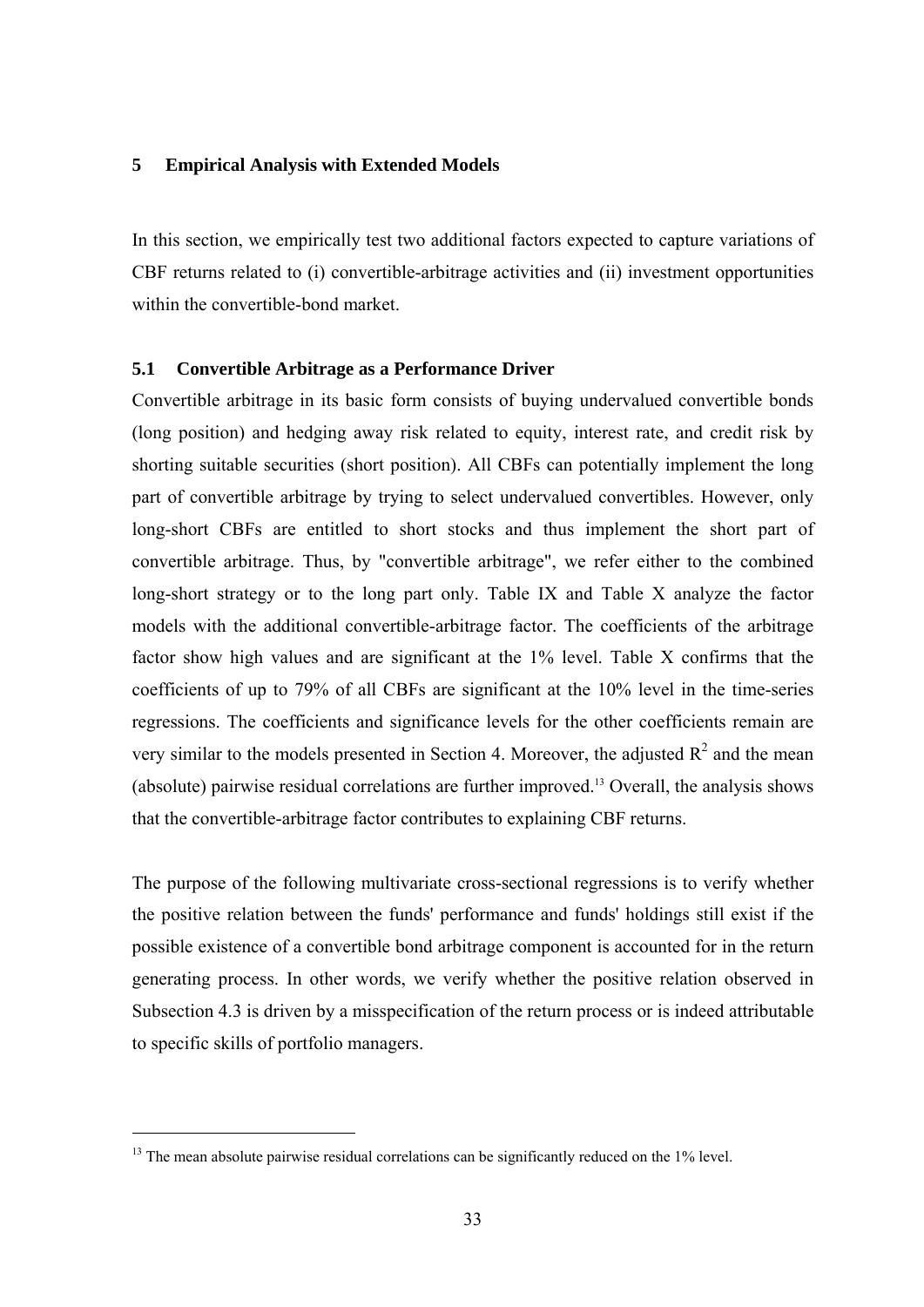## **Table IX Comparison of the Extended Models including a Convertible-Arbitrage Factor**

This table reports the coefficients of the panel regression of the general form: FUND<sub>i</sub>, =  $\alpha_i + \Sigma_k \beta_i \cdot F^k$ , +e<sub>i</sub>, and  $F^k$ , are the factors in the performance model and FUND<sub>i</sub>. are the monthly excess-returns of convertible bond fund i. The factors of the Carhart (1997) four-factor model are defined as follows: MARKET is the value-weight return on all NYSE, AMEX, and NASDAQ stocks (from CRSP) minus the one-month Treasury bill rate (from Ibbotson Associates), SMB (Small Minus Big) is the average return on three small portfolios minus the average return on three big portfolios, HML (High Minus Low) is the average return on two value portfolios minus the average return on two growth portfolios, UMD (Up Minus Down) is the average return on two high prior return portfolios minus the average return on two low prior return portfolios. The Carhart (1997) factors are from the Kenneth R. French data library on his webpage. Additional factors for generating return processes of stocks and bonds are: TERM is the return of the Lehman US Government Long Bond Index minus the one-month Treasury bill rate. DEFT is the return on the Lehman US Corporate Long Bond Index minus the return of the Lehman US Government Long Bond Index. ⊥HY is the orthogonalized return on the Merrill Lynch US High Yield Index. ⊥CBI is the orthogonalized return on the Merrill Lynch All US Convertible Bond Index. ⊥CBAI is the orthogonalized return on the CSFB/Tremont Convertible Arbitrage Index. All data are provided by Datastream except for the Carhart (1997) factors. Measures are the adjusted  $R^2$  (adj.  $R^2$ ), the Akaike and the Schwarz Criterions, the mean pairwise residual correlations (MRC), and the mean absolute values of pairwise residual correlations (MAVRC). The sample includes 114 convertible-bond funds from the CRSP Survivor-Bias Free US Mutual Fund Database and spans the period from 1985 to 2004. Panel-corrected standard errors (PCSE) are reported in parenthesis.

|             |                                                              |                         |                                  |                        |                        |                        |                                        | <b>Additional factors</b>                                              |                        |                         |                 |                     |                      |            |              |
|-------------|--------------------------------------------------------------|-------------------------|----------------------------------|------------------------|------------------------|------------------------|----------------------------------------|------------------------------------------------------------------------|------------------------|-------------------------|-----------------|---------------------|----------------------|------------|--------------|
|             |                                                              |                         | Carhart (1997) four-factor model |                        |                        |                        | <b>Factors</b> for<br>stocks and bonds |                                                                        | <b>CB</b><br>Factor    | Arb<br>Factor           | <b>Measures</b> |                     |                      |            |              |
| Model<br>No | Alpha                                                        | <b>MARKET</b>           | <b>SMB</b>                       | <b>HML</b>             | <b>UMD</b>             | <b>TERM</b>            | <b>DEFT</b>                            | <b>LHY</b>                                                             | <b>LCBI</b>            | <b>LCBAI</b>            | Adj $R^2$       | Akaike<br>Criterion | Schwarz<br>Criterion | <b>MRC</b> | <b>MAVRC</b> |
|             | Panel A: Models with additional convertible arbitrage factor |                         |                                  |                        |                        |                        |                                        |                                                                        |                        |                         |                 |                     |                      |            |              |
| 16          | $-0.001$<br>(0.001)                                          | 0.706<br>(0.022)        | $0.125$ ***<br>(0.025)           | $0.064$ **<br>(0.031)  | $0.107$ ***<br>(0.017) |                        |                                        |                                                                        |                        | $0.454$ ***<br>(0.067)  | 0.71            | $-4.99$             | $-4.98$              | 0.27       | 0.32         |
| 17          | $-0.001$<br>(0.001)                                          | $0.666$ ***<br>(0.025)  | $0.106$ ***<br>(0.025)           | 0.037<br>(0.031)       | $0.118$ ***<br>(0.017) | $0.110***$<br>(0.037)  | $0.288$ ***<br>(0.087)                 |                                                                        |                        | $0.421$ ***<br>(0.068)  | 0.72            | $-5.00$             | $-4.99$              | 0.24       | 0.30         |
| 18          | $-0.001$<br>(0.001)                                          | 0.701<br>***<br>(0.021) | ***<br>0.131<br>(0.023)          | $0.067$ *<br>(0.029)   | $0.106$ ***<br>(0.016) |                        |                                        | $0.196$ ***<br>(0.051)                                                 |                        | ***<br>0.371<br>(0.067) | 0.72            | $-5.02$             | $-5.01$              | 0.25       | 0.31         |
|             |                                                              |                         |                                  |                        |                        |                        |                                        | Panel B: Models with convertible bond and convertible arbitrage factor |                        |                         |                 |                     |                      |            |              |
| 19          | $-0.001$<br>(0.001)                                          | $0.709$ ***<br>(0.021)  | $0.140$ ***<br>(0.024)           | $0.081***$<br>(0.029)  | $0.103$ ***<br>(0.016) |                        |                                        |                                                                        | $0.169$ ***<br>(0.043) | $0.350$ ***<br>(0.068)  | 0.72            | $-5.02$             | $-5.01$              | 0.24       | 0.30         |
| 20          | $-0.001$<br>(0.001)                                          | 0.674<br>(0.024)        | $0.123$ ***<br>(0.024)           | $0.056$ *<br>(0.030)   | $0.114$ ***<br>(0.016) | $0.102$ ***<br>(0.035) | $0.271$ ***<br>(0.083)                 |                                                                        | $0.161$ ***<br>(0.043) | $0.331***$<br>(0.069)   | 0.72            | $-5.02$             | $-5.02$              | 0.23       | 0.29         |
| 21          | $-0.001$<br>(0.001)                                          | 0.705<br>(0.020)        | 0.146<br>***<br>(0.023)          | $0.083$ ***<br>(0.028) | $0.102$ ***<br>(0.015) |                        |                                        | $0.187***$<br>(0.048)                                                  | $0.163$ ***<br>(0.041) | $0.275$ ***<br>(0.068)  | 0.73            | $-5.05$             | $-5.04$              | 0.23       | 0.29         |

\*\*\* 1% significance, \*\* 5% significance, \* 10% significance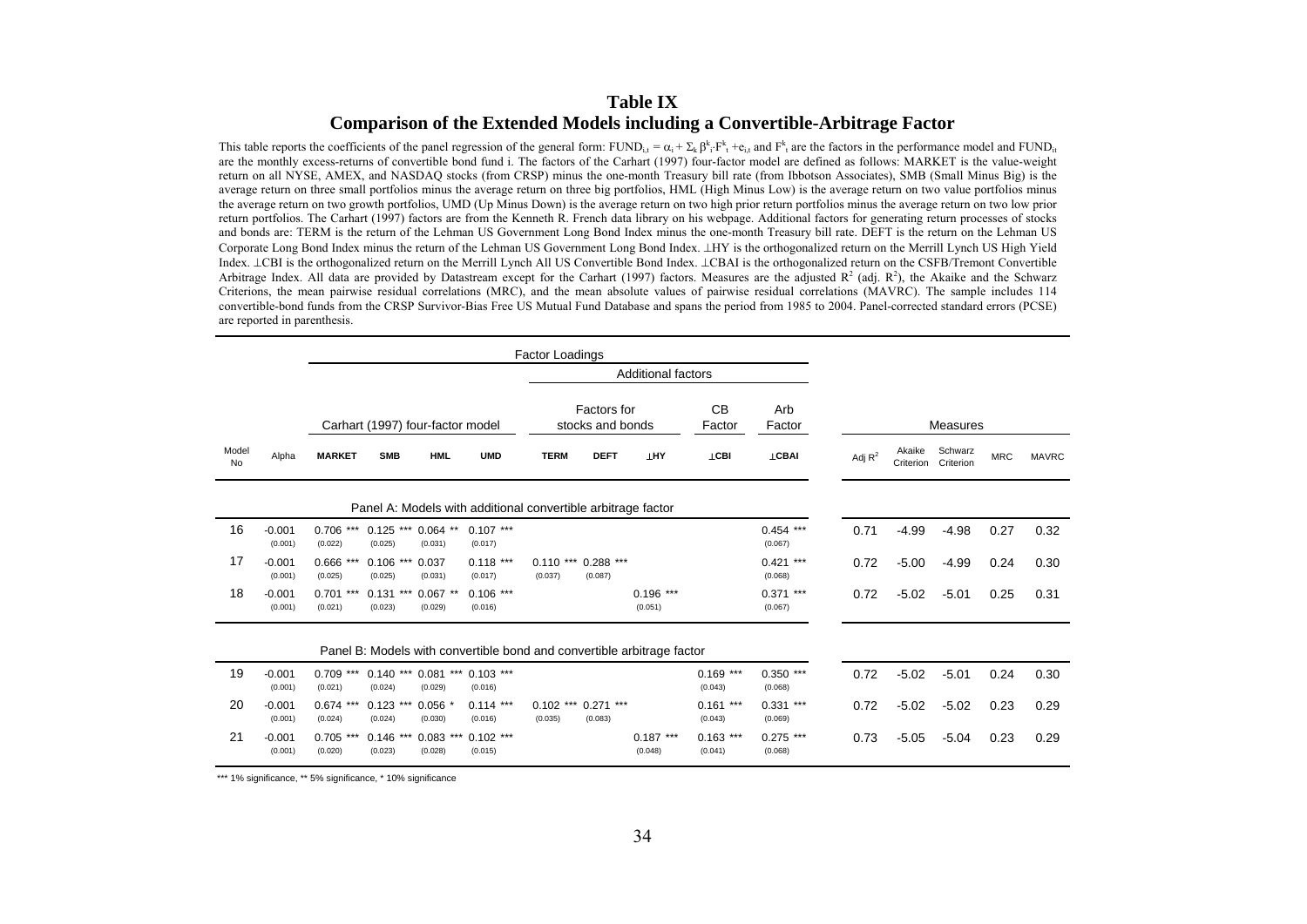## **Table X Percentage of Significant Time-Series Regression Coefficients for the Extended Models**

This table reports the percentage of time-series regression coefficients that are different from zero at the 10% level for convertible-bond funds when a time-series regression is run on the excess-returns for each fund against the factors of the selected model (estimated standard errors are adjusted for autocorrelation and heteroskedasticity according to Newey and West, 1987). The time-series regression are of the general form: FUND<sub>i,t</sub> =  $\alpha_i + \sum_k \beta_{i}^k \cdot F_{t}^k + e_{i,t}$  and  $F_{t}^k$  are the factors in the performance model and FUND<sub>i</sub>, are the monthly excess-returns of convertible bond fund i. The factors of the Carhart (1997) four-factor model are as follows: MARKET is the value-weighted return on all NYSE, AMEX, and NASDAQ stocks (from CRSP) minus the one-month Treasury bill rate (from Ibbotson Associates), SMB (Small Minus Big) is the average return on three small portfolios minus the average return on three big portfolios, HML (High Minus Low) is the average return on two value portfolios minus the average return on two growth portfolios, UMD (Up Minus Down) is the average return on two high prior return portfolios minus the average return on two low prior return portfolios. The Carhart (1997) factors are from the Kenneth R. French data library on his webpage. Additional factors for generating return processes of stocks and bonds are: TERM is the return of the Lehman US Government Long Bond Index minus the onemonth Treasury bill rate. DEFT is the return on the Lehman US Corporate Long Bond Index minus the return of the Lehman US Government Long Bond Index. ⊥HY is the orthogonalized return on the Merrill Lynch US High Yield Index. ⊥CBI is the orthogonalized return on the Merrill Lynch All US Convertible Bond Index. ⊥CBAI is the orthogonalized return on the CSFB/Tremont Convertible Arbitrage Index. All data are provided by Datastream except for the Carhart (1997) factors. The sample includes 114 convertible-bond funds from the CRSP Survivor-Bias Free US Mutual Fund Database and spans the period from 1985 to 2004.

|                    |       |               | <b>Model Factors</b>             |            |                                                                        |  |             |                                |           |              |               |  |  |  |  |
|--------------------|-------|---------------|----------------------------------|------------|------------------------------------------------------------------------|--|-------------|--------------------------------|-----------|--------------|---------------|--|--|--|--|
|                    |       |               | Carhart (1997) four-factor model |            |                                                                        |  |             | Factor for<br>stocks and bonds |           | CВ<br>Factor | Arb<br>Factor |  |  |  |  |
| Model<br><b>No</b> | Alpha | <b>MARKET</b> | <b>SMB</b>                       | <b>HML</b> | <b>UMD</b>                                                             |  | <b>TERM</b> | <b>DEFT</b>                    | <b>HY</b> | $\perp$ CBI  | $\perp$ CBAI  |  |  |  |  |
|                    |       |               |                                  |            | Panel A: Models with additional convertible arbitrage factor           |  |             |                                |           |              |               |  |  |  |  |
| 16                 | 22%   | 99%           | 67%                              | 51%        | 46%                                                                    |  |             |                                |           |              | 79%           |  |  |  |  |
| 17                 | 21%   | 91%           | 55%                              | 38%        | 54%                                                                    |  | 41%         | 31%                            |           |              | 75%           |  |  |  |  |
| 18                 | 24%   | 99%           | 59%                              | 44%        | 51%                                                                    |  |             |                                | 58%       |              | 71%           |  |  |  |  |
|                    |       |               |                                  |            | Panel B: Models with convertible bond and convertible arbitrage factor |  |             |                                |           |              |               |  |  |  |  |
| 19                 | 17%   | 96%           | 56%                              | 50%        | 51%                                                                    |  |             |                                |           | 23%          | 44%           |  |  |  |  |
| 20                 | 16%   | 90%           | 50%                              | 35%        | 56%                                                                    |  | 45%         | 45%                            |           | 17%          | 42%           |  |  |  |  |
| 21                 | 16%   | 91%           | 52%                              | 40%        | 51%                                                                    |  |             |                                | 40%       | 22%          | 45%           |  |  |  |  |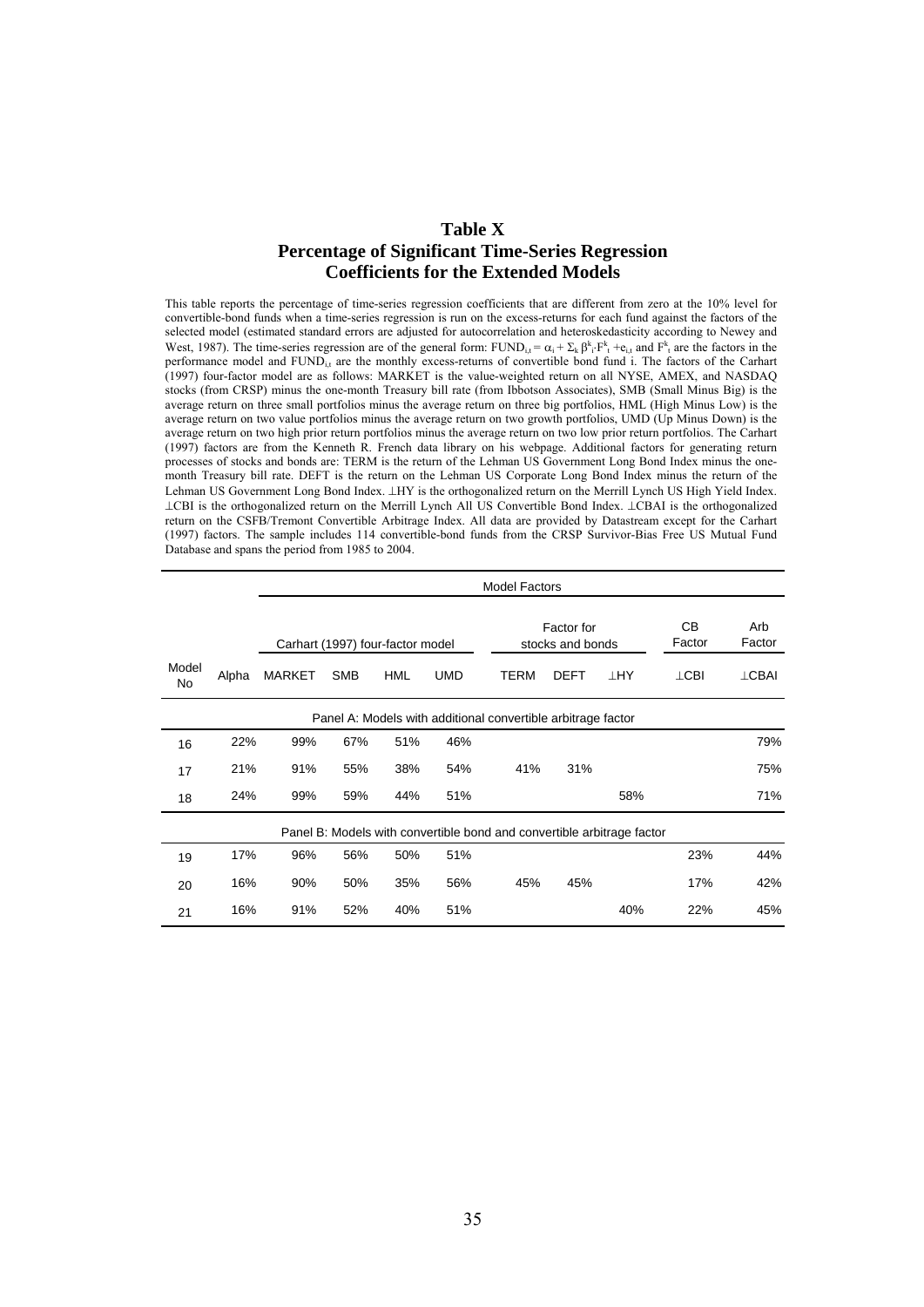#### **Full Sample**

As in Section 4, we analyze whether the performance of convertible-bond funds is related to fund characteristics, determined by the six CBAI-extended models. Table XI shows the results of the multivariate cross-sectional analysis. Strikingly, no significant relation can be observed between the performance of convertible-bond funds and the holding-based variables. By comparing the results in Table VIII and Table XI, it can immediately be seen that the positive relation between funds' performance and the percentage invested in convertible bonds minus the percentage invested in stocks is, to a great part, attributable to convertible arbitrage related activities. The return component induced by convertible bond arbitrage is not captured by any of the models presented in Section 4. In the next subsections, we show that the important results just presented are very robust and do not depend on the specific time period and performance definition used for calculations.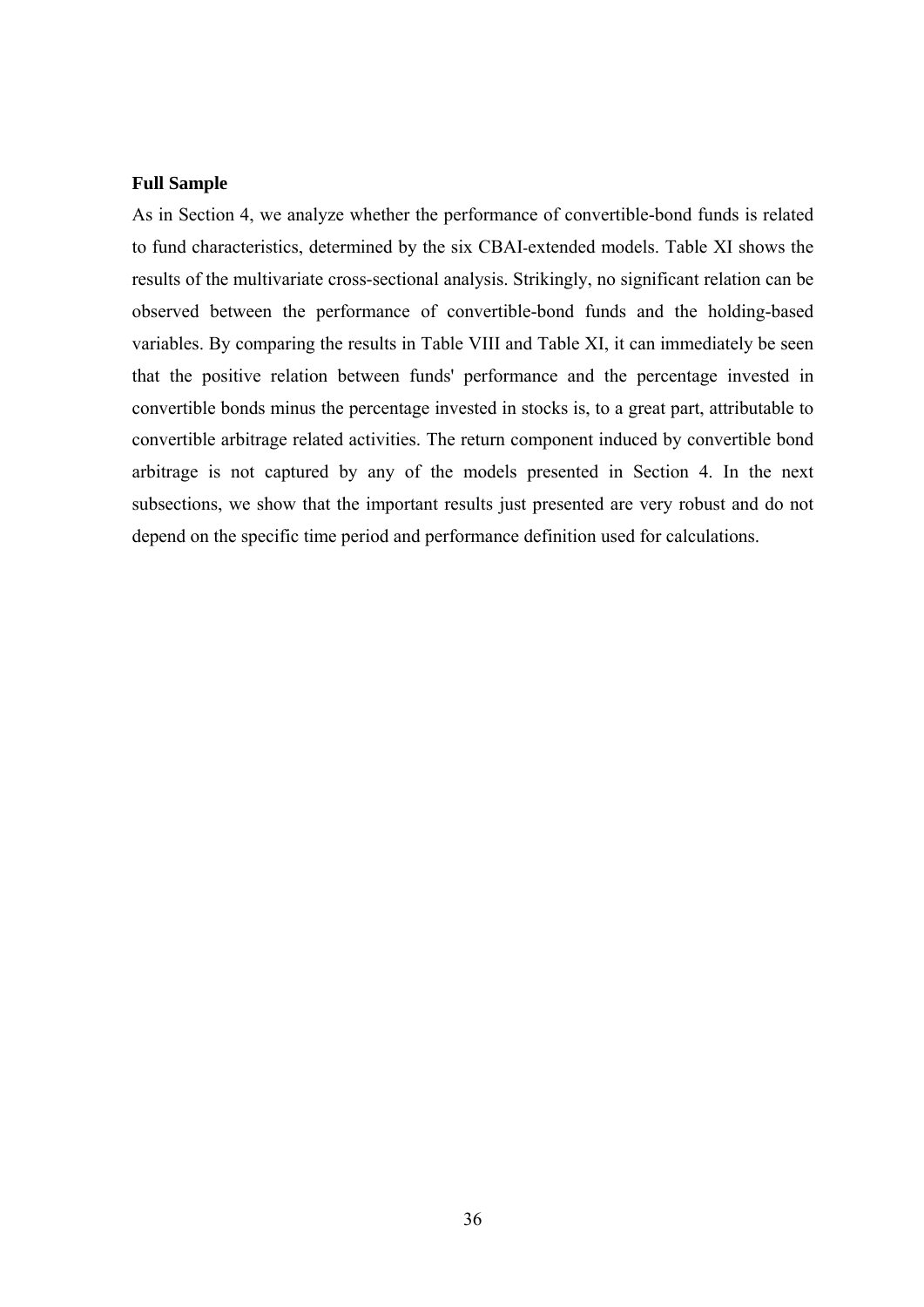### **Table XI Multivariate Panel Regression Evidence for the Extended Models**

This table reports the coefficients of the monthly panel and multivariate cross-sectional regression of the general form:  $PERF_{i,t}=c+\chi_{i}HV_{i,t}$  $+\chi_2LNTNA_{i,t-1}+\chi_3ACTIVE_{i,t-1}+\chi_4NMG_{i,t-1}+\chi_5EXP_{i,t-1}+\epsilon_{i,t}$  where HV stands for the holding-based variables: CB-S, S, B, CB, and B-S. The dependent variable, PERF, measures the monthly performance (abnormal return) using different performance models (Panel A to Panel F) based on 36 months of lagged data to determine the betas in the performance models. The abnormal returns are calculated as follows: PERF<sub>i,t</sub>=FUND<sub>i,t</sub>-Σ<sub>k</sub> β<sup>k</sup><sub>i,t-1</sub> F<sup>k</sup><sub>t</sub> and F<sup>k</sup><sub>t</sub> are the factors in the performance model. The holding-based variables are the asset compositions in percentages invested in convertible bonds (CB), stocks (S), bonds inclusive convertible bonds (B), convertible bonds minus stocks (CB-S) and bonds inclusive convertible bonds minus stocks (B-S), respectively. We denote the natural logarithm of total net assets by LNTNA, the new money growth per month by NMG and the expense ration by EXP. The variable ACTIVE is a dummy variable that is one if the convertible bond fund is active and zero otherwise. Mitigating potential endogeneity problems, we lag all explanatory variables by one month. The sample includes convertible-bond funds from the CRSP Survivor-Bias Free US Mutual Fund Database and spans the period from 1995 to 2004 (including the data used for calculating the abnormal returns). Panel-corrected standard errors (PCSE) are reported in parenthesis.

|             |            |          |                                     |          |            | Dependent Variable: Monthly Performance (%)                                                                                                                                                                                                                           |                             |             |              |
|-------------|------------|----------|-------------------------------------|----------|------------|-----------------------------------------------------------------------------------------------------------------------------------------------------------------------------------------------------------------------------------------------------------------------|-----------------------------|-------------|--------------|
|             |            |          | Holding-based explanatory variables |          |            |                                                                                                                                                                                                                                                                       | Other explanatory variables |             |              |
| c           | CB-S       | s        | в                                   | CВ       | B-S        | <b>LNTNA</b>                                                                                                                                                                                                                                                          | <b>ACTIVE</b>               | <b>NMG</b>  | <b>EXP</b>   |
|             |            |          |                                     |          |            | Panel A: Abnormal Return based on $FUND_{i,t} = \alpha_i + \beta_{i,t} MANKET_t + \beta_{i,2} SMB_t + \beta_{i,3} HML_t + \beta_{i,4} UMD_t + \beta_{i,5} \perp CBAI_t + e_{i,t}$                                                                                     |                             |             |              |
| 0.11%       | 0.10%      |          |                                     |          |            | $-0.03\%$ *                                                                                                                                                                                                                                                           | $0.35\%$ *                  | $0.82\%$ ** | $-10.95%$    |
| $(0.22\%)$  | $(0.11\%)$ |          |                                     |          |            | $(0.02\%)$                                                                                                                                                                                                                                                            | (0.19%)                     | (0.35%)     | (8.27%)      |
| 0.17%       |            | $-0.29%$ |                                     |          |            | $-0.03\%$ *                                                                                                                                                                                                                                                           | $0.34\%$ *                  | $0.83\%$ ** | $-10.16%$    |
| $(0.22\%)$  |            | (0.19%)  |                                     |          |            | $(0.02\%)$                                                                                                                                                                                                                                                            | (0.19%)                     | (0.35%)     | $(8.31\%)$   |
| 0.05%       |            |          | 0.18%                               |          |            | $-0.04\%$ *                                                                                                                                                                                                                                                           | $0.33\%$ *                  | 0.79% **    | $-10.35\%$ * |
| (0.27%)     |            |          | (0.29%)                             |          |            | (0.02%)                                                                                                                                                                                                                                                               | (0.19%)                     | $(0.34\%)$  | (8.35%)      |
| 0.12%       |            |          |                                     | 0.05%    |            | $-0.03\%$ *                                                                                                                                                                                                                                                           | $0.35\%$ *                  | $0.80\%$ ** | $-10.85%$    |
| (0.23%)     |            |          |                                     | (0.15%)  |            | $(0.02\%)$                                                                                                                                                                                                                                                            | (0.19%)                     | (0.35%)     | (8.33%)      |
| 0.07%       |            |          |                                     |          | 0.16%      | $-0.03%$                                                                                                                                                                                                                                                              | $0.33\%$ *                  | $0.81\%$ ** | $-10.77%$    |
| (0.23%)     |            |          |                                     |          | $(0.14\%)$ | (0.02%)                                                                                                                                                                                                                                                               | (0.19%)                     | (0.35%)     | (8.29%)      |
|             |            |          |                                     |          |            | Panel B: Abnormal Return based on $FUND_{i} = \alpha_{i} + \beta_{i} {}_{1}MARKET_{i} + \beta_{i} {}_{2}SMB_{i} + \beta_{i} {}_{3}HML_{i} + \beta_{i} {}_{4}UMD_{i} + \beta_{i} {}_{5}TERM_{i} + \beta_{i} {}_{6}DEFT_{i} + \beta_{i} {}_{7}LCBAI_{i} + \epsilon_{i}$ |                             |             |              |
| 0.25%       | 0.05%      |          |                                     |          |            | $-0.05\%$ **                                                                                                                                                                                                                                                          | $0.33\%$ *                  | 0.44%       | $-13.72%$    |
| $(0.22\%)$  | $(0.11\%)$ |          |                                     |          |            | $(0.02\%)$                                                                                                                                                                                                                                                            | (0.19%)                     | (0.39%)     | (8.49%)      |
| 0.29%       |            | $-0.25%$ |                                     |          |            | $-0.05\%$ **                                                                                                                                                                                                                                                          | $0.32\%$ *                  | 0.45%       | $-13.11%$    |
| $(0.22\%)$  |            | (0.19%)  |                                     |          |            | $(0.02\%)$                                                                                                                                                                                                                                                            | (0.19%)                     | (0.38%)     | $(8.55\%)$   |
| 0.08%       |            |          | 0.34%                               |          |            | $-0.04\%$ **                                                                                                                                                                                                                                                          | 0.30%                       | 0.42%       | $-14.41\%$ * |
| (0.27%)     |            |          | (0.28%)                             |          |            | $(0.02\%)$                                                                                                                                                                                                                                                            | (0.19%)                     | (0.38%)     | $(8.60\%)$   |
| 0.27%       |            |          |                                     | $-0.01%$ |            | $-0.05\%$ **                                                                                                                                                                                                                                                          | $0.32\%$ *                  | 0.42%       | $-13.48%$    |
| (0.23%)     |            |          |                                     | (0.15%)  |            | $(0.02\%)$                                                                                                                                                                                                                                                            | (0.19%)                     | (0.38%)     | $(8.50\%)$   |
| 0.18%       |            |          |                                     |          | 0.20%      | $-0.04\%$ **                                                                                                                                                                                                                                                          | 0.30%                       | 0.44%       | $-13.70%$    |
| (0.23%)     |            |          |                                     |          | (0.13%)    | (0.02%)                                                                                                                                                                                                                                                               | (0.19%)                     | $(0.38\%)$  | $(8.55\%)$   |
|             |            |          |                                     |          |            | Panel C: Abnormal Return based on $FUND_{i,t} = \alpha_i + \beta_{i,t} MANRKET_t + \beta_{i,2} SMB_t + \beta_{i,3} HML_t + \beta_{i,4} UMD_t + \beta_{i,6} LIPY_t + \beta_{i,6} LCBAI_t + e_{i,6}$                                                                    |                             |             |              |
| $0.39\%$ *  | 0.07%      |          |                                     |          |            | $-0.05\%$ ***                                                                                                                                                                                                                                                         | 0.20%                       | $0.76\%$ ** | $-15.34%$    |
| $(0.21\%)$  | $(0.11\%)$ |          |                                     |          |            | $(0.02\%)$                                                                                                                                                                                                                                                            | (0.18%)                     | $(0.34\%)$  | (7.89%)      |
| $0.42\%$ ** |            | $-0.09%$ |                                     |          |            | $-0.05\%$ **                                                                                                                                                                                                                                                          | 0.19%                       | $0.75\%$ ** | $-14.96%$    |
| $(0.21\%)$  |            | (0.19%)  |                                     |          |            | (0.02%                                                                                                                                                                                                                                                                | (0.18%)                     | $(0.34\%)$  | (7.91%)      |
| 0.33%       |            |          | 0.15%                               |          |            | $-0.05\%$ **                                                                                                                                                                                                                                                          | 0.19%                       | $0.74\%$ ** | -14.99% *    |
| (0.25%)     |            |          | (0.26%)                             |          |            | $(0.02\%)$                                                                                                                                                                                                                                                            | (0.18%)                     | $(0.34\%)$  | (7.92%)      |
| $0.38\%$ *  |            |          |                                     | 0.09%    |            | $-0.05\%$ ***                                                                                                                                                                                                                                                         | 0.21%                       | $0.76\%$ ** | $-15.55%$    |
| $(0.22\%)$  |            |          |                                     | (0.15%)  |            | $(0.02\%)$                                                                                                                                                                                                                                                            | (0.19%)                     | $(0.34\%)$  | (7.92%)      |
| $0.38\%$ *  |            |          |                                     |          | 0.08%      | $-0.05\%$ **                                                                                                                                                                                                                                                          | 0.19%                       | $0.75\%$ ** | $-15.17%$    |
| $(0.22\%)$  |            |          |                                     |          | (0.13%)    | $(0.02\%)$                                                                                                                                                                                                                                                            | (0.18%)                     | $(0.34\%)$  | (7.88%)      |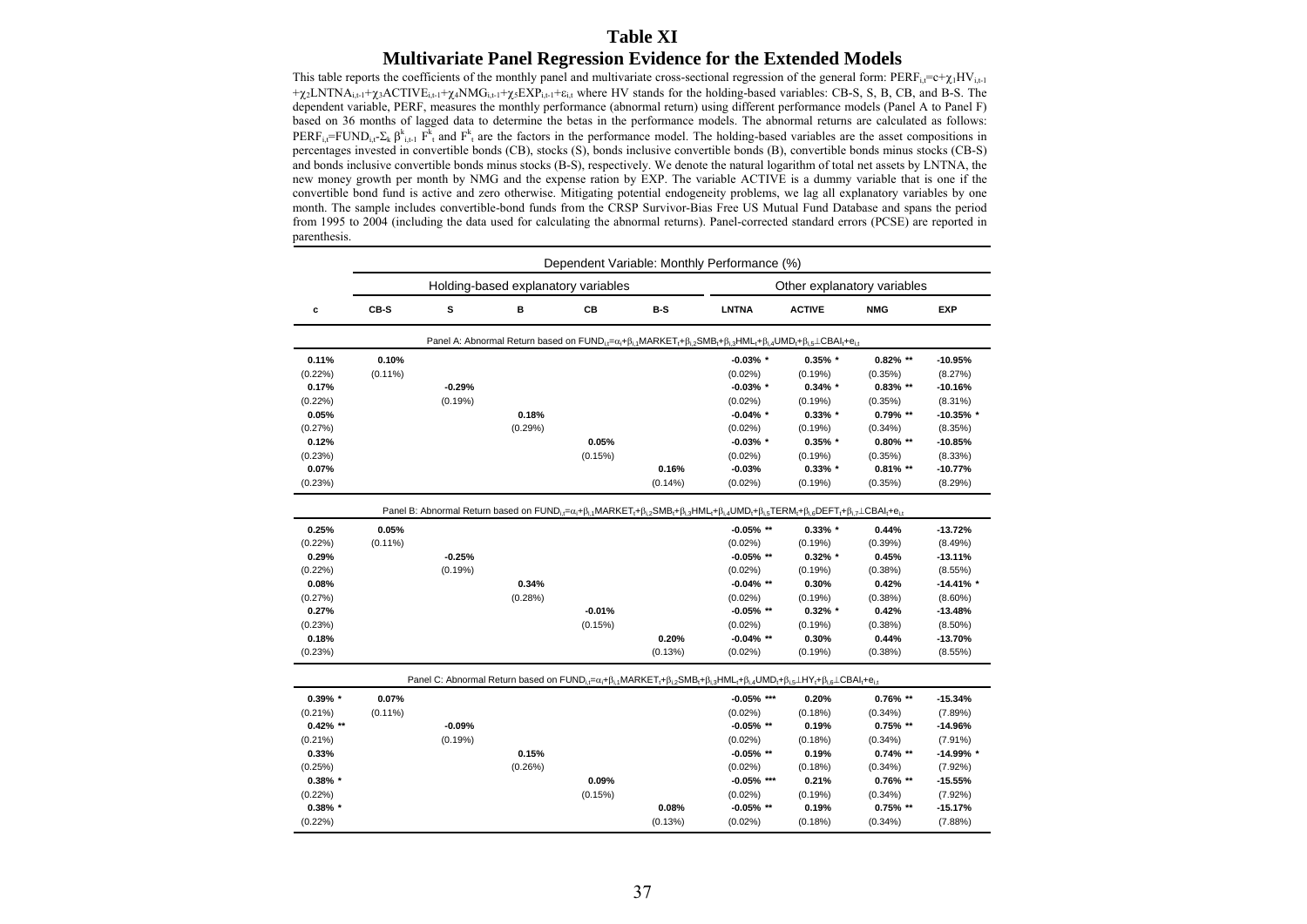**Table XI**⎯*Continued*

|            | Dependent Variable: Monthly Performance (%) |          |                                     |          |         |                                                                                                                                                                                                                                                                                                                                                                                                                                                                                          |                             |             |            |  |  |
|------------|---------------------------------------------|----------|-------------------------------------|----------|---------|------------------------------------------------------------------------------------------------------------------------------------------------------------------------------------------------------------------------------------------------------------------------------------------------------------------------------------------------------------------------------------------------------------------------------------------------------------------------------------------|-----------------------------|-------------|------------|--|--|
|            |                                             |          | Holding-based explanatory variables |          |         |                                                                                                                                                                                                                                                                                                                                                                                                                                                                                          | Other explanatory variables |             |            |  |  |
| c          | CB-S                                        | s        | B                                   | CB       | B-S     | <b>LNTNA</b>                                                                                                                                                                                                                                                                                                                                                                                                                                                                             | <b>ACTIVE</b>               | <b>NMG</b>  | <b>EXP</b> |  |  |
|            |                                             |          |                                     |          |         | Panel D: Abnormal Return based on $FUND_{i} = \alpha_i + \beta_i MARKET_i + \beta_i SMB_i + \beta_{i,3} HML_i + \beta_i AUMD_i + \beta_{i,5} \perp CBI_i + \beta_i ALME_i + \epsilon_i RIME_i + \epsilon_i RIME_i + \epsilon_i RIME_i + \epsilon_i RIME_i + \epsilon_i RIME_i + \epsilon_i RIME_i + \epsilon_i RIME_i + \epsilon_i RIME_i + \epsilon_i RIME_i + \epsilon_i RIME_i + \epsilon_i RIME_i + \epsilon_i RIME_i + \epsilon_i RIME_i + \epsilon_i RIME_i + \epsilon_i RIME_i +$ |                             |             |            |  |  |
| 0.06%      | 0.04%                                       |          |                                     |          |         | $-0.06\%$ ***                                                                                                                                                                                                                                                                                                                                                                                                                                                                            | $0.47\%$ **                 | $0.72\%$ ** | $-12.71%$  |  |  |
| $(0.22\%)$ | $(0.11\%)$                                  |          |                                     |          |         | $(0.02\%)$                                                                                                                                                                                                                                                                                                                                                                                                                                                                               | (0.19%)                     | $(0.34\%)$  | (7.95%)    |  |  |
| 0.10%      |                                             | $-0.25%$ |                                     |          |         | $-0.06\%$ ***                                                                                                                                                                                                                                                                                                                                                                                                                                                                            | $0.46\%$ **                 | $0.73\%$ ** | $-12.16%$  |  |  |
| $(0.21\%)$ |                                             | (0.18%)  |                                     |          |         | $(0.02\%)$                                                                                                                                                                                                                                                                                                                                                                                                                                                                               | (0.19%)                     | $(0.34\%)$  | (7.99%)    |  |  |
| $-0.08%$   |                                             |          | 0.27%                               |          |         | $-0.06\%$ ***                                                                                                                                                                                                                                                                                                                                                                                                                                                                            | $0.45%$ **                  | $0.71\%$ ** | $-12.80%$  |  |  |
| (0.25%)    |                                             |          | (0.26%)                             |          |         | $(0.02\%)$                                                                                                                                                                                                                                                                                                                                                                                                                                                                               | (0.19%)                     | $(0.34\%)$  | $(8.01\%)$ |  |  |
| 0.08%      |                                             |          |                                     | $-0.04%$ |         | $-0.06\%$ ***                                                                                                                                                                                                                                                                                                                                                                                                                                                                            | $0.46\%$ **                 | $0.70\%$ ** | $-12.37%$  |  |  |
| $(0.22\%)$ |                                             |          |                                     | (0.15%)  |         | $(0.02\%)$                                                                                                                                                                                                                                                                                                                                                                                                                                                                               | (0.19%)                     | $(0.34\%)$  | (7.98%)    |  |  |
| $-0.01%$   |                                             |          |                                     |          | 0.18%   | $-0.06\%$ ***                                                                                                                                                                                                                                                                                                                                                                                                                                                                            | $0.45\%$ **                 | $0.73\%$ ** | $-12.73%$  |  |  |
| $(0.22\%)$ |                                             |          |                                     |          | (0.13%) | $(0.02\%)$                                                                                                                                                                                                                                                                                                                                                                                                                                                                               | (0.19%)                     | $(0.34\%)$  | (7.96%)    |  |  |
|            |                                             |          |                                     |          |         | Panel E: Abnormal Return based on FUND <sub>i</sub> = $\alpha_i + \beta_{i}$ , MARKET, $+\beta_{i}$ , SMB, $+\beta_{i}$ , MML, $+\beta_{i}$ , UMD, $+\beta_{i}$ , TERM, $+\beta_{i}$ SDEFT, $+\beta_{i}$ , LCBI, $+\beta_{i}$ ECBAI, $+\alpha_{i}$                                                                                                                                                                                                                                       |                             |             |            |  |  |
| $-0.10%$   | $-0.10%$                                    |          |                                     |          |         | $-0.05\%$ ***                                                                                                                                                                                                                                                                                                                                                                                                                                                                            | $0.66\%$ ***                | 0.42%       | $-11.09%$  |  |  |
| $(0.22\%)$ | $(0.11\%)$                                  |          |                                     |          |         | $(0.02\%)$                                                                                                                                                                                                                                                                                                                                                                                                                                                                               | (0.19%)                     | (0.38%)     | (8.16%)    |  |  |
| $-0.12%$   |                                             | $-0.09%$ |                                     |          |         | $-0.05\%$ ***                                                                                                                                                                                                                                                                                                                                                                                                                                                                            | $0.68\%$ ***                | 0.47%       | $-11.27%$  |  |  |
| $(0.22\%)$ |                                             | (0.18%)  |                                     |          |         | $(0.02\%)$                                                                                                                                                                                                                                                                                                                                                                                                                                                                               | (0.19%)                     | (0.37%)     | $(8.22\%)$ |  |  |
| $-0.14%$   |                                             |          | 0.02%                               |          |         | $-0.05\%$ ***                                                                                                                                                                                                                                                                                                                                                                                                                                                                            | $0.68\%$ ***                | 0.45%       | $-11.49%$  |  |  |
| (0.26%)    |                                             |          | (0.27%)                             |          |         | $(0.02\%)$                                                                                                                                                                                                                                                                                                                                                                                                                                                                               | (0.19%)                     | (0.37%)     | (8.27%)    |  |  |
| $-0.04%$   |                                             |          |                                     | $-0.22%$ |         | $-0.05\%$ ***                                                                                                                                                                                                                                                                                                                                                                                                                                                                            | $0.64\%$ ***                | 0.41%       | $-10.31%$  |  |  |
| (0.23%)    |                                             |          |                                     | (0.15%)  |         | $(0.02\%)$                                                                                                                                                                                                                                                                                                                                                                                                                                                                               | (0.19%)                     | (0.38%)     | (8.19%)    |  |  |
| $-0.15%$   |                                             |          |                                     |          | 0.04%   | $-0.05%$ ***                                                                                                                                                                                                                                                                                                                                                                                                                                                                             | $0.67\%$ ***                | 0.46%       | $-11.46%$  |  |  |
| $(0.22\%)$ |                                             |          |                                     |          | (0.13%) | $(0.02\%)$                                                                                                                                                                                                                                                                                                                                                                                                                                                                               | (0.19%)                     | (0.37%)     | (8.19%)    |  |  |
|            |                                             |          |                                     |          |         | Panel F: Abnormal Return based on $FUND_{i,t} = \alpha_t + \beta_{i,t} MANRET_{i,t} + \beta_{i,2} SMB_t + \beta_{i,3} HML_t + \beta_{i,4} UMD_t + \beta_{i,5} \perp HY_t + \beta_{i,6} \perp CBl_t + \beta_{i,7} \perp CBAl_t + e_{i,t}$                                                                                                                                                                                                                                                 |                             |             |            |  |  |
| 0.14%      | 0.07%                                       |          |                                     |          |         | $-0.06\%$ ***                                                                                                                                                                                                                                                                                                                                                                                                                                                                            | 0.38% **                    | $0.72\%$ ** | $-11.54%$  |  |  |
| $(0.21\%)$ | $(0.11\%)$                                  |          |                                     |          |         | $(0.02\%)$                                                                                                                                                                                                                                                                                                                                                                                                                                                                               | (0.18%)                     | (0.35%)     | (7.85%)    |  |  |
| 0.18%      |                                             | $-0.15%$ |                                     |          |         | $-0.05\%$ ***                                                                                                                                                                                                                                                                                                                                                                                                                                                                            | $0.36\%$ **                 | $0.72\%$ ** | $-11.05%$  |  |  |
| $(0.21\%)$ |                                             | (0.19%)  |                                     |          |         | $(0.02\%)$                                                                                                                                                                                                                                                                                                                                                                                                                                                                               | (0.18%)                     | (0.35%)     | (7.88%)    |  |  |
| 0.02%      |                                             |          | 0.28%                               |          |         | $-0.05\%$ ***                                                                                                                                                                                                                                                                                                                                                                                                                                                                            | $0.35\%$ *                  | $0.70\%$ ** | $-12.02%$  |  |  |
| (0.25%)    |                                             |          | (0.25%)                             |          |         | $(0.02\%)$                                                                                                                                                                                                                                                                                                                                                                                                                                                                               | (0.18%)                     | (0.35%)     | (7.88%)    |  |  |
| 0.14%      |                                             |          |                                     | 0.06%    |         | $-0.06\%$ ***                                                                                                                                                                                                                                                                                                                                                                                                                                                                            | $0.38\%$ **                 | $0.71\%$ ** | $-11.60%$  |  |  |
| $(0.22\%)$ |                                             |          |                                     | (0.15%)  |         | $(0.02\%)$                                                                                                                                                                                                                                                                                                                                                                                                                                                                               | (0.18%)                     | (0.35%)     | (7.88%)    |  |  |
| 0.10%      |                                             |          |                                     |          | 0.14%   | $-0.05\%$ ***                                                                                                                                                                                                                                                                                                                                                                                                                                                                            | $0.35\%$ **                 | $0.72\%$ ** | $-11.43%$  |  |  |
| $(0.22\%)$ |                                             |          |                                     |          | (0.13%) | $(0.02\%)$                                                                                                                                                                                                                                                                                                                                                                                                                                                                               | (0.18%)                     | (0.35%)     | (7.84%)    |  |  |
|            |                                             |          |                                     |          |         |                                                                                                                                                                                                                                                                                                                                                                                                                                                                                          |                             |             |            |  |  |

\* 1% significance, \*\* 5% significance, \* 10% significance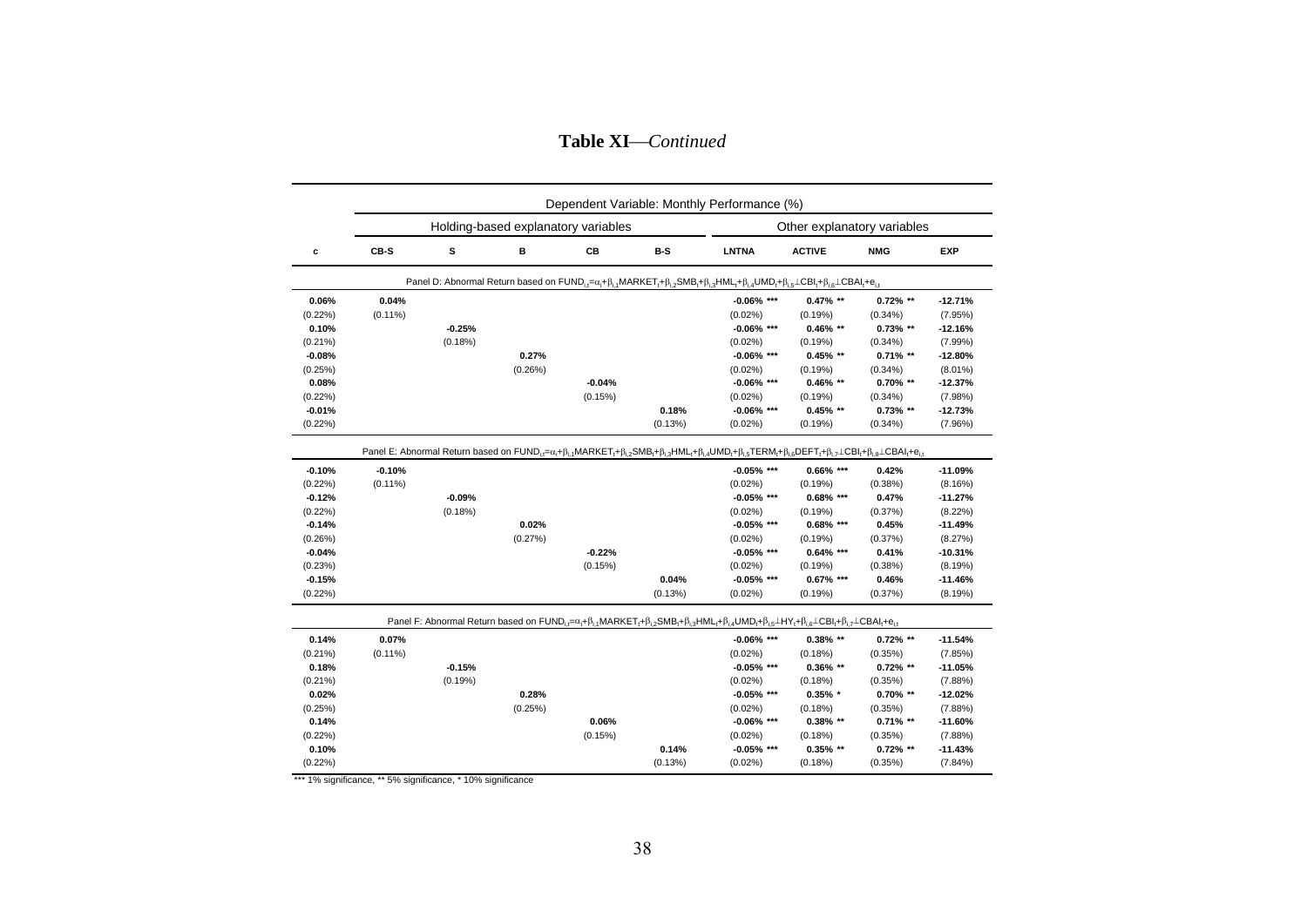## **Sub Periods**

In Table XII, we examine the relation between the explanatory variables and the fund performance for two sub-samples: 1999-2001 and 2002-2004. Table XII compares the result of one of the models in Section 4 (Panel A and Panel C) with its extended counterpart (Panel B and Panel D). Panel A and Panel B refer to the period 1999 - 2001 (the period between 1996 and 1998 is used for calculating the abnormal returns). Panel C and Panel D of Table XII examine the sub-period 2002 – 2004. Again, the period between 1999 and 2001 is used for calculating abnormal returns. The results of this analysis confirm that the relation between the holding-based measure CB-S and the fund performance disappears as soon as a convertible arbitrage factor is included in the factor model. We obtain similar results (not reported) when testing other pairs of models from Section 4 with their CBAIaugmented counterparts.

## **Alternative Risk Adjustments**

As CBF portfolios typically deviate from the market portfolio, they are exposed to idiosyncratic risk. To take into account the different amounts of unique risk across our sample funds, we employ the appraisal ratio of Treynor and Black (1973) as alternative measure for the abnormal performance of a fund. Table XIII reports the coefficients of the monthly panel and multivariate cross-sectional regression of the general form:

$$
TBAR_{i,t} = c + \chi_1 HV_{i,t-1} + \chi_2 LNTNA_{i,t-1} + \chi_3 ACTIVE_{i,t-1} + \chi_4 NMG_{i,t-1} + \chi_5 EXP_{i,t-1} + \epsilon_{i,t}
$$

HV stands for the holding-based variables: CB-S, S, B, CB and B-S. The dependent variable, TBAR measures the monthly performance (Appraisal Ratio of Treynor and Black, 1973) using different performance models (Panel A to Panel F) based on three years of lagged data to determine the betas in the performance models. The appraisal ratio is calculated by dividing the abnormal return by the standard deviation of the residuals from the performance model. The abnormal returns are calculated as follows: PERF<sub>i,t</sub> = FUND<sub>i,t</sub> -  $\Sigma_k \beta_{i,t-1}^k F_{t}^k$ .  $F_{t}^k$  are the factors in the performance model.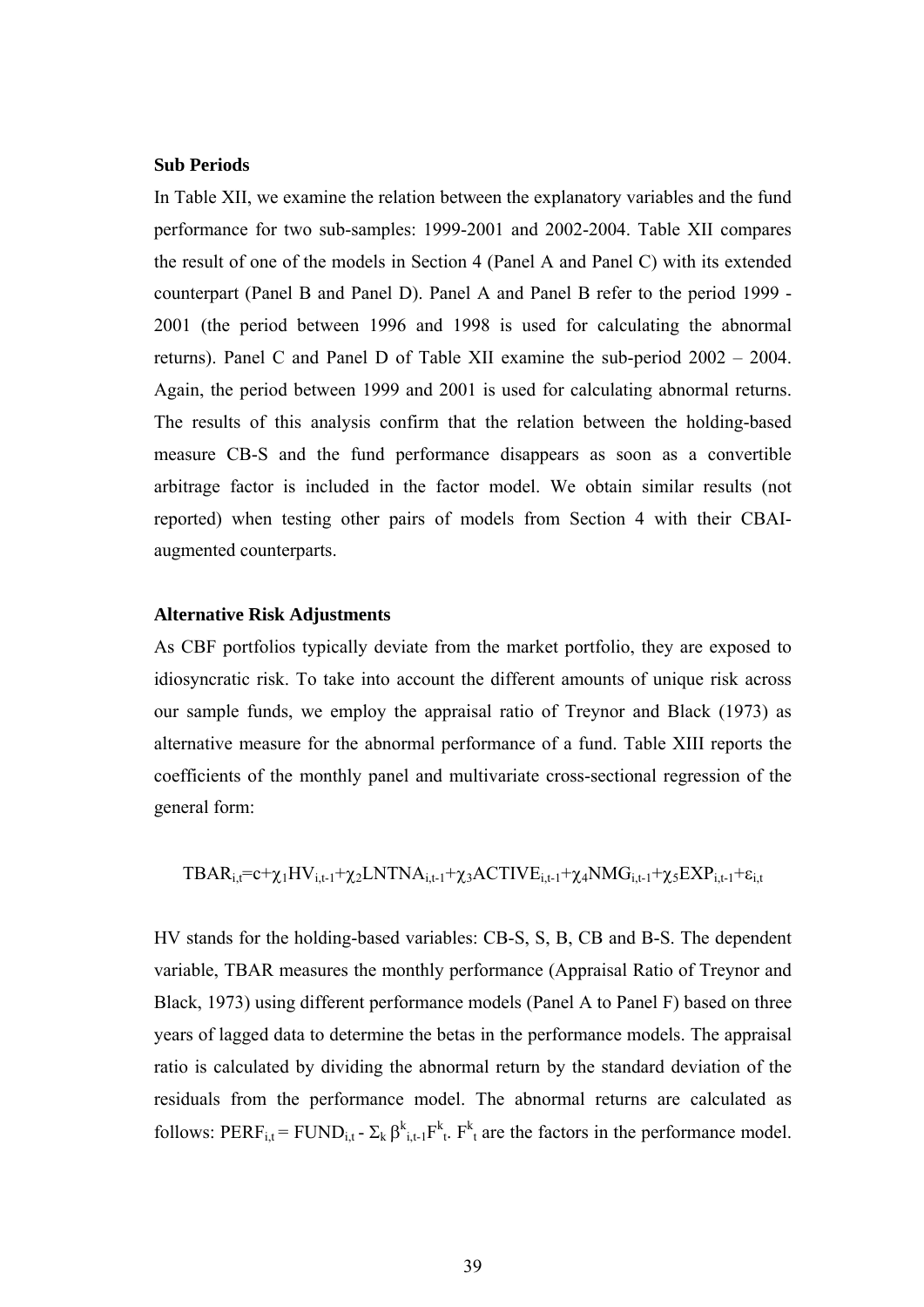The empirical results suggest that the performance is not driven by the amount of idiosyncratic risk. We obtain similar results (not reported) when testing other pairs of models with their CBAI-extended counterparts.

The main results of this section can be summarized as follows: the multivariate cross-sectional analysis applied to all models presented in Section 4 show a strong relationship between the holding-based parameter CB-S (percentage invested in convertibles minus percentage invested in stocks) and the performance of individual convertible-bond funds. However, this positive relationship disappears if the models are extended by a convertible arbitrage factor. Multivariate cross-sectional analyses performed on sub-periods and by accounting for idiosyncratic risk underpin the robustness of the results.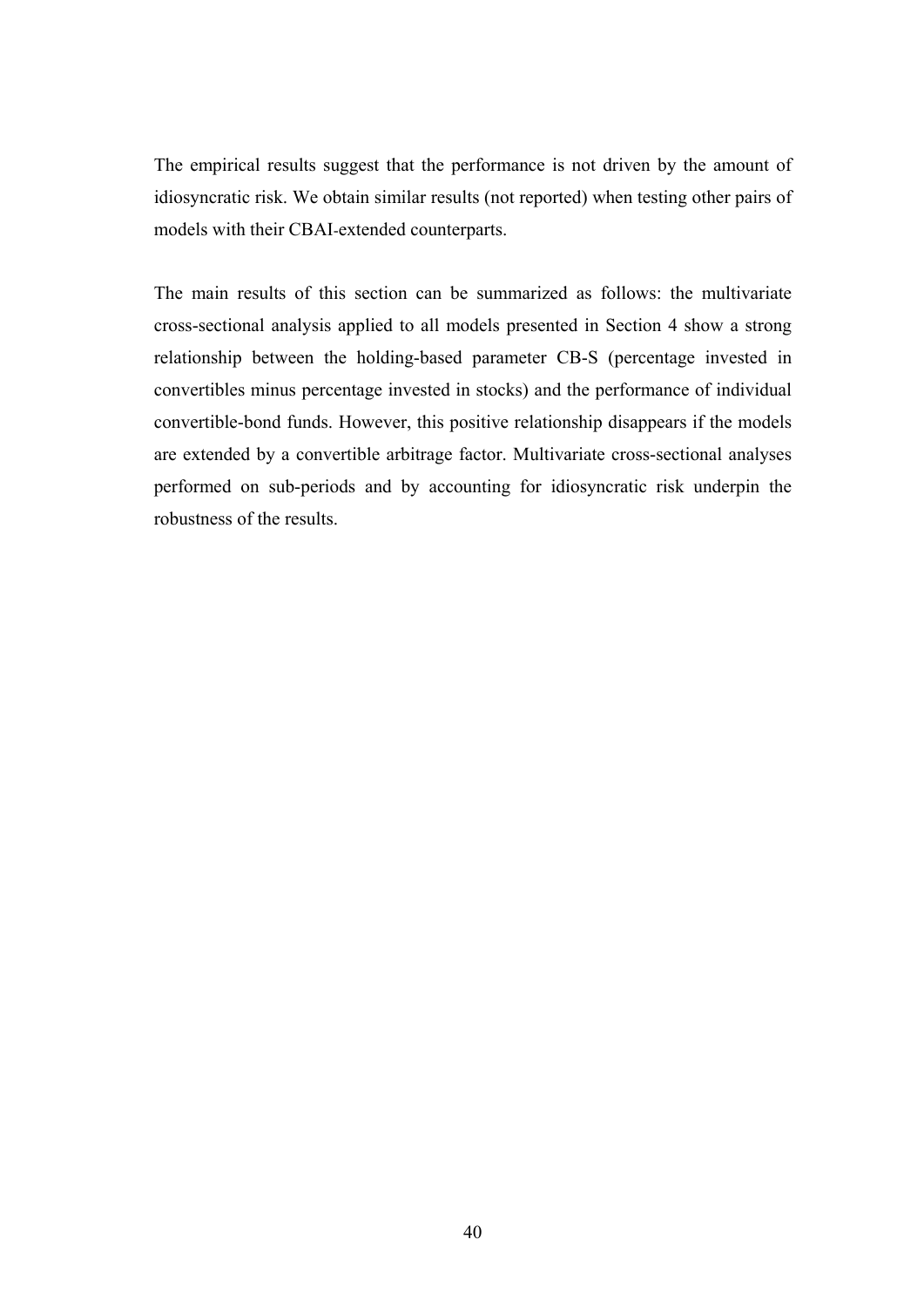#### **Table XII Multivariate Panel Regression Evidence: Sub-Periods**

This table reports the coefficients of the monthly panel and multivariate cross-sectional regression of the general form:  $PERF_{i,t}=c+\chi_{i}HV_{i,t}$ .  $_1+ \gamma_2$ LNTNA<sub>it-1</sub>+ $\gamma_3$ ACTIVE<sub>it-1</sub>+ $\gamma_4$ NMG<sub>it-1</sub>+ $\gamma_5$ EXP<sub>it-1</sub>+ $\varepsilon_i$ , where HV stands for the holding-based variables: CB-S, S, B, CB and B-S. The dependent variable, PERF, measures the monthly performance (abnormal return) using different performance models (Panel A to Panel F) based on 36 months of lagged data to determine the betas in the performance models. The abnormal returns are calculated as follows: PERF<sub>i</sub>, $=$ FUND<sub>i</sub>, $\Sigma_k \beta_{i,t}^k$ ,  $F_k^k$  and  $F_k^k$ are the factors in the performance model. The holding-based variables are the asset compositions in percentages invested in convertible bonds (CB), stocks (S), bonds inclusive convertible bonds (B), convertible bonds minus stocks (CB-S) and bonds inclusive convertible bonds minus stocks (B-S), respectively. We denote the natural logarithm of total net assets by LNTNA, the new money growth per month by NMG and the expense ration by EXP. The variable ACTIVE is a dummy variable and is one if the convertible bond fund is active and zero otherwise. Mitigating potential endogeneity problems, we lag all explanatory variables by one month. The sample includes convertible-bond funds from the CRSP Survivor-Bias Free US Mutual Fund Database and spans the period from 1996 to 2001 (Panel A and Panel B) and 1999 to 2004 (Panel C and Panel D) - including the data used for calculating the abnormal returns. Panel-corrected standard errors (PCSE) are reported in parenthesis.

|            |             |          |                                     |             | 1999 - 2001. Dependent Variable: Monthly Performance (%)                                                                                                                                                                                            |              |                             |             |             |
|------------|-------------|----------|-------------------------------------|-------------|-----------------------------------------------------------------------------------------------------------------------------------------------------------------------------------------------------------------------------------------------------|--------------|-----------------------------|-------------|-------------|
|            |             |          | Holding-based explanatory variables |             |                                                                                                                                                                                                                                                     |              | Other explanatory variables |             |             |
| с          | CB-S        | s        | в                                   | СB          | $B-S$                                                                                                                                                                                                                                               | <b>LNTNA</b> | <b>ACTIVE</b>               | <b>NMG</b>  | <b>EXP</b>  |
|            |             |          |                                     |             | Panel A: Abnormal Return 1999-2001 based on FUND <sub>i</sub> = $\alpha_i + \beta_i$ , MARKET, $+\beta_i$ , SMB, $+\beta_i$ , HML, $+\beta_i$ , UMD, $+\beta_i$ , TERM, $+\beta_i$ , DEFT, $+\beta_i$ , LCBI, $+\epsilon_i$ ,                       |              |                             |             |             |
| $-0.22%$   | $0.53\%$ ** |          |                                     |             |                                                                                                                                                                                                                                                     | $-0.06%$     | $0.54\%$ **                 | 2.10% ***   | $-7.61%$    |
| $(0.32\%)$ | $(0.22\%)$  |          |                                     |             |                                                                                                                                                                                                                                                     | $(0.04\%)$   | (0.23%)                     | (0.58%)     | (14.93%)    |
| 0.05%      |             | $-0.87%$ |                                     |             |                                                                                                                                                                                                                                                     | $-0.06%$     | $0.50\%$ **                 | 2.13% ***   | $-5.32%$    |
| $(0.34\%)$ |             | (0.53%)  |                                     |             |                                                                                                                                                                                                                                                     | $(0.04\%)$   | (0.23%)                     | (0.59%)     | (15.05%)    |
| $-0.49%$   |             |          | $0.76\%$ *                          |             |                                                                                                                                                                                                                                                     | $-0.05%$     | $0.46\%$ **                 | 2.04% ***   | $-4.86%$    |
| $(0.40\%)$ |             |          | $(0.46\%)$                          |             |                                                                                                                                                                                                                                                     | $(0.04\%)$   | $(0.22\%)$                  | (0.59%)     | (14.58%)    |
| $-0.41%$   |             |          |                                     | $0.76\%$ ** |                                                                                                                                                                                                                                                     | $-0.06%$     | $0.56\%$ **                 | 2.07% ***   | $-7.96%$    |
| $(0.33\%)$ |             |          |                                     | $(0.30\%)$  |                                                                                                                                                                                                                                                     | $(0.04\%)$   | (0.23%)                     | (0.58%)     | $(14.84\%)$ |
| $-0.28%$   |             |          |                                     |             | $0.51\%$ *                                                                                                                                                                                                                                          | $-0.06%$     | $0.48\%$ **                 | 2.08% ***   | $-5.40%$    |
| (0.33%)    |             |          |                                     |             | (0.27%)                                                                                                                                                                                                                                             | $(0.04\%)$   | (0.23%)                     | (0.59%)     | (14.74%)    |
|            |             |          |                                     |             | Panel B: Abnormal Return 1999-2001 based on $FUND_{i} = \alpha_i + \beta_i_1 MARKET_i + \beta_i_2 SMB_i + \beta_i_3 HML_i + \beta_i_4 UMD_i + \beta_i_5 TERM_i + \beta_i_6 DFFT_i + \beta_i_7 \perp CBI_i + \beta_i_8 \perp CBAI_i + \epsilon_i_1 $ |              |                             |             |             |
| $-0.53%$   | 0.06%       |          |                                     |             |                                                                                                                                                                                                                                                     | $-0.04%$     | $0.92\%$ ***                | $0.97\%$ *  | $-17.21%$   |
| $(0.34\%)$ | (0.23%)     |          |                                     |             |                                                                                                                                                                                                                                                     | $(0.04\%)$   | (0.25%)                     | $(0.51\%)$  | (15.99%)    |
| $-0.51%$   |             | $-0.02%$ |                                     |             |                                                                                                                                                                                                                                                     | $-0.04%$     | $0.91\%$ ***                | $0.97\%$ *  | $-16.82%$   |
| $(0.36\%)$ |             | (0.54%   |                                     |             |                                                                                                                                                                                                                                                     | $(0.04\%)$   | (0.25%)                     | (0.52%)     | $(15.91\%)$ |
| $-0.21%$   |             |          | $-0.59%$                            |             |                                                                                                                                                                                                                                                     | $-0.04%$     | $0.93\%$ ***                | $1.04\%$ ** | $-15.95%$   |
| (0.43%)    |             |          | (0.47%)                             |             |                                                                                                                                                                                                                                                     | $(0.04\%)$   | (0.25%)                     | (0.52%)     | $(15.91\%)$ |
| $-0.56%$   |             |          |                                     | 0.11%       |                                                                                                                                                                                                                                                     | $-0.04%$     | $0.92\%$ ***                | $0.97\%$ *  | $-17.38%$   |
| (0.36%)    |             |          |                                     | $(0.31\%)$  |                                                                                                                                                                                                                                                     | $(0.04\%)$   | (0.25%)                     | $(0.51\%)$  | (15.95%)    |
| $-0.44%$   |             |          |                                     |             | $-0.21%$                                                                                                                                                                                                                                            | $-0.04%$     | $0.91\%$ ***                | $0.99\%$ *  | $-16.09%$   |
| (0.35%)    |             |          |                                     |             | (0.28%)                                                                                                                                                                                                                                             | $(0.04\%)$   | (0.25%)                     | $(0.51\%)$  | $(15.88\%)$ |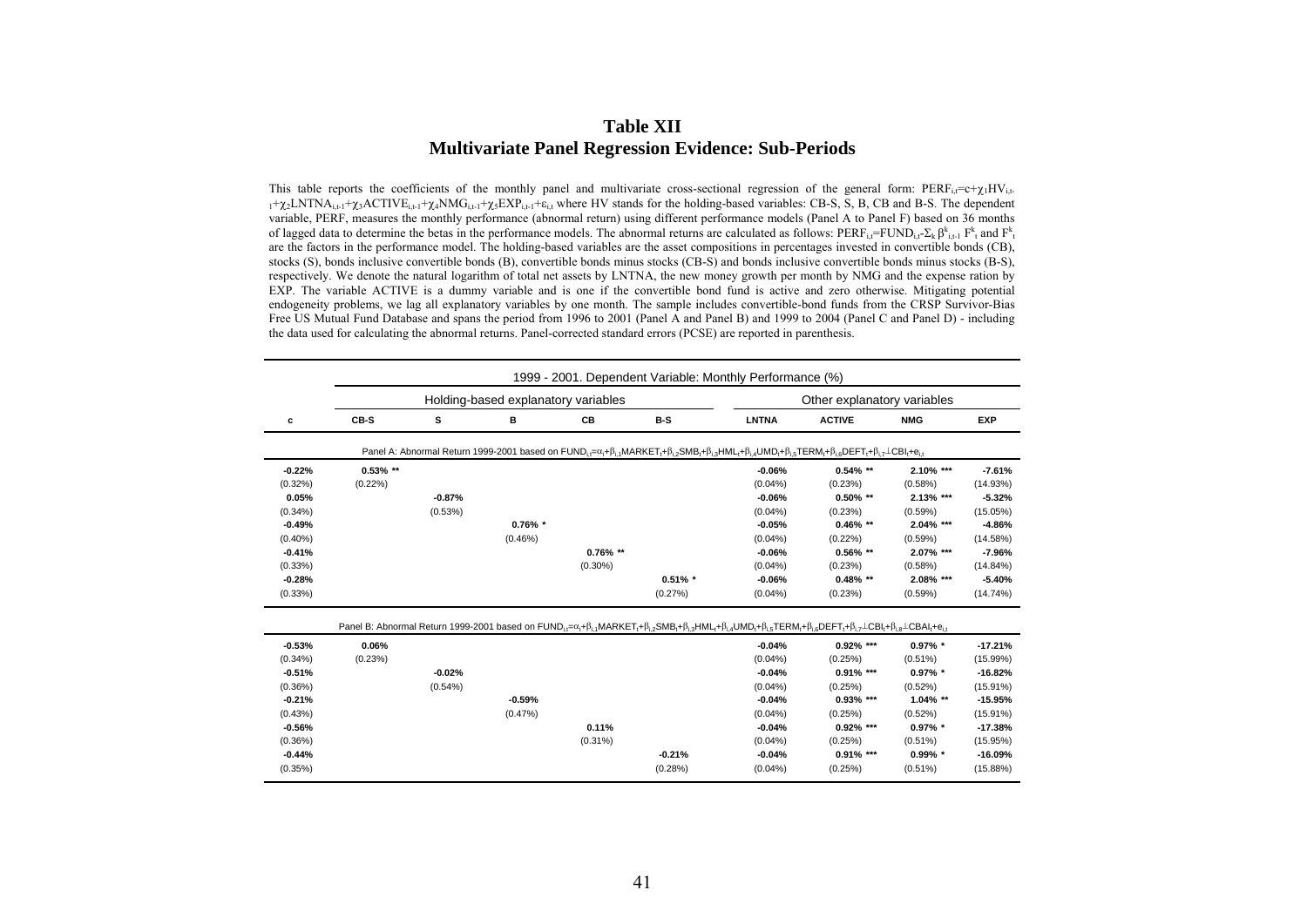#### **c CB-S S B CB B-S LNTNA ACTIVE NMG EXPEXP 0.03% 0.36% \*\*\* -0.05% \*\*\* 0.37% \* 1.31% \*\*\* -7.90%** $-7.90%$ (0.22%) (0.10%) (0.02%) (0.19%) (0.45%) (7.87%) **0.19% -0.50% \*\*\* -0.05% \*\*\* 0.30% 1.26% \*\*\* -5.79%**(0.22%) (0.17%) (0.02%) (0.20%) (0.45%) (7.90%) **-0.18% 0.57% \*\* -0.04% \*\* 0.29% 1.20% \*\*\* -8.71%** $-8.71%$ (0.27%) (0.27%) (0.02%) (0.20%) (0.45%) (8.07%) **-0.03% 0.40% \*\*\* -0.05% \*\*\* 0.38% \* 1.27% \*\*\* -8.82%** $-8.82%$ (0.22%) (0.14%) (0.02%) (0.20%) (0.45%) (7.99%) **-0.03% 0.36% \*\*\* -0.04% \*\* 0.29% 1.25% \*\*\* -7.30%**  $(0.22\%)$  (0.22%) (0.13%) (0.02%) (0.19%) (0.19%) (0.45%) (7.88%) **-0.11% -0.08% -0.05% \*\*\* 0.76% \*\*\* 0.24% -17.73% \*\*** (0.24%) (0.11%) (0.02%) (0.21%) (0.39%) (8.29%) **-0.11% -0.21% -0.06% \*\*\* 0.77% \*\*\* 0.30% -17.58% \*\***-17.58% \*\* (0.23%) (0.18%) (0.02%) (0.21%) (0.39%) (8.34%) **-0.28% 0.25% -0.05% \*\* 0.76% \*\*\* 0.27% -18.88% \*\***-18.88% \*\* (0.28%) (0.29%) (0.02%) (0.21%) (0.39%) (8.53%) **-0.04% -0.23% -0.05% \*\*\* 0.73% \*\*\* 0.22% -16.78% \*\*** $-16.78%$  \*\* (0.24%) (0.15%) (0.02%) (0.22%) (0.39%) (8.26%) **-0.21% 0.16% -0.05% \*\*\* 0.76% \*\*\* 0.30% -18.25% \*\*** (0.24%) (0.13%) (0.02%) (0.21%) (0.39%) (8.35%) Panel D: Abnormal Return 2002-2004 based on FUND, $=\alpha_1+\beta_{i,1}MARKET_t+\beta_{i,2}SMB_t+\beta_{i,3}+IML_t+\beta_{i,4}UMD_t+\beta_{i,5}TERM_t+\beta_{i,6}DEFT_t+\beta_{i,7}\perp CBI_t+\beta_{i,8}\perp CBAI_t+e_{i,1}$ Holding-based explanatory variables **Noting-** Other explanatory variables 2002 - 2004. Dependent Variable: Monthly Performance (%) Panel C: Abnormal Return 2002-2004 based on FUND, $\pi a_i + \beta_i$ , MARKET,+ $\beta_i$ , SMB,+ $\beta_i$ , HML,+ $\beta_i$ , JMB,+ $\beta_i$ , TERM,+ $\beta_i$ , DEFT,+ $\beta_i$ , LCBI,+ $e_i$

## **Table XII**⎯*Continued*

\*\*\* 1% significance, \*\* 5% significance, \* 10% significance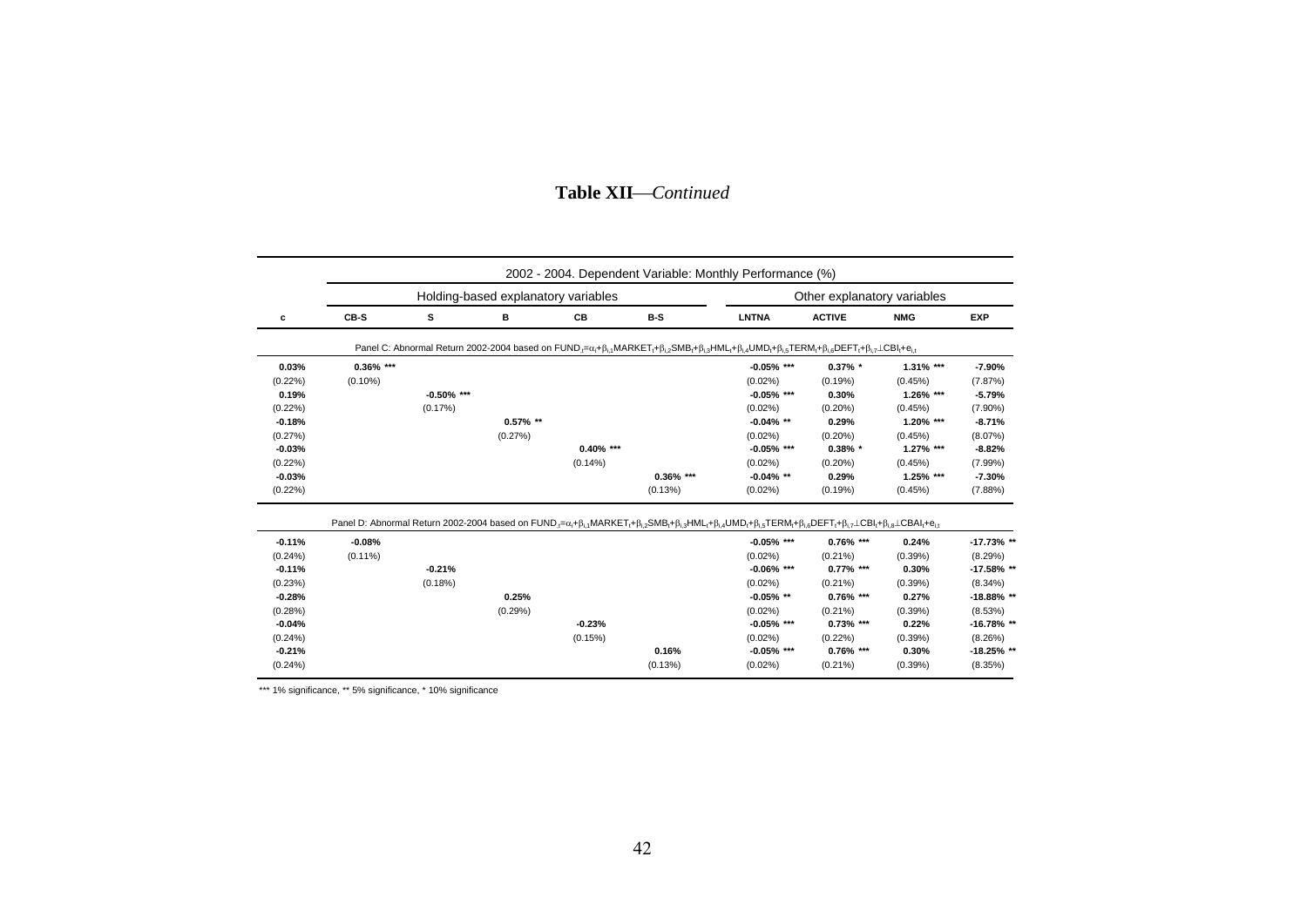## **Table XIII Multivariate Panel Regression Evidence: Alternative Risk Adjustment**

This table reports the coefficients of the monthly panel and multivariate cross-sectional regression of the general form: TBAR<sub>i,t</sub>=c+ $\chi_1HV_{i,t-1}+\chi_2LNTNA_{i,t-1}+\chi_3ACTIVE_{i,t-1}+\chi_4NMG_{i,t-1}+\chi_5EXP_{i,t-1}+\epsilon_{i,t}$  where HV stands for the holding-based variables: CB-S, S, B, CB and B-S. The dependent variable, TBAR measures the monthly performance (Appraisal Ratio of Treynor and Black 1973) using different performance models (Panel A to Panel F) based on 36 months of lagged data to determine the betas in the performance models. The appraisal ratio is calculated by dividing the abnormal return by the standard deviation of the residuals from the performance model. The abnormal returns are calculated as follows:  $PERF_{i,t}=FUND_{i,t-\sum_{k}}\beta_{i,t-1}^{k}F_{t}^{k}$  and  $F_{i}^{k}$  are the factors in the performance model. The holding-based variables are the asset compositions in percentage invested in convertible bonds (CB), stocks (S), bonds inclusive convertible bonds (B), convertible bonds minus stocks (CB-S) and bonds inclusive convertible bonds minus stocks (B-S), respectively. We denote the natural logarithm of total net assets by LNTNA, the new money growth per month by NMG and the expense ration by EXP. The variable ACTIVE is a dummy variable and is one if the convertible bond fund is active and zero otherwise. Mitigating potential endogeneity problems, we lag all explanatory variables by one month. The sample includes convertible-bond funds from the CRSP Survivor-Bias Free US Mutual Fund Database and spans the period from 1995 to 2004 (including the data used for calculating the abnormal returns). Panel-corrected standard errors (PCSE) are reported in parenthesis.

|         | Dependent Variable: Monthly Appraisal Ratio |           |                                     |           |           |              |                                                                                                                                                                                                                                                                                                                                                                                                                                              |            |            |  |  |  |  |  |
|---------|---------------------------------------------|-----------|-------------------------------------|-----------|-----------|--------------|----------------------------------------------------------------------------------------------------------------------------------------------------------------------------------------------------------------------------------------------------------------------------------------------------------------------------------------------------------------------------------------------------------------------------------------------|------------|------------|--|--|--|--|--|
|         |                                             |           | Holding-based explanatory variables |           |           |              | Other explanatory variables                                                                                                                                                                                                                                                                                                                                                                                                                  |            |            |  |  |  |  |  |
| с       | CB-S                                        | s         | в                                   | <b>CB</b> | $B-S$     | <b>LNTNA</b> | <b>ACTIVE</b>                                                                                                                                                                                                                                                                                                                                                                                                                                | <b>NMG</b> | <b>EXP</b> |  |  |  |  |  |
|         |                                             |           |                                     |           |           |              | Panel A: Abnormal Return based on $FUND_i = \alpha_i + \beta_i$ , MARKET, $+\beta_i$ , SMB, $+\beta_i$ , HML, $+\beta_i$ , JMD, $+\beta_i$ , TERM, $+\beta_i$ , DEFT, $+\beta_i$ , $\angle$ CBI, $+\epsilon_i$ ,                                                                                                                                                                                                                             |            |            |  |  |  |  |  |
| $-0.02$ | $0.45***$                                   |           |                                     |           |           | $-0.04$      | 0.22                                                                                                                                                                                                                                                                                                                                                                                                                                         | $1.31***$  | $-7.17$    |  |  |  |  |  |
| (0.24)  | (0.16)                                      |           |                                     |           |           | (0.03)       | (0.18)                                                                                                                                                                                                                                                                                                                                                                                                                                       | (0.37)     | (11.33)    |  |  |  |  |  |
| 0.23    |                                             | $-0.88**$ |                                     |           |           | $-0.04$      | 0.18                                                                                                                                                                                                                                                                                                                                                                                                                                         | $1.34***$  | $-5.45$    |  |  |  |  |  |
| (0.26)  |                                             | (0.39)    |                                     |           |           | (0.03)       | (0.18)                                                                                                                                                                                                                                                                                                                                                                                                                                       | (0.37)     | (11.37)    |  |  |  |  |  |
| $-0.35$ |                                             |           | $0.83***$                           |           |           | $-0.03$      | 0.14                                                                                                                                                                                                                                                                                                                                                                                                                                         | $1.24***$  | $-5.05$    |  |  |  |  |  |
| (0.29)  |                                             |           | (0.32)                              |           |           | (0.03)       | (0.17)                                                                                                                                                                                                                                                                                                                                                                                                                                       | (0.37)     | (10.94)    |  |  |  |  |  |
| $-0.16$ |                                             |           |                                     | $0.61***$ |           | $-0.04$      | 0.23                                                                                                                                                                                                                                                                                                                                                                                                                                         | $1.28***$  | $-7.21$    |  |  |  |  |  |
| (0.25)  |                                             |           |                                     | (0.22)    |           | (0.03)       | (0.18)                                                                                                                                                                                                                                                                                                                                                                                                                                       | (0.37)     | (11.31)    |  |  |  |  |  |
| $-0.10$ |                                             |           |                                     |           | $0.54***$ | $-0.04$      | 0.16                                                                                                                                                                                                                                                                                                                                                                                                                                         | $1.28***$  | $-5.59$    |  |  |  |  |  |
| (0.24)  |                                             |           |                                     |           | (0.20)    | (0.03)       | (0.18)                                                                                                                                                                                                                                                                                                                                                                                                                                       | (0.37)     | (11.09)    |  |  |  |  |  |
|         |                                             |           |                                     |           |           |              | Panel B: Abnormal Return based on FUND <sub>i1</sub> = $\alpha_i + \beta_i$ <sub>1</sub> MARKET <sub>1</sub> + $\beta_i$ <sub>2</sub> SMB <sub>1</sub> + $\beta_i$ <sub>3</sub> HML <sub>1</sub> + $\beta_i$ <sub>4</sub> UMD <sub>1</sub> + $\beta_i$ <sub>5</sub> TERM <sub>1</sub> + $\beta_i$ <sub>6</sub> DEFT <sub>1</sub> + $\beta_i$ <sub>7</sub> LCBI <sub>1</sub> + $\beta_i$ <sub>4</sub> LCBAI <sub>1</sub> + $e_i$ <sub>1</sub> |            |            |  |  |  |  |  |
| $-0.29$ | 0.13                                        |           |                                     |           |           | $-0.04$      | $0.52***$                                                                                                                                                                                                                                                                                                                                                                                                                                    | $0.75$ **  | $-7.94$    |  |  |  |  |  |
| (0.22)  | (0.15)                                      |           |                                     |           |           | (0.03)       | (0.17)                                                                                                                                                                                                                                                                                                                                                                                                                                       | (0.32)     | (10.44)    |  |  |  |  |  |
| $-0.21$ |                                             | $-0.25$   |                                     |           |           | $-0.04$      | $0.51***$                                                                                                                                                                                                                                                                                                                                                                                                                                    | $0.76**$   | $-7.44$    |  |  |  |  |  |
| (0.23)  |                                             | (0.36)    |                                     |           |           | (0.03)       | (0.17)                                                                                                                                                                                                                                                                                                                                                                                                                                       | (0.33)     | (10.41)    |  |  |  |  |  |
| $-0.27$ |                                             |           | 0.02                                |           |           | $-0.03$      | $0.51***$                                                                                                                                                                                                                                                                                                                                                                                                                                    | $0.75$ **  | $-7.01$    |  |  |  |  |  |
| (0.27)  |                                             |           | (0.29)                              |           |           | (0.03)       | (0.17)                                                                                                                                                                                                                                                                                                                                                                                                                                       | (0.33)     | (10.35)    |  |  |  |  |  |
| $-0.33$ |                                             |           |                                     | 0.18      |           | $-0.04$      | $0.53***$                                                                                                                                                                                                                                                                                                                                                                                                                                    | $0.74$ **  | $-7.95$    |  |  |  |  |  |
| (0.23)  |                                             |           |                                     | (0.19)    |           | (0.03)       | (0.17)                                                                                                                                                                                                                                                                                                                                                                                                                                       | (0.32)     | (10.40)    |  |  |  |  |  |
| $-0.28$ |                                             |           |                                     |           | 0.08      | $-0.03$      | $0.51***$                                                                                                                                                                                                                                                                                                                                                                                                                                    | $0.75$ **  | $-7.21$    |  |  |  |  |  |
| (0.22)  |                                             |           |                                     |           |           |              |                                                                                                                                                                                                                                                                                                                                                                                                                                              |            |            |  |  |  |  |  |

\*\*\* 1% significance, \*\* 5% significance, \* 10% significance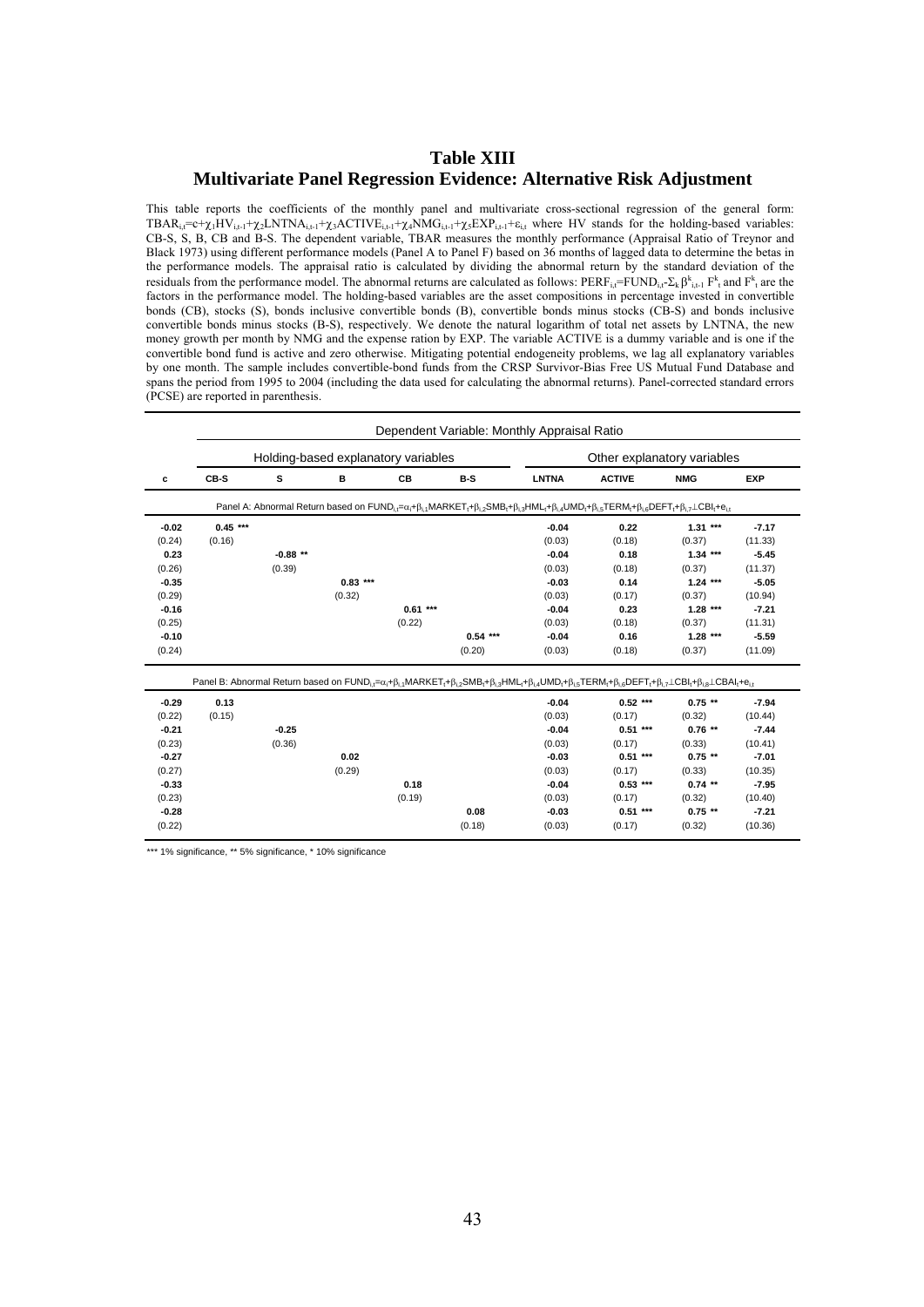#### **5.2 Supply and Demand Factor as a Performance Driver**

In this subsection, we include the supply-demand factor (SD) defined in Section 3.4. We consider this factor for two reasons. First, in a recent paper, Agarwal et al. (2006) claim that convertible-arbitrage hedge funds are important players in the convertible-bond market. They further show that abnormal returns of convertible-arbitrage hedge funds (CAHFs) cease to be positive once the supply-demand factor SD - measuring the investment opportunities available in the convertible-bond market - is included in the regression model. Second, the results in the previous subsection indicate that the return process of CBFs is affected by the convertible-arbitrage factor (CBAI). These two findings lead us to the hypothesis that SD might explain an important portion of CBF returns.

Thus, similar to the work of Agarwal et al. (2006), we include SD in our factor models. We follow recent work by Fung and Hsieh (2004), Fung et al. (2005), and Agarwal et al. (2006) and account for the structural break in hedge fund returns related to the systemic liquidity squeeze on CAHFs following the LTCM crisis of 1998 by differentiating between the pre- and the post-LTCM period.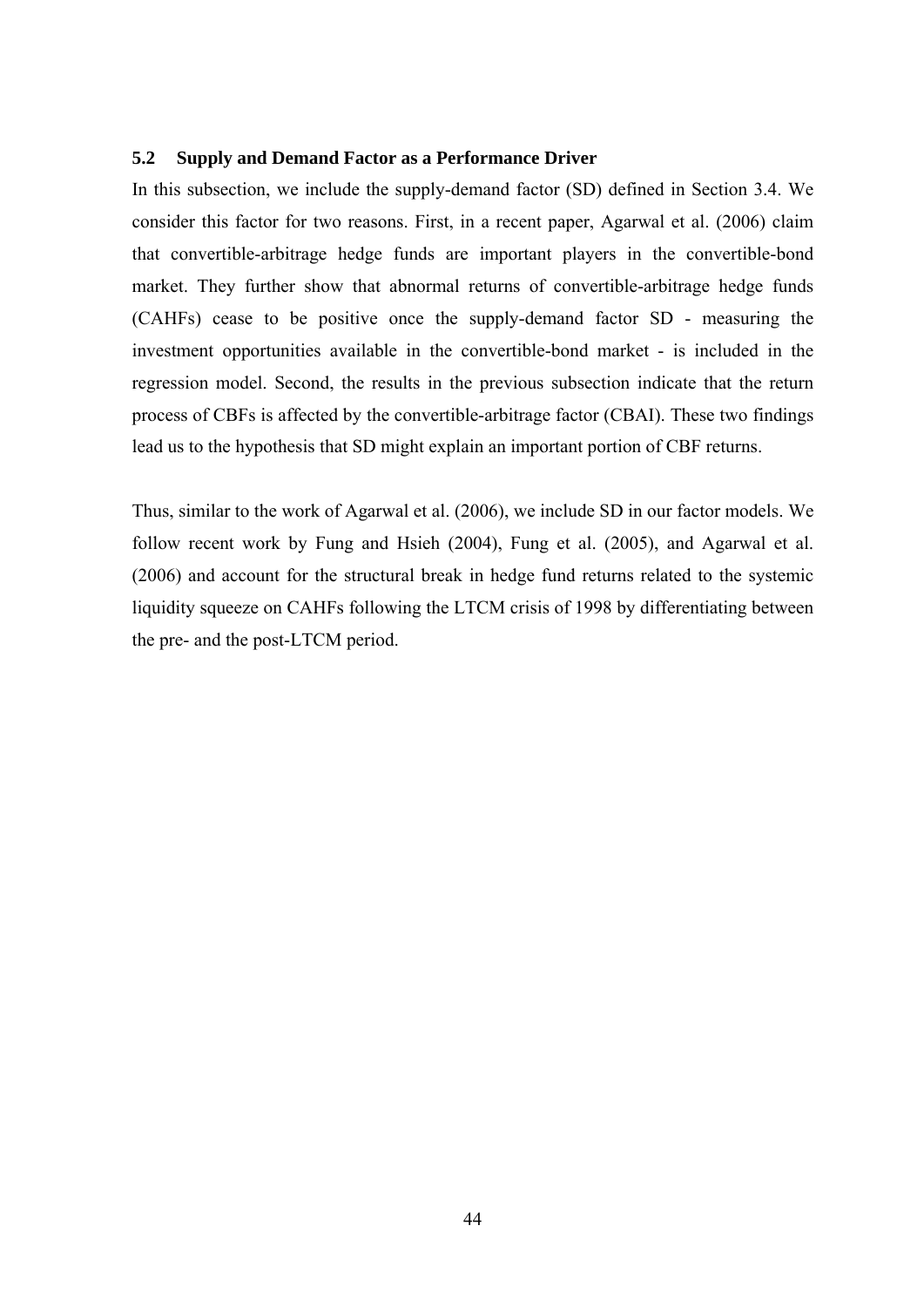## **Table XIV Models including a Supply Demand Factor**

This table reports the coefficients of the panel regression of the general form:  $FUND_{i,t} = \alpha_i + \sum_k \beta_i \cdot F^k_t + e_{i,t}$  and  $F^k$  are the factors in the performance model and FUND<sub>i,t</sub> are the monthly excess-returns of convertible bond fund i. The factors of the Carhart (1997) fourfactor model are defined as follows: MARKET is the value-weighted return on all NYSE, AMEX, and NASDAQ stocks (from CRSP) minus the one-month Treasury bill rate (from Ibbotson Associates), SMB (Small Minus Big) is the average return on three small portfolios minus the average return on three big portfolios, HML (High Minus Low) is the average return on two value portfolios minus the average return on two growth portfolios, UMD (Up Minus Down) is the average return on two high prior return portfolios minus the average return on two low prior return portfolios. The Carhart (1997) factors are from the Kenneth R. French data library on his webpage. ⊥SD is the orthogonalized supply demand factor. ⊥CBAI is the orthogonalized return on the CSFB/Tremont Convertible Arbitrage Index. All data are provided by Datastream except for the Carhart (1997) factors. Measures are the adjusted  $R^2$  (adj.  $R^2$ ), the Akaike and the Schwarz Criterions. The sample includes 114 convertible-bond funds from the CRSP Survivor-Bias Free US Mutual Fund Database and spans the period from 1985 to 2004.

| Panel A: Models with an additional SD-Factor |                                                                                               |               |             |                 |             |                         |              |           |                     |                      |  |
|----------------------------------------------|-----------------------------------------------------------------------------------------------|---------------|-------------|-----------------|-------------|-------------------------|--------------|-----------|---------------------|----------------------|--|
|                                              |                                                                                               |               |             | Factor Loadings |             |                         |              |           |                     |                      |  |
| Period                                       | Alpha                                                                                         | <b>MARKET</b> | <b>SMB</b>  | <b>HML</b>      | <b>UMD</b>  | <b>T</b> <sub>2</sub> D | <b>LCBAI</b> | Adj $R^2$ | Akaike<br>Criterion | Schwarz<br>Criterion |  |
| Pre-LTCM<br>1/1994-6/1998                    | $-0.004$ ***                                                                                  | $0.646$ ***   | $0.227$ *** | $0.148$ ***     | 0.033       | $0.237***$              |              | 0.77      | $-6.17$             | $-6.15$              |  |
| Post-LTCM<br>3/1999-12/2004                  | $0.004$ *                                                                                     | $0.744$ ***   | $0.074$ **  | $-0.002$        | $0.125$ *** | $0.433*$                |              | 0.68      | $-4.71$             | $-4.70$              |  |
| <b>Entire Period</b><br>1/1994-12/2004       | $-0.001$                                                                                      | $0.700$ ***   | $0.119***$  | $0.058*$        | $0.104$ *** | 0.062                   |              | 0.69      | $-4.91$             | $-4.90$              |  |
|                                              | Panel B: Models with and without a SD- and CBAI-Factor in the pre-LTCM period 1/1994 - 6/1998 |               |             |                 |             |                         |              |           |                     |                      |  |
| Pre-LTCM<br>1/1994-6/1998                    | $-0.003$ ***                                                                                  | $0.648$ ***   | $0.247$ *** | $0.157***$      | 0.029       |                         |              | 0.76      | $-6.15$             | $-6.14$              |  |
| Pre-LTCM<br>1/1994-6/1998                    | $-0.004$ ***                                                                                  | $0.646$ ***   | $0.227$ *** | $0.148$ ***     | 0.033       | $0.237***$              |              | 0.77      | $-6.17$             | $-6.15$              |  |
| Pre-LTCM<br>1/1994-6/1998                    | $-0.003$ ***                                                                                  | $0.630***$    | $0.220$ *** | $0.141$ ***     | 0.023       |                         | $0.275$ ***  | 0.77      | $-6.20$             | $-6.18$              |  |
| Pre-LTCM<br>1/1994-6/1998                    | $-0.003$ ***                                                                                  | $0.629$ ***   | $0.210$ *** | $0.134$ ***     | 0.025       | $0.267$ ***             | $0.295$ ***  | 0.78      | $-6.20$             | $-6.18$              |  |

\*\*\* 1% significance, \*\* 5% significance, \* 10% significance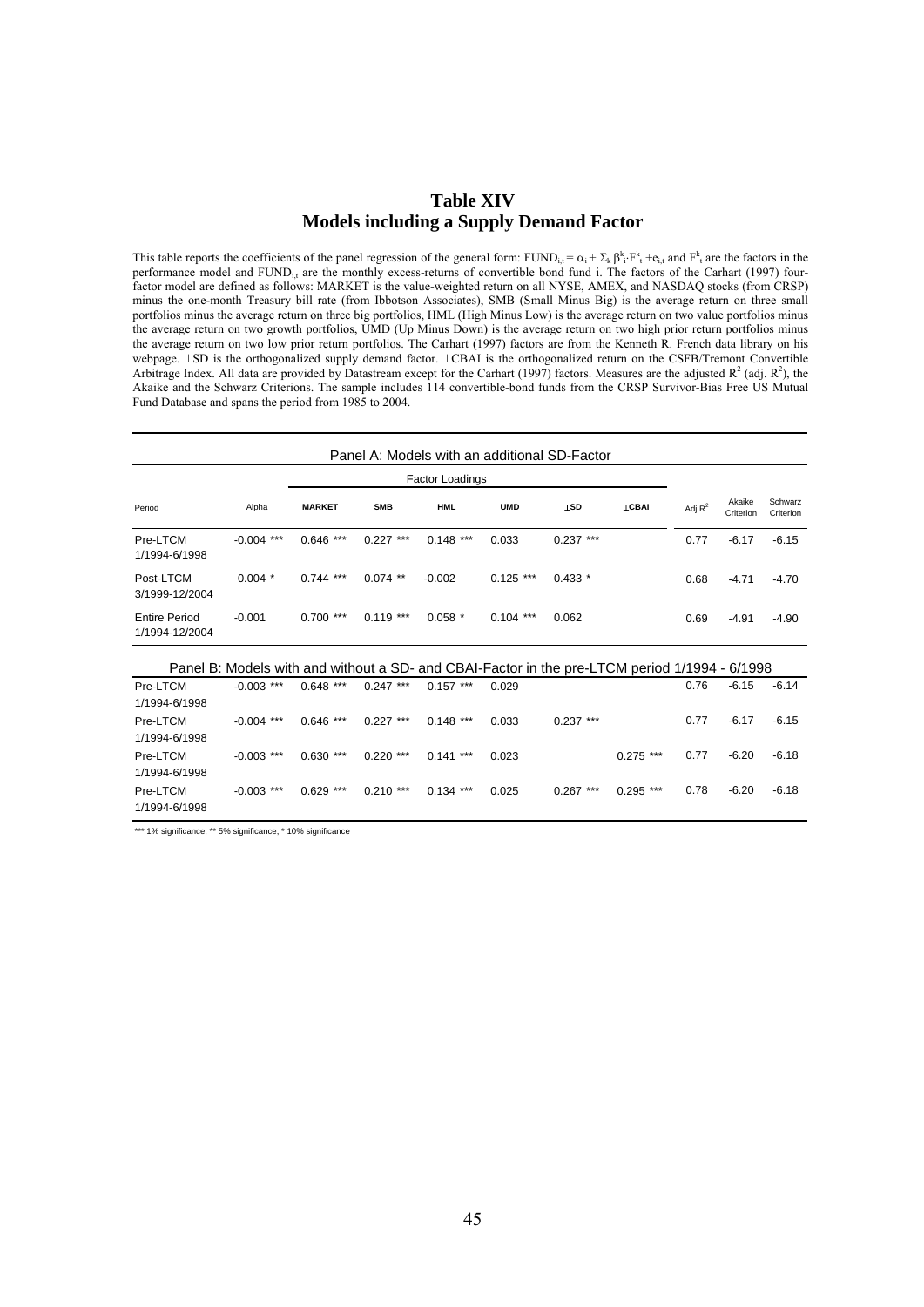The results of the panel regressions in Table XIV show that the additional SD-factor is highly significant in the pre-LTCM period. Interestingly, its inclusion does not influence the significance level of the convertible-arbitrage factor (CBAI). Thus, the returns of CBFs seem to be driven by trading activities similar to those performed by convertible arbitrageurs, such as the selection of undervalued convertibles (long part) or even, for some funds, convertible-arbitrage strategies using short stock positions (short part).

In the multivariate cross-sectional regressions (Table XV), we analyze whether the abnormal performance of CBFs is related to specific fund characteristics. Remarkably, once the SD-factor is taken into account, no significant relation between CBF abnormal returns and holding-based variables can be found. Thus, most likely, the previously obtained positive relation between funds' performance and the difference in percentage holdings invested in convertible bonds and stocks is, to a large extent, attributable to the investment opportunities in the convertible-bond market, as proxied by the supply and demand factor SD.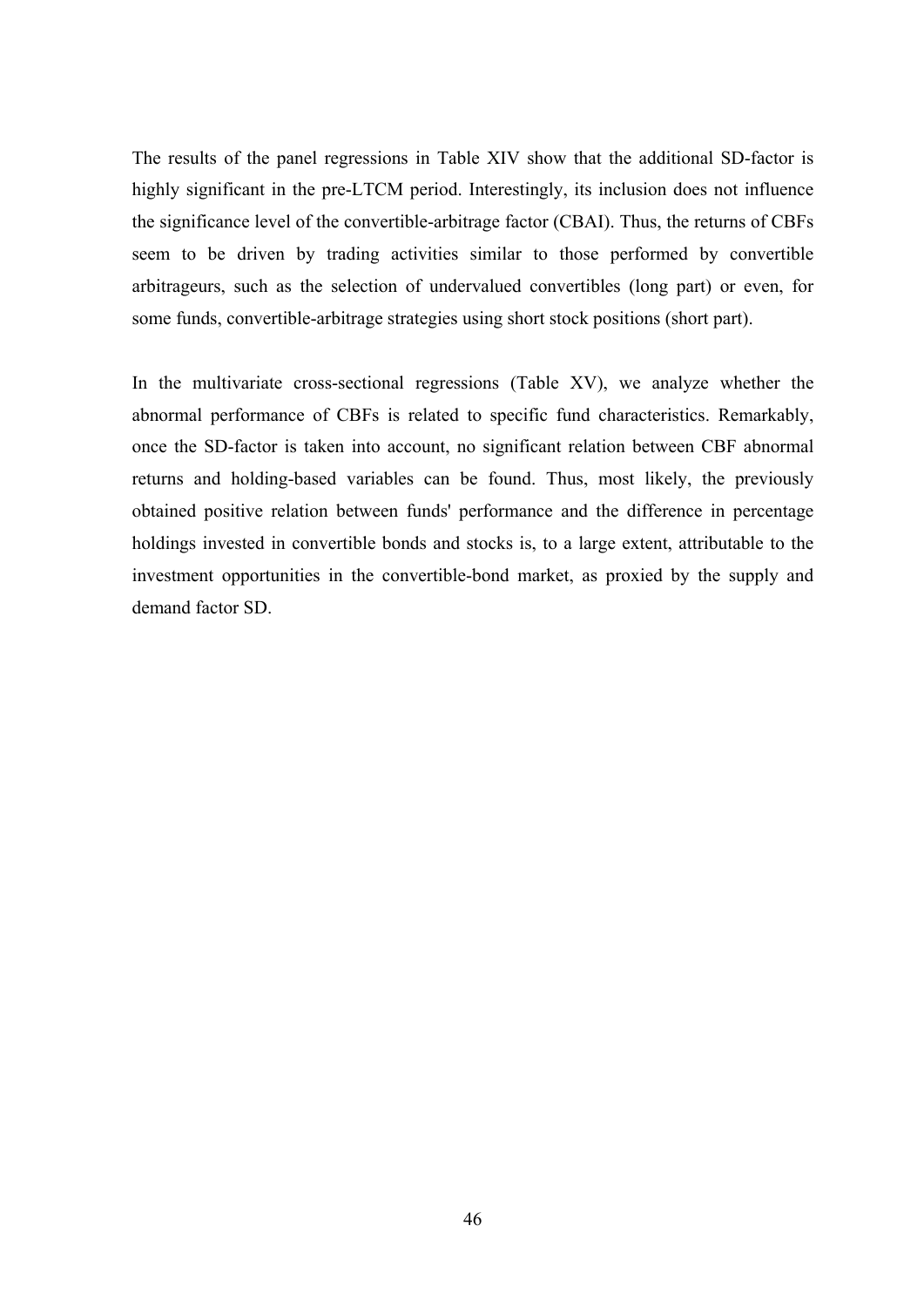## **Table XV Multivariate Panel Regression Evidence: Supply and Demand Factor**

This table reports the coefficients of the monthly panel and multivariate cross-sectional regression of the general form:  $PERF_{i,t}=c+\chi_{1}HV_{i,t-1}+\chi_{2}LNTNA_{i,t-1}+\chi_{3}ACTIVE_{i,t-1}+\chi_{4}NMG_{i,t-1}+\chi_{5}EXP_{i,t-1}+\epsilon_{i,t}$  where HV stands for the holding-based variables: CB-S, S, B, CB and B-S. The dependent variable, PERF, measures the monthly performance (abnormal return) using two different performance models (Panel A and Panel B) based on 36 months of lagged data to determine the betas in the performance models. The abnormal returns are calculated as follows:  $PERF_{i,t} = FUND_{i,t} - E_k \beta_{i,t-1}^k$  and  $F_k^k$  are the factors in the performance model. The holding-based variables are the asset compositions in percentages invested in convertible bonds (CB), stocks (S), bonds inclusive convertible bonds (B), convertible bonds minus stocks (CB-S) and bonds inclusive convertible bonds minus stocks (B-S), respectively. We denote the natural logarithm of total net assets by LNTNA, the new money growth per month by NMG and the expense ration by EXP. The variable ACTIVE is a dummy variable and is one if the convertible bond fund is active and zero otherwise. Mitigating potential endogeneity problems, we lag all explanatory variables by one month. The sample includes convertible-bond funds from the CRSP Survivor-Bias Free US Mutual Fund Database and spans the period from 1995 to 2004 including the data used for calculating the abnormal returns. Panel-corrected standard errors (PCSE) are reported in parenthesis.

|            | Dependent Variable: Monthly Performance (%) |             |            |                                                                                                                                                                                 |            |              |               |                             |            |  |  |  |  |  |
|------------|---------------------------------------------|-------------|------------|---------------------------------------------------------------------------------------------------------------------------------------------------------------------------------|------------|--------------|---------------|-----------------------------|------------|--|--|--|--|--|
|            |                                             |             |            | Holding-based explanatory variables                                                                                                                                             |            |              |               | Other explanatory variables |            |  |  |  |  |  |
| c          | CB-S                                        | s           | в          | CB                                                                                                                                                                              | $B-S$      | <b>LNTNA</b> | <b>ACTIVE</b> | <b>NMG</b>                  | <b>EXP</b> |  |  |  |  |  |
|            |                                             |             |            | Panel A: Abnormal Return based on $FUND_i = \alpha_i + \beta_i$ MARKET, $+\beta_i$ SMB, $+\beta_i$ SHML, $+\beta_i$ JUMD, $+e_i$                                                |            |              |               |                             |            |  |  |  |  |  |
| 0.08%      | $0.28\%$ ***                                |             |            |                                                                                                                                                                                 |            | $-0.03%$     | 0.23%         | 1.22% ***                   | $-4.74%$   |  |  |  |  |  |
| (0.18%)    | $(0.10\%)$                                  |             |            |                                                                                                                                                                                 |            | $(0.02\%)$   | (0.16%)       | (0.37%)                     | (7.03%)    |  |  |  |  |  |
| 0.20%      |                                             | $-0.31\%$ * |            |                                                                                                                                                                                 |            | $-0.02%$     | 0.19%         | $1.17\%$ ***                | $-3.34%$   |  |  |  |  |  |
| (0.19%)    |                                             | (0.19%)     |            |                                                                                                                                                                                 |            | $(0.02\%)$   | (0.16%)       | (0.37%)                     | (7.17%)    |  |  |  |  |  |
| 0.05%      |                                             |             | 0.20%      |                                                                                                                                                                                 |            | $-0.02%$     | 0.19%         | $1.14\%$ ***                | $-4.01%$   |  |  |  |  |  |
| (0.24%)    |                                             |             | (0.25%)    |                                                                                                                                                                                 |            | $(0.02\%)$   | (0.16%)       | (0.37%)                     | (7.16%)    |  |  |  |  |  |
| 0.02%      |                                             |             |            | $0.36\%$ ***                                                                                                                                                                    |            | $-0.03\%$ *  | 0.25%         | 1.20% ***                   | $-5.59%$   |  |  |  |  |  |
| (0.19%)    |                                             |             |            | (0.13%)                                                                                                                                                                         |            | $(0.02\%)$   | (0.16%)       | (0.37%)                     | (7.03%)    |  |  |  |  |  |
| 0.10%      |                                             |             |            |                                                                                                                                                                                 | 0.16%      | $-0.02%$     | 0.18%         | 1.16% ***                   | $-3.98%$   |  |  |  |  |  |
| $(0.20\%)$ |                                             |             |            |                                                                                                                                                                                 | (0.13%)    | $(0.02\%)$   | (0.16%)       | (0.37%)                     | (7.15%)    |  |  |  |  |  |
|            |                                             |             |            | Panel B: Abnormal Return based on $FUND_{i,t} = \alpha_i + \beta_{i,t} MARKET_t + \beta_{i,2} SMB_t + \beta_{i,3} HML_t + \beta_{i,4} UMD_t + \beta_{i,5} \perp SD_t + e_{i,t}$ |            |              |               |                             |            |  |  |  |  |  |
| 0.18%      | 0.03%                                       |             |            |                                                                                                                                                                                 |            | 0.01%        | $-0.40%$      | 0.32%                       | $-4.98%$   |  |  |  |  |  |
| $(0.40\%)$ | $(0.24\%)$                                  |             |            |                                                                                                                                                                                 |            | $(0.05\%)$   | $(0.30\%)$    | (0.45%)                     | (17.32%)   |  |  |  |  |  |
| 0.18%      |                                             | 0.10%       |            |                                                                                                                                                                                 |            | 0.01%        | $-0.41%$      | 0.30%                       | $-5.03%$   |  |  |  |  |  |
| (0.39%)    |                                             | (0.52%)     |            |                                                                                                                                                                                 |            | $(0.05\%)$   | $(0.30\%)$    | (0.45%)                     | (17.37%)   |  |  |  |  |  |
| 0.54%      |                                             |             | $-0.76%$   |                                                                                                                                                                                 |            | 0.01%        | $-0.31%$      | 0.32%                       | $-2.51%$   |  |  |  |  |  |
| (0.47%)    |                                             |             | $(0.50\%)$ |                                                                                                                                                                                 |            | $(0.05\%)$   | $(0.30\%)$    | (0.45%)                     | (17.06%)   |  |  |  |  |  |
| 0.15%      |                                             |             |            | 0.10%                                                                                                                                                                           |            | 0.01%        | $-0.39%$      | 0.32%                       | $-5.35%$   |  |  |  |  |  |
| $(0.41\%)$ |                                             |             |            | $(0.32\%)$                                                                                                                                                                      |            | (0.05%)      | $(0.30\%)$    | (0.45%)                     | (17.32%)   |  |  |  |  |  |
| 0.32%      |                                             |             |            |                                                                                                                                                                                 | $-0.30%$   | 0.01%        | $-0.38%$      | 0.27%                       | $-4.59%$   |  |  |  |  |  |
| $(0.41\%)$ |                                             |             |            |                                                                                                                                                                                 | $(0.30\%)$ | (0.05%)      | $(0.30\%)$    | (0.45%)                     | (17.25%)   |  |  |  |  |  |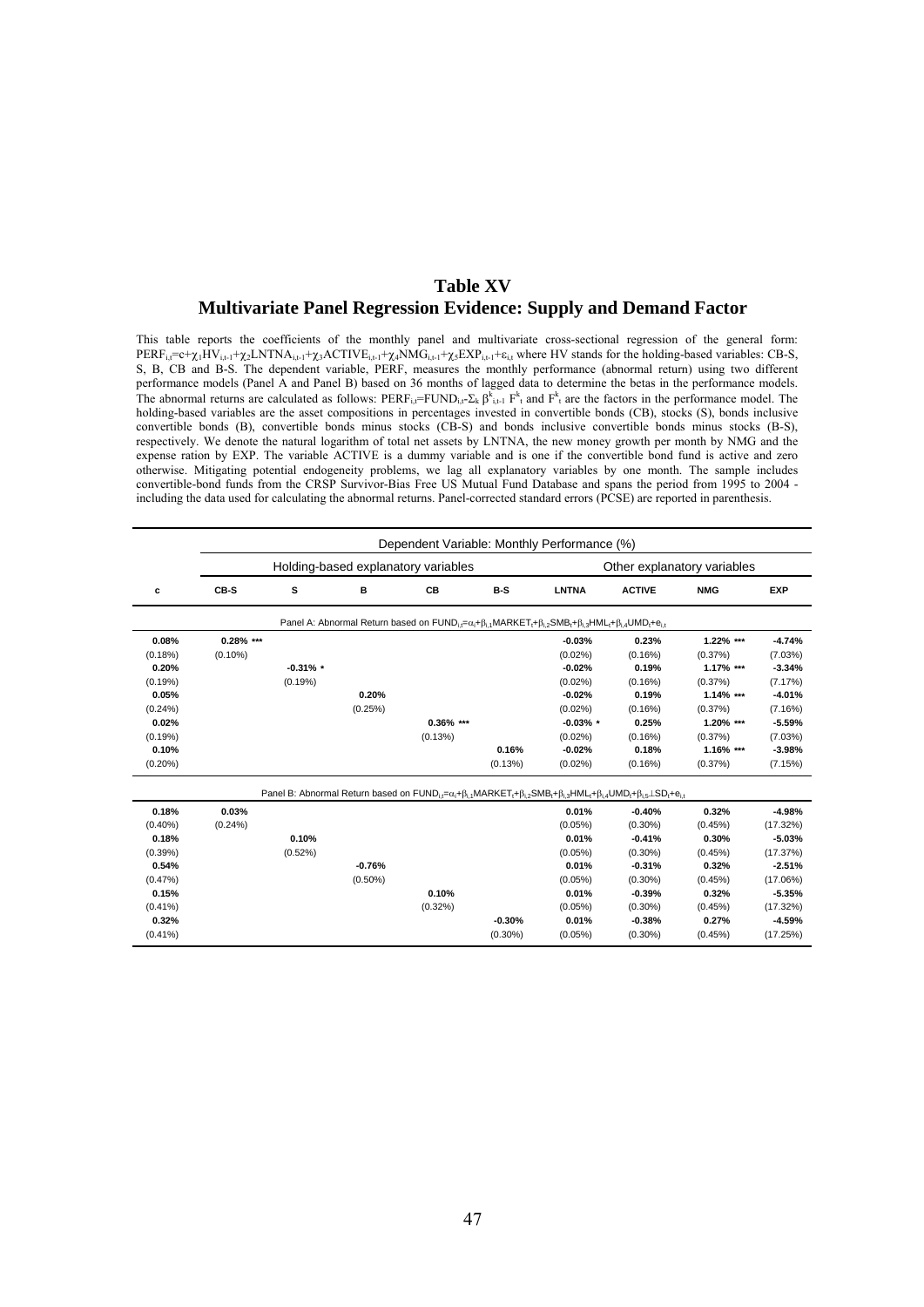#### **6 Discussion of CBF Performance**

This section builds on the results of the previous sections and explicitly addresses the magnitude of funds' performance. First, we compute Jensen's alphas for models with stock, bond, and option factors. As reported in Table XVI, Panel A, the large majority of CBFs display non-significant alphas (83%-93%). The average alpha is moderately positive with values between 0.04% and 0.07% per month. Second, we analyze alphas by including a convertible-arbitrage factor and obtain a slight increase of average alphas and in the number of significantly positive alphas (Table XVI, Panel B and C). Thus, convertible arbitrage has, if any, a negative impact on the returns of CBFs (including CBAI increases the alphas on average, and demonstrates the negative impact of arbitrage related activities on CBF absolute returns). Third, we include the SD factor capturing investment opportunities in the convertible-bond. Interestingly, average alphas become negative (- 0.56%) and the number of significantly negative alphas increases to 41%. We interpret the dependence of CBF returns on the supply and demand factor SD as an indicator for changing convertible-arbitrage activity of CBFs. In times with large convertible-bond supply, CBFs tend to implement investment strategies related to convertible arbitrage, which increases, in this case, funds' returns. We test this market-timing hypothesis by employing as explanatory variable the factor  $(CBAI)^2$ , defined as squared returns of the convertible-arbitrage index CBAI. As reported in Table XVII, this convertible-arbitrage timing factor is always highly significant, indicating strong timing skills by CBF managers. Thus, including SD or  $(CBAI)^2$  lowers the alphas on average, and demonstrates the positive impact of timing on CBF absolute returns. This is even more surprising when recalling that the non-linear factor,  $(MARKET)^2$ , capturing conventional market timing was not statistically significant in previous analyses (cf. Table VI). As reported in Table XVI, Panel C, average alphas are still significantly negative when convertible-arbitrage timing is explicitly considered by  $(CBAI)^2$ .

We sum up. When compared to passive investment strategies, CBFs deliver an average performance. This result is not very exciting, but the way how CBF obtain it is more interesting. First, CBFs seem to implement dynamic trading strategies related to convertible arbitrage but, overall, they are less successful than convertible-arbitrage hedge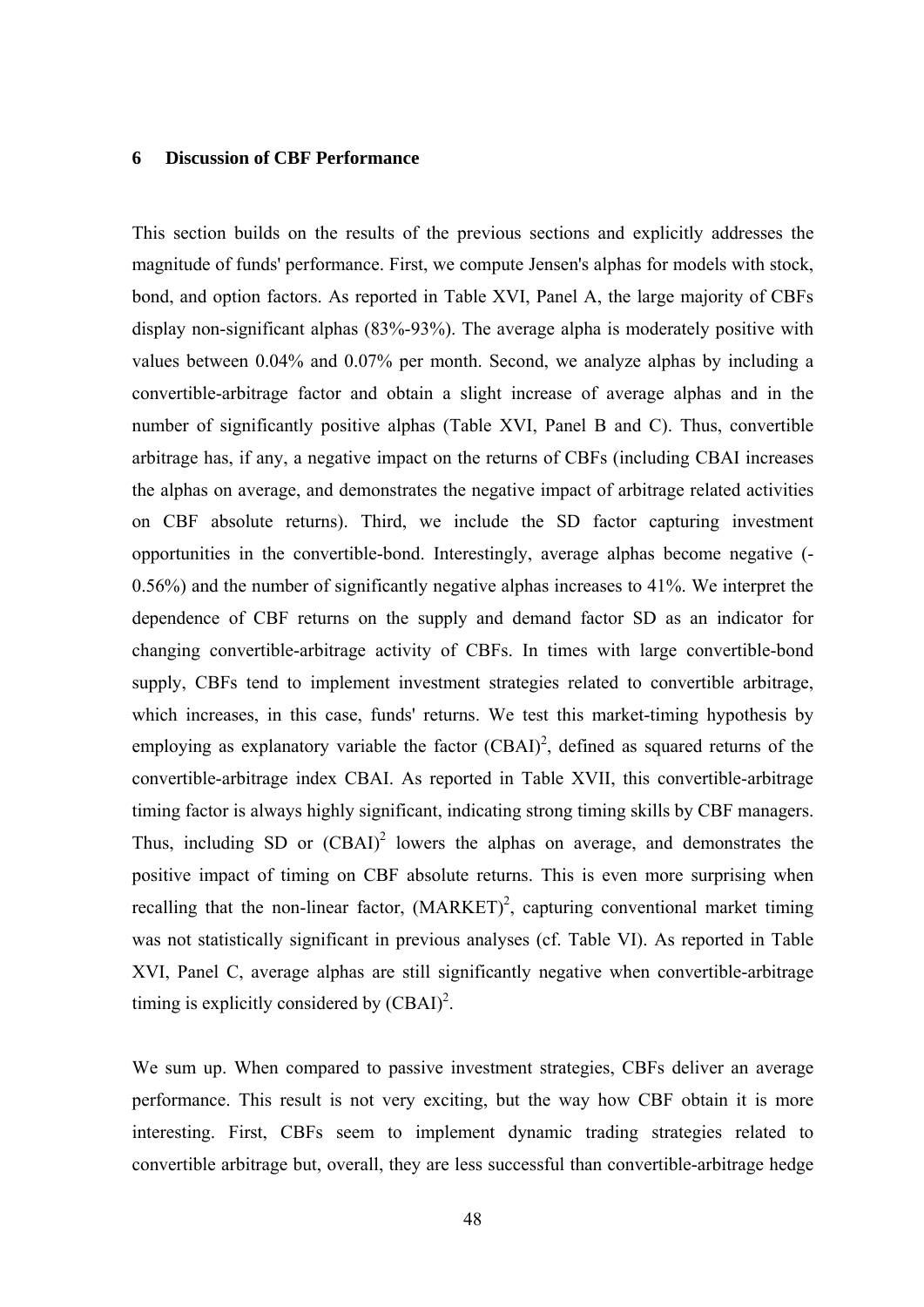funds. Second, CBFs seem to increase their convertible-arbitrage activities in phases when this strategy performs well, i.e. when investment opportunities in the convertible-bond market are good. This successful timing activity compensates the weak selection skills of CBFs' portfolio managers in the stock, bond, and convertible-bond market.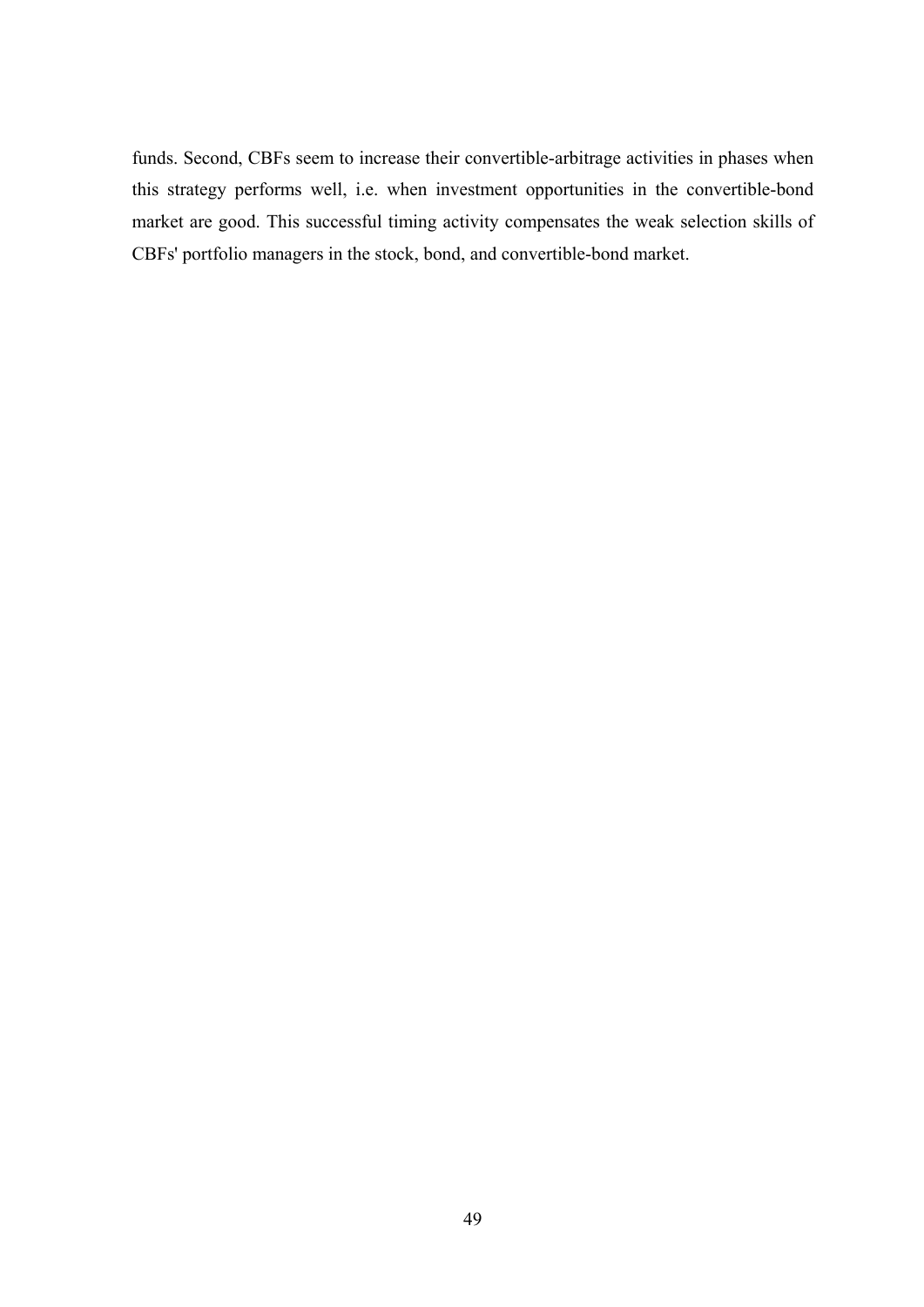## **Table XVI Analysis of the Alphas**

This table reports the percentage of statistically significant alphas (PERF) and the mean (per month) of the alphas (PERF) for all convertible bond funds in our sample determined with the different factor models introduced before. Panel A shows the percentage of significances for the standard models, Panel B for the extended models (with a convertible arbitrage factor), and Panel C for a model with a supply and demand (SD) factor. The sample includes 114 convertible bond funds from the CRSP Survivor-Bias Free US Mutual Fund Database and spans the period from 1985 to 2004.

| Models                                        | Percentage of<br>significantly<br>negative alphas<br>$(PERF_{i,t})$ | Percentage of<br>significantly<br>positive alphas<br>$(PERF_{i,t})$ | Percentage of non<br>significant alphas<br>$(PERF_{i}$ | Mean of alphas<br>$(PERF_{i,t})$ |
|-----------------------------------------------|---------------------------------------------------------------------|---------------------------------------------------------------------|--------------------------------------------------------|----------------------------------|
|                                               | Panel A                                                             |                                                                     |                                                        |                                  |
| CARHART (MARKET, SMB HML, and UMD)            | 9%                                                                  | 2%                                                                  | 89%                                                    | 0.07%                            |
| CARHART + TERM + DEFT                         | 5%                                                                  | 3%                                                                  | 93%                                                    | 0.06%                            |
| CARHART + IHY                                 | 5%                                                                  | 7%                                                                  | 88%                                                    | 0.07%                            |
| CARHART + ICBI                                | 9%                                                                  | 9%                                                                  | 83%                                                    | 0.04%                            |
| CARHART + TERM + DEFT + ICBI                  | 6%                                                                  | 5%                                                                  | 89%                                                    | 0.06%                            |
| $CARHART + HY + COI$                          | 10%                                                                 | 8%                                                                  | 83%                                                    | 0.07%                            |
|                                               | Panel B                                                             |                                                                     |                                                        |                                  |
| CARHART + LCBAI                               | $1\%$                                                               | 13%                                                                 | 85%                                                    | 0.10%                            |
| CARHART + TERM + DEFT + ICBAI                 | 1%                                                                  | 13%                                                                 | 86%                                                    | 0.08%                            |
| CARHART + IHY + ICBAI                         | 3%                                                                  | 16%                                                                 | 81%                                                    | 0.13%                            |
| CARHART + ICBI + ICBAI                        | 1%                                                                  | 11%                                                                 | 88%                                                    | 0.05%                            |
| $CARHART + TERM + DEFF + (CBI + (CBA)$        | 5%                                                                  | 10%                                                                 | 85%                                                    | 0.01%                            |
| $CARHART + \perp HY + \perp CBI + \perp CBAI$ | 6%                                                                  | 9%                                                                  | 85%                                                    | 0.09%                            |
|                                               | Panel C                                                             |                                                                     |                                                        |                                  |
| CARHART + LSD                                 | 41%                                                                 | 11%                                                                 | 48%                                                    | $-0.56%$                         |
| $CARHART +  SD +  CBAI$                       | 21%                                                                 | 19%                                                                 | 60%                                                    | $-0.12%$                         |
| CARHART + $(CBAI)^2$                          | 22%                                                                 | 0%                                                                  | 78%                                                    | $-0.31%$                         |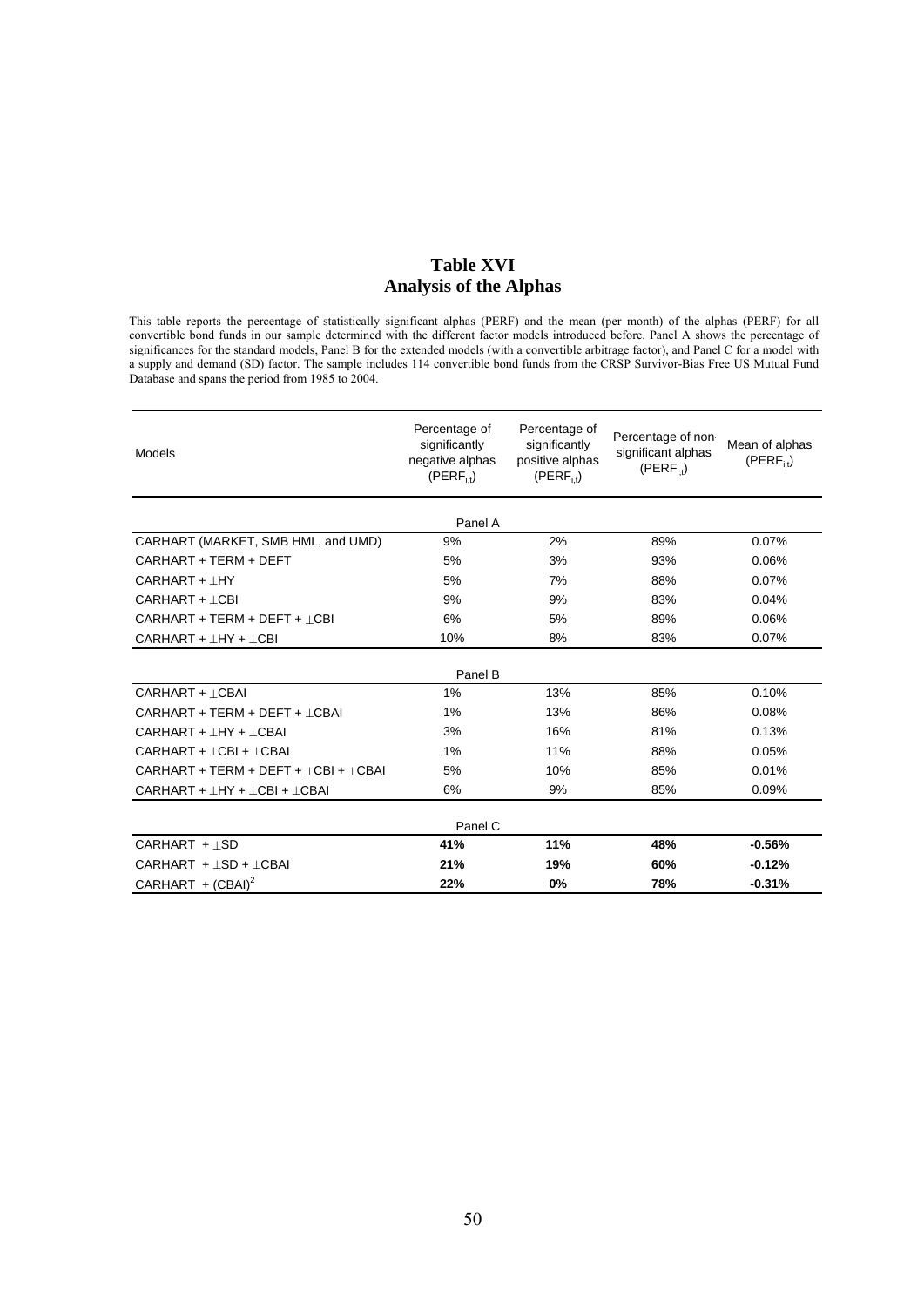## **Table XVII Models including a Timing Factor**

This table reports the coefficients of the panel regression of the general form:  $FUND_{i,t} = \alpha_i + \sum_k \beta_i \cdot F^k_t + e_{i,t}$  and  $F^k$  are the factors in the performance model and FUND are the monthly excess-returns of convertible bond fund i. The factors of the Carhart (1997) four-factor model are defined as follows: MARKET is the value-weight return on all NYSE, AMEX, and NASDAQ stocks (from CRSP) minus the one-month Treasury bill rate (from Ibbotson Associates), SMB (Small Minus Big) is the average return on three small portfolios minus the average return on three big portfolios, HML (High Minus Low) is the average return on two value portfolios minus the average return on two growth portfolios, UMD (Up Minus Down) is the average return on two high prior return portfolios minus the average return on two low prior return portfolios. The Carhart (1997) factors are from the Kenneth R. French data library on his webpage. SD is the supply demand factor. CBAI is the return on the CSFB/Tremont Convertible Arbitrage Index. CBI is the return on the Merrill Lynch All US Convertible Bond Index. All data are provided by Datastream except for the Carhart (1997) factors. Measures are the adjusted  $R^2$  (adj.  $R^2$ ), the Akaike and the Schwarz criterion. The sample includes 114 convertible bond funds from the CRSP Survivor-Bias Free US Mutual Fund Database and spans the period from 1994 to 2004.

| Alpha        | <b>MARKET</b> | <b>SMB</b>  | <b>HML</b> | <b>UMD</b>  | SD          | <b>CBAI</b> | $(CBAI)^2$           | $(CBI)^2$ | Adj $R^2$ | Akaike<br>Criterion | Schwarz<br>Criterion |
|--------------|---------------|-------------|------------|-------------|-------------|-------------|----------------------|-----------|-----------|---------------------|----------------------|
| $-0.002$     | $0.699$ ***   | $0.122$ *** | $0.059$ *  | $0.103$ *** | 0.062       |             |                      |           | 0.69      | $-4.91$             | $-4.90$              |
| $-0.004$ *** | $0.668$ ***   | $0.110***$  | 0.012      | $0.110***$  |             | $0.454$ *** |                      |           | 0.71      | $-4.99$             | $-4.98$              |
| $-0.003$ **  | $0.703$ ***   | $0.136$ *** | $0.056*$   | $0.111***$  |             |             | $6.715**$            |           | 0.69      | $-4.92$             | $-4.91$              |
| $-0.002$     | $0.667$ ***   | $0.102$ *** | 0.006      | $0.112***$  | $-0.180$    | $0.484$ *** |                      |           | 0.71      | $-4.99$             | $-4.98$              |
| $-0.006$ *** | $0.671$ ***   | $0.133$ *** | 0.006      | $0.120$ *** |             | $0.480$ *** | 8.883 ***            |           | 0.72      | $-5.01$             | $-5.00$              |
| $-0.003$ *   | $0.670$ ***   | $0.122$ *** | $-0.004$   | $0.124$ *** | $-0.271$ ** |             | 10.105 ***           |           | 0.72      | $-5.01$             | $-5.00$              |
| $-0.003$ *   | $0.670$ ***   | $0.122$ *** | $-0.004$   | $0.124$ *** | $-0.271$ ** |             | 0.529 *** 10.104 *** |           | 0.72      | $-5.01$             | $-5.00$              |
| $-0.003$ *** | $0.694$ ***   | $0.124$ *** | $0.063*$   | $0.090$ *** |             |             |                      | 1.599 *** | 0.70      | $-4.95$             | $-4.94$              |

\*\*\* 1% significance, \*\* 5% significance, \* 10% significance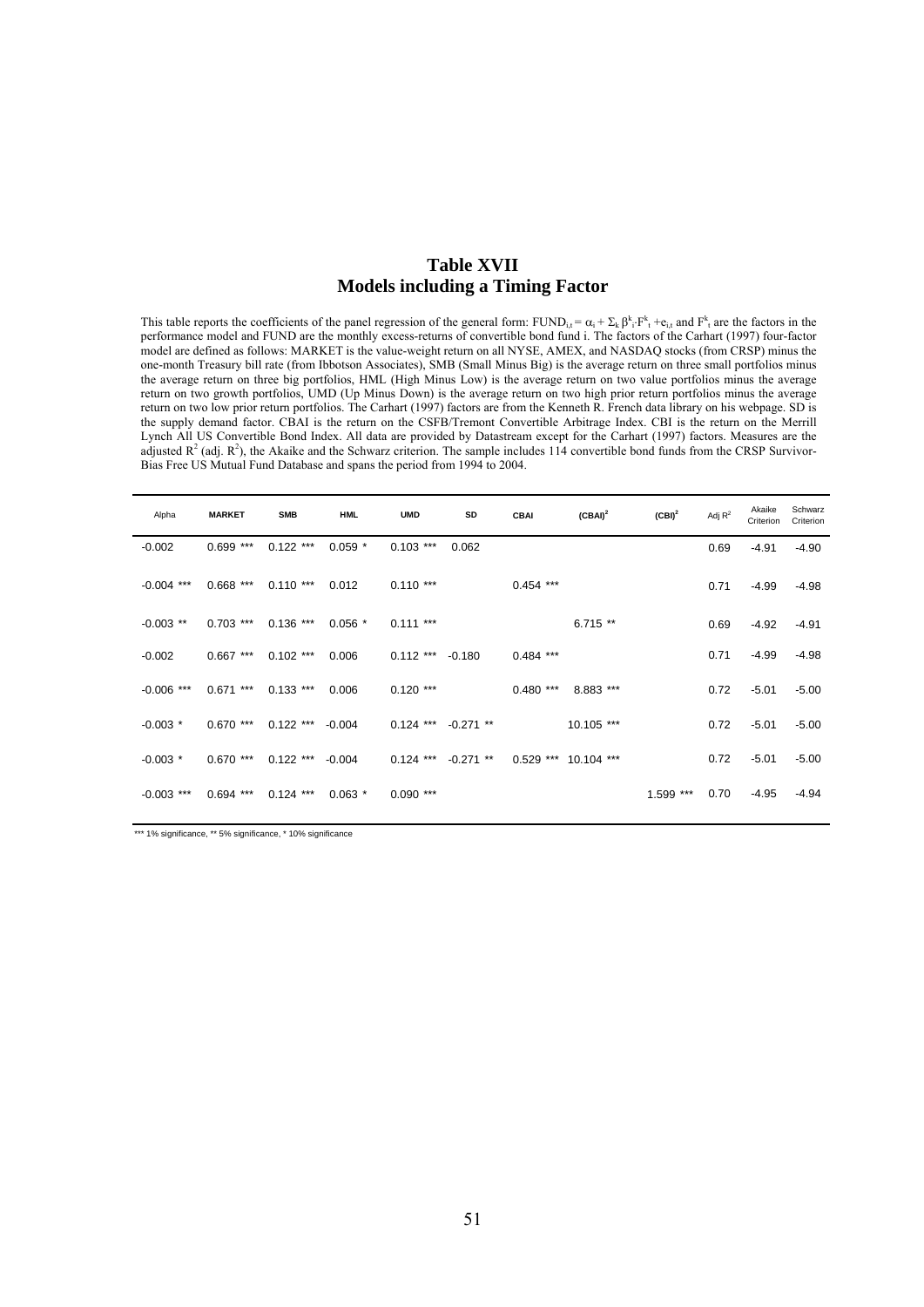#### **7 Conclusions**

This paper presents the first empirical study on convertible-bond funds (CBFs). We examine systematic factors that affect CBF returns using a complete and survivorship-biasfree sample of US convertible-bond funds in the period from 1985 to 2004. Risk factors can be divided into four categories: (i) stock factors as used in Carhart (1997); (ii) bond factors related to the term structure and credit risk; (iii) factors reflecting the option-like nature of convertible bonds, such as the stock-market volatility and non-linear market factors; and (iv) fund factors related to CBF trading activity.

Carhart (1997) factors capture a significant portion of CBF returns and should therefore be included in the data-generating process. Default risk tends to be explained equally well by a high-yield index factor and by the return difference between a long-term corporate bond index and a long-term government bond index. The hybrid character of convertible bonds is best captured by a convertible-bond index. Neither an implied volatility index nor other factors related to the non-linear payoffs of convertible bonds seem to be appropriate as explanatory variables.

We show that for a set of plausible models there is a positive relationship between the abnormal performance of convertible-bond funds and the difference in the funds' holdings of convertible bonds and stocks. We argue that this relationship can be explained by trading activities related to convertible-arbitrage. Following this line of reasoning, we extend all models by a convertible-arbitrage factor and a supply-demand factor of the convertible-bond market proxying for investment opportunities in this market. With this set of models, the cross-sectional relationship between funds' performance and portfolio holdings disappears. The results are found to be robust with respect to alternative risk adjustments and time periods.

Building on the above insights, we assess the performance of convertible-bond funds and draw the following conclusions. First, CBFs seem to implement dynamic trading strategies related to convertible arbitrage but, overall, they are less successful than convertible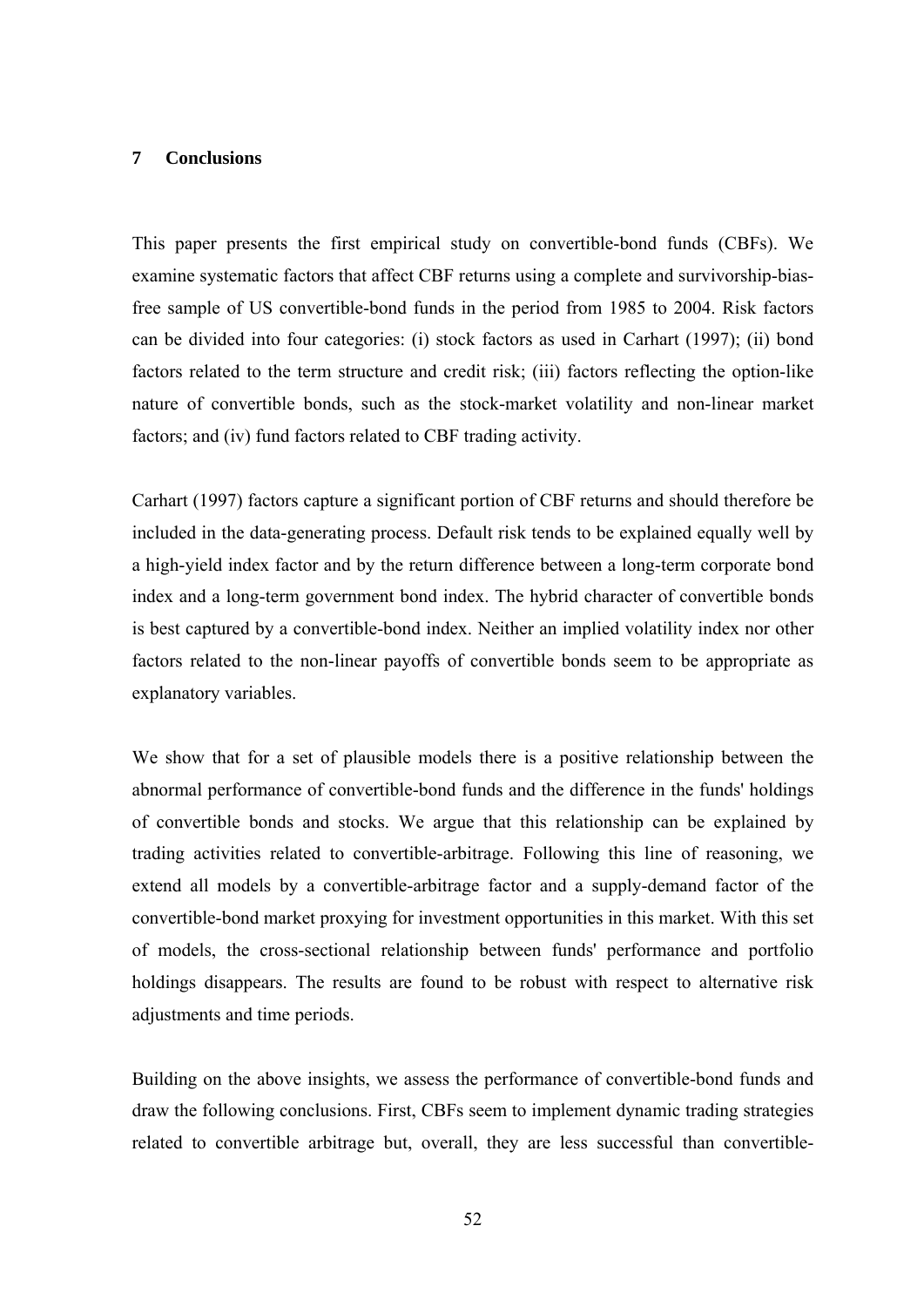arbitrage hedge funds. Second, CBFs seem to increase their convertible-arbitrage activities in phases when this strategy performs well, i.e. when investment opportunities in the convertible-bond market are good (convertible-arbitrage timing). This successful timing activity compensates but does not overcompensate the weak selection skills of CBFs' portfolio managers in the stock, bond, and convertible-bond market.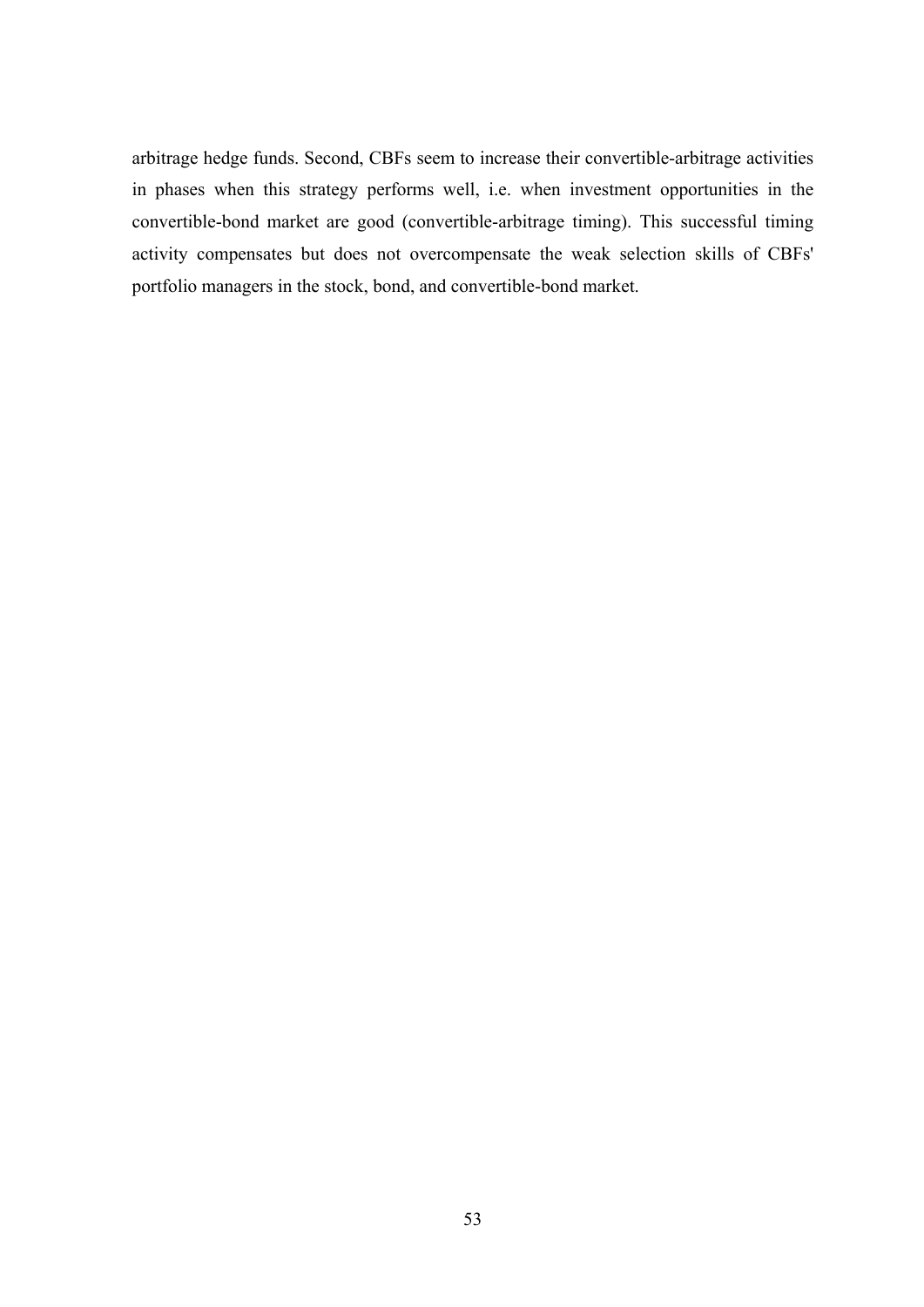## **8 References**

Agarwal, V. and Naik, N.Y., 2004, Risks and Portfolio Decisions Involving Hedge Funds, *Review of Financial Studies* 17, 63-98

Agarwal, V., W.H. Fung, Y.C. Loon and N.Y. Naik, 2006, Risk and Return in Convertible Arbitrage: Evidence from the Convertible Bond Market, *Working Paper Georgia State University and London Business School.* 

Ammann, M., Kind A., and C. Wilde, 2003, Are convertible bonds underpriced? An analysis of the French market, *Journal of Banking and Finance* 27, 87-105

Ang, A., and J. Chen, 2005, CAPM over the long run: 1926-2001, *NBER Working Paper 1190* 

Arshanapalli B., F. Fabozzi, L. N. Switzer and G. Gosselin, 2004, New Evidence on the market impact of convertible bond issues in the US, *Working Paper, Concordia University, Montreal.*

Beck, N., and J. N. Katz, 1995, What to do (and not to do) with time-series cross-section data, *American Political Science Review* 89(3), 634–647

Berk, J., R. C. Green, and V. Naik, 1999, Optimal investment, growth options, and security returns, *Journal of Finance* , October, 1553-1607

Blake, C.R., Elton E.J., and M.J. Gruber, 1993, The Performance of Bond Mutual Funds, *Journal of Business* 66(3), 371-403

Burmeister, E. and Wall, K., 1986, The arbitrage pricing theory and macroeconomic factor measures, *The Financial Review* 21, 1–20

Carayannopoulos, P., and Kalimipalli, M., 2003, Convertible bond prices and inherent biases, *Journal of Fixed Income* 13, 64-73

Carhart, M., 1997, On Persistence in Mutual Fund Performance, *Journal of Finance* 52(1), 57-82

Chen, N., Roll, R., and S. A. Ross, 1986, Economic forces and the stock market, *Journal of Business* 59, 383-403

Detzler, M.L., 1999, The Performance of global bind mutual funds, Journal of Banking and Finance 23, 1195-1217

Elton, E.J., Gruber M.J. and Blake C.R., 1995, Fundamental Economic Variables, Expected Returns, and Bond Fund Performance, *Journal of Finance* 50(4), 1229-1256

Elton, E.J., Gruber M.J. and Blake C.R., 1999, Common Factors in Active and Passive Portfolios, *European Finance Review* 3, 53-78

Elton, E.J., Gruber M.J. and Blake C.R., 2003, Incentive Fees and Mutual Funds, *Journal of Finance* 58(2), 779-804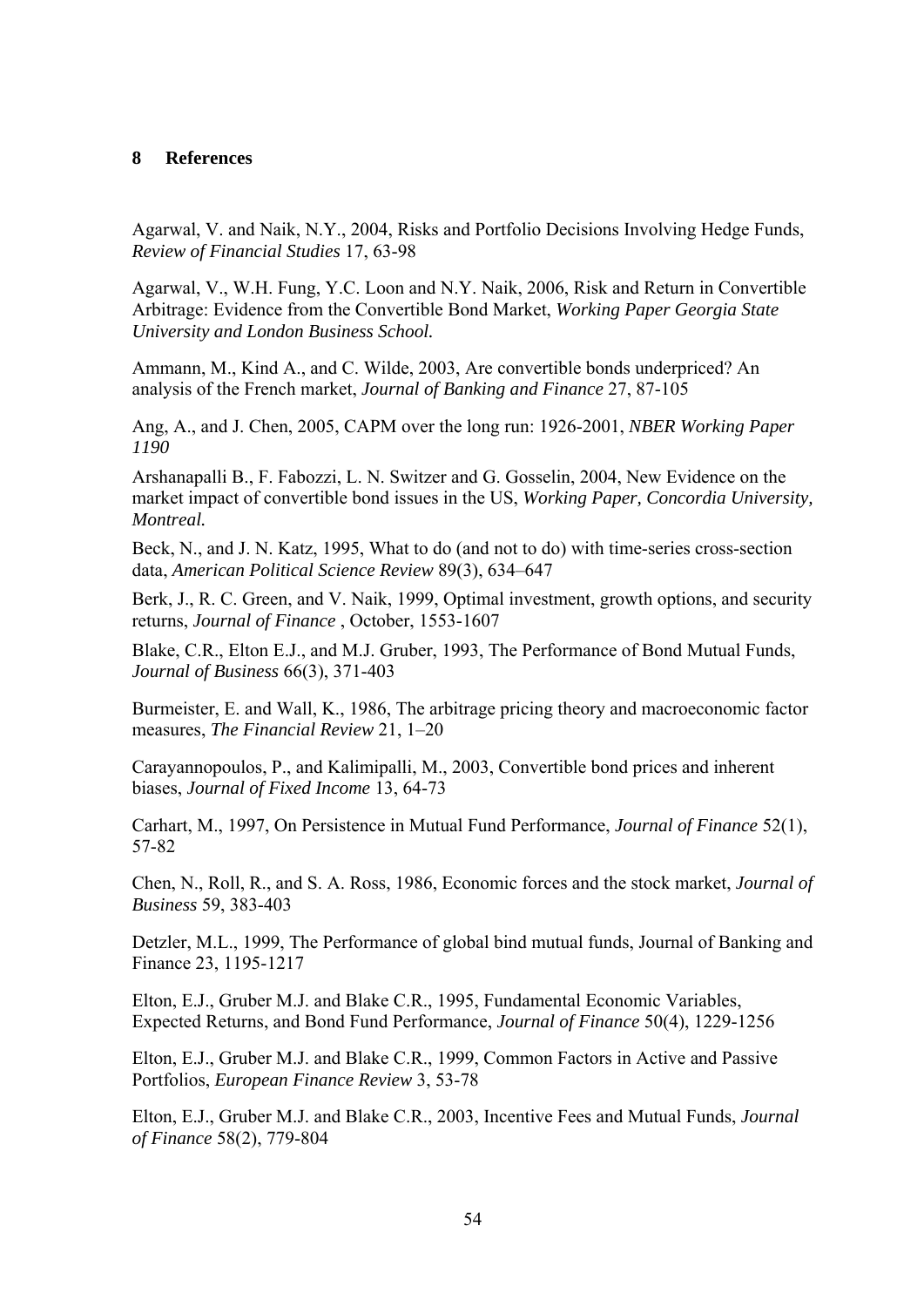Evans, N., 2002, Is the game over for hedge funds?, *Euromoney*.

Fama, E.F., and French K.R., 1989, Business Conditions and Expected Returns on Stocks and Bonds, *Journal of Financial Economics* 25, 23-49

Fama, E.F., and French K.R., 1992, The cross-section of expected stock returns, *Journal of Finance* 47, 427-465

Fama, E.F., and French K.R., 1993, Common risk factors in the return on stocks and bonds, *Journal of Financial Economics* 33, 3-56

Ferson, W., and R. Schadt, 1996, Measuring fund strategy and performance in changing economic conditions, *Journal of Finance* 51(2), 425–462

Fung, W., and D. A. Hsieh, 2004a, "Hedge Fund Benchmarks: A Risk Based Approach," *Financial Analysts Journal*, 60, 65-80

Fung, W., Hsieh, D.A., Naik, N.Y., and T. Ramadorai, 2005, "Hedge Funds: Performance, Risk, and Capital Formation," *Working Paper, Duke University, London Business School and University of Oxford*

Lummer, S.L. and M.W. Riepe, 1993, Convertible bonds as an asset class; 1957-1992, *Journal of Fixed Income*, 3(2), 1993

Harvey, C.R., 2001, The specification of conditional expectations. *Journal of Empirical Finance* 8, 573-638

Henriksson, R., and R. Merton, 1981, On market timing and investment performance, *Journal of Business* 54, 513–33

Jagannathan, R., and Z. Wang, 1996, The conditional CAPM and the cross-section of expected returns, *Journal of Finance* 51, 3–53

Kacperczyk, M., Sialm C. and L. Zheng, 2005, On the Industry Concentration of Actively Managed Equity Mutual Funds, *Journal of Finance* 60(4), 1984-2011

King, R., 1986, Convertible bond valuation: An empirical test, *Journal of Financial Research* 9 (1), 53-69

Lettau, M., and S. Ludwigson, 2001, Resurrecting the (C)CAPM: a cross-sectional test whet rink premia are time-varying, *Journal of Political Economy* 109, 1238–1287

Lewellen, J. and S. Nagel, 2003, The conditional CAPM does not explain asset-pricing anomalies, *Manuscript,* MIT

Merton, R. C., 1973, An intertemporal capital asset pricing model, *Econometrica* 41, 867- 887

Newey, W.K., and K.D. West, 1987, A simple positive definite Heteroskedasticity and Autocorrelation consistent Covariance Matrix, *Econometrica* 55, 703-708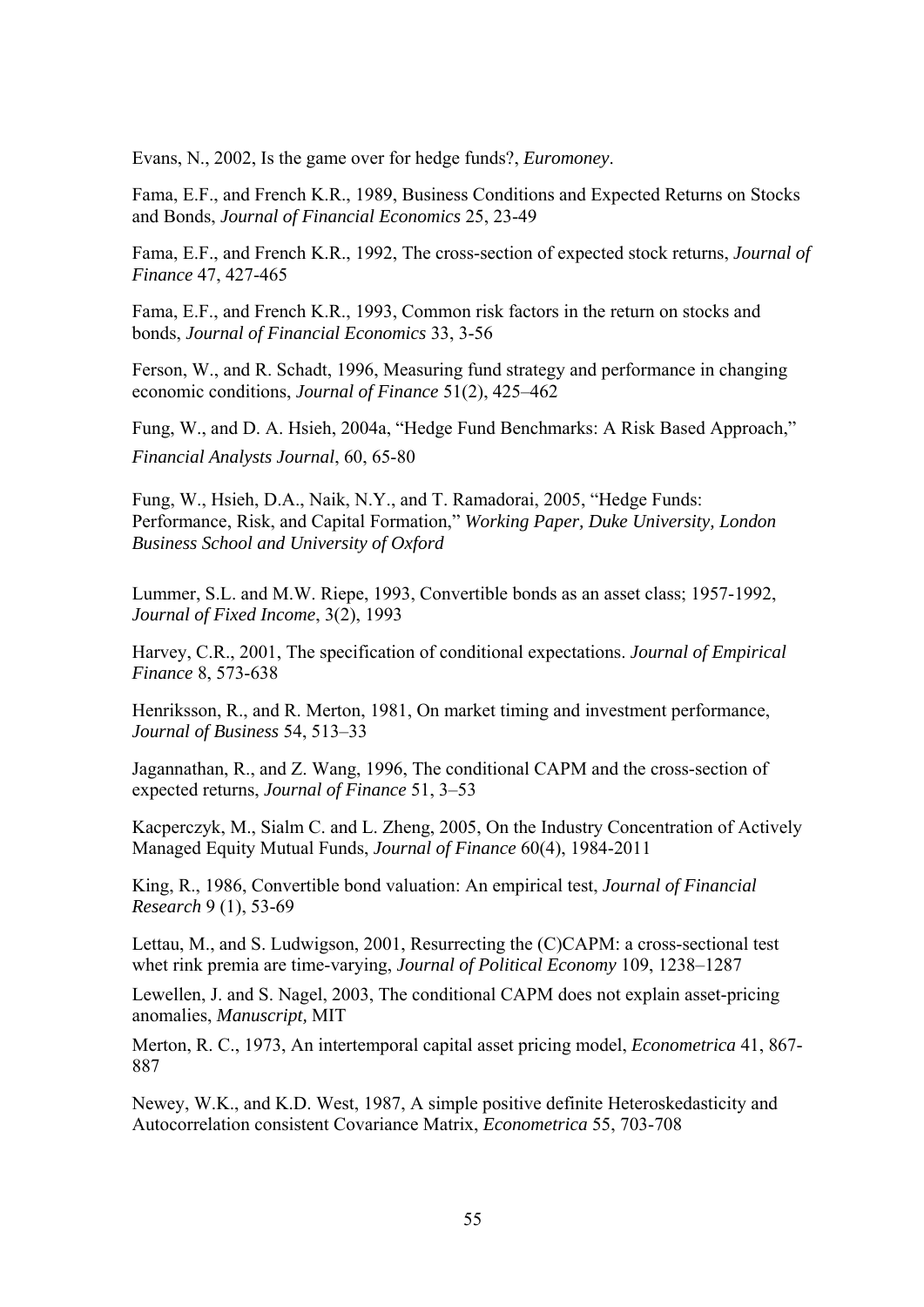Sirri, E., and P. Tufano, 1992, Buying and selling mutual funds: Flows, performance, fees and service, *Working Paper*, Harvard University.

Treynor, J., and K. Mazuy, 1966, Can mutual funds outguess the market? *Harvard Business Review* 44,131–36

Treynor, J. L., and F. Black, 1973, How to use security analysis to improve portfolio selection, *Journal of Business* 46, 66–86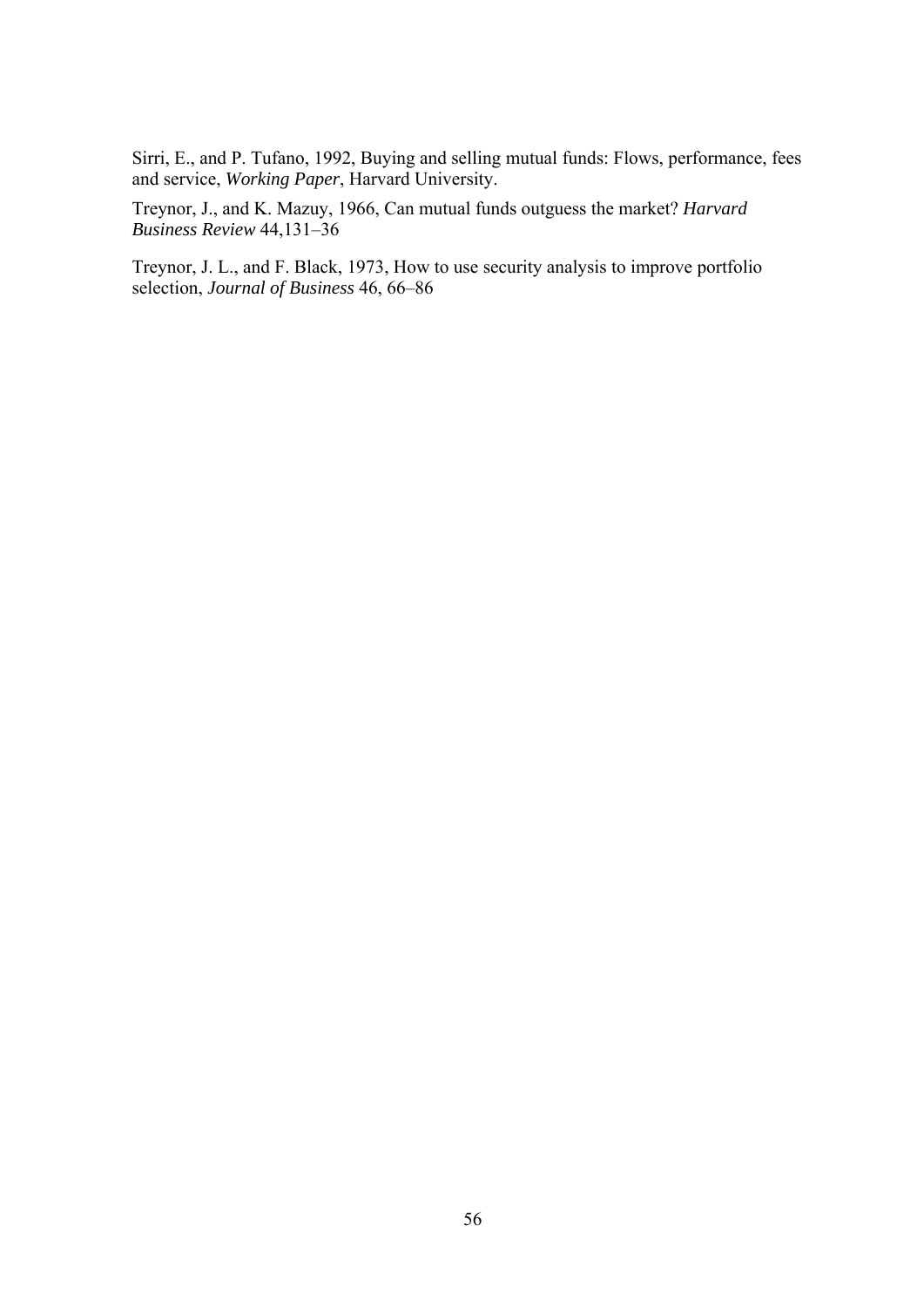## **Appendix: Risk Factors and Explanatory Variables**

Table A, Panel A presents the time-series variables used as factors of the data-generating processes employed in this study. Table A, Panel B refers to the cross-sectional variables. Monthly time-series are obtained from Datastream and the Kenneth R. French Data Library<sup>14</sup>. The cross-sectional explanatory variables are from CRSP. Table B reports the correlations among the cross-sectional (Panel A) and time-series (Panel B) explanatory variables. In order to cope with the problem of multicollinearity, some variables are orthogonalized before being used as regressors.

-

<sup>&</sup>lt;sup>14</sup> Kenneth French's Web site: http://mba.tuck.dartmouth.edu/pages/faculty/ken.french/data\_library.html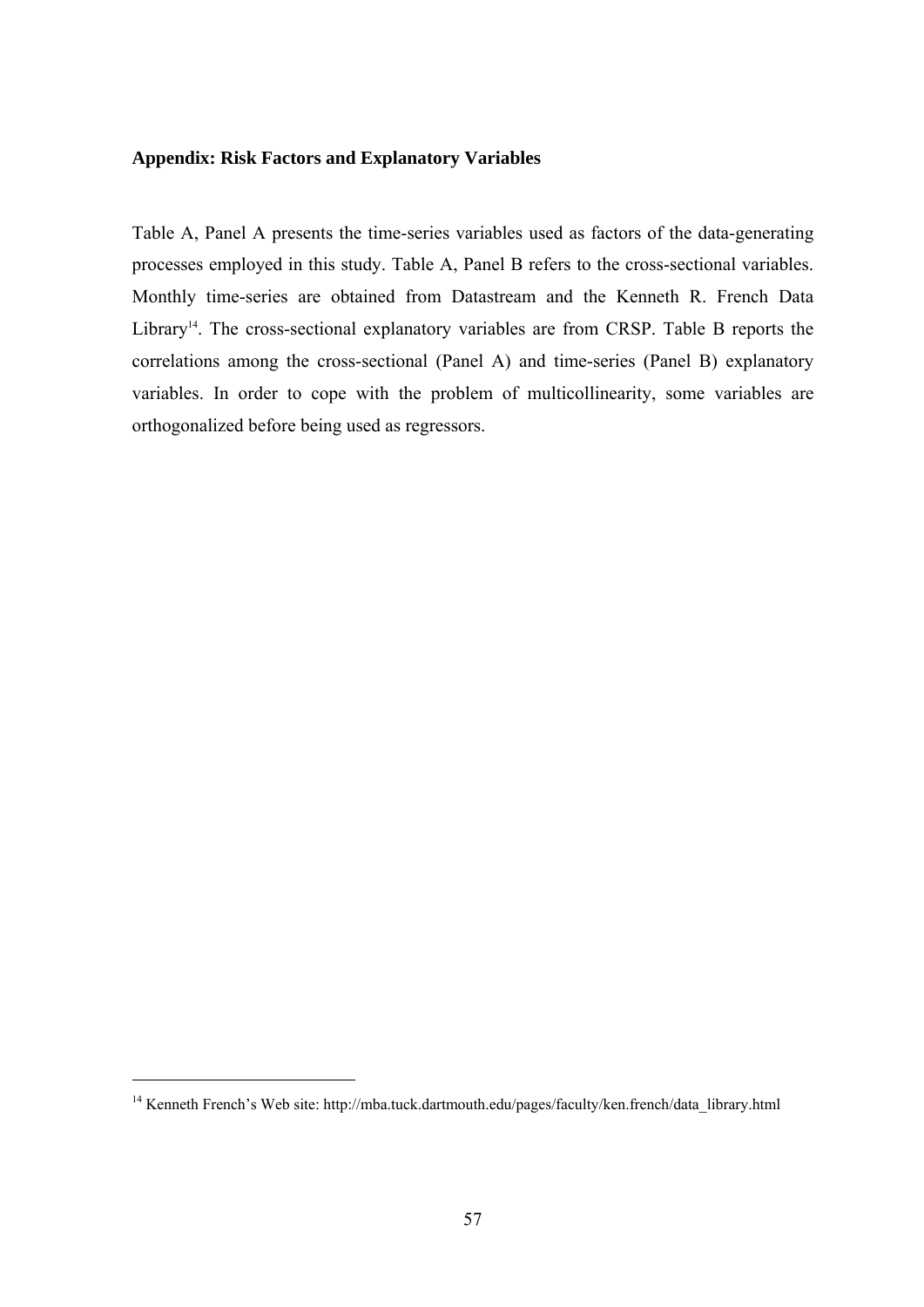## **Table A Description of Explanatory Variables**

This table describes the explanatory variables in this study (Panel A time-series variables and Panel B cross-sectional variables). The monthly time-series data are provided by Datastream or the Kenneth R. French Data Library. The cross-sectional explanatory variables are provided by the CRSP Survivorship Bias Free US Mutual Fund Database. Fund characteristics (EXP, CB, S, and B) are provided yearly or even more often, all other variables are provided monthly.

|                 | Panel A: Time-Series Input Parameters                                                                                                                                                                  |                                                 |                   |                 |  |  |  |  |  |  |  |  |  |
|-----------------|--------------------------------------------------------------------------------------------------------------------------------------------------------------------------------------------------------|-------------------------------------------------|-------------------|-----------------|--|--|--|--|--|--|--|--|--|
| Parameter       | <b>Definition</b>                                                                                                                                                                                      | Datasource                                      | <b>Start Date</b> | <b>End Date</b> |  |  |  |  |  |  |  |  |  |
| <b>MARKET</b>   | Value-weight return on all NYSE, AMEX, and NASDAQ stocks (from CRSP) minus the one-month Treasury bill rate (from<br>Ibbotson Associates)                                                              | Kenneth R. French - Data Library                | 1985              | 2004            |  |  |  |  |  |  |  |  |  |
| <b>SMB</b>      | SMB (Small Minus Big) is the average return on three small portfolios minus the average return on three big portfolios                                                                                 | Kenneth R. French - Data Library                | 1985              | 2004            |  |  |  |  |  |  |  |  |  |
| <b>HML</b>      | HML (High Minus Low) is the average return on two value portfolios minus the average return on two growth portfolios                                                                                   | Kenneth R. French - Data Library                | 1985              | 2004            |  |  |  |  |  |  |  |  |  |
| <b>UMD</b>      | UMD (Up Minus Down) is the average return on two high prior return portfolios minus the average return on two low prior<br>return portfolios                                                           | Kenneth R. French - Data Library                | 1985              | 2004            |  |  |  |  |  |  |  |  |  |
| <b>TERM</b>     | Return of the Lehman US Government Long Bond Index minus the one-month Treasury bill rate (from Ibbotson Associates)                                                                                   | Datastream/<br>Kenneth R. French - Data Library | 1985              | 2004            |  |  |  |  |  |  |  |  |  |
| <b>DEFT</b>     | Return on the Lehman US Corporate Long Bond Index minus the return of the Lehman US Government Long Bond Index                                                                                         | Datastream                                      | 1985              | 2004            |  |  |  |  |  |  |  |  |  |
| <b>BOND</b>     | Return on the Lehman US aggregated Government/Credit Bond Index minus one-month Treasury bill rate (from Ibbotson<br>Associates)                                                                       | Datastream/<br>Kenneth R. French - Data Library | 1985              | 2004            |  |  |  |  |  |  |  |  |  |
| HY              | Return on the Merrill Lynch US High Yield Index                                                                                                                                                        | Datastream                                      | 1985              | 2004            |  |  |  |  |  |  |  |  |  |
| <b>VOLA</b>     | Return on the CBOE Volatility VXO Index                                                                                                                                                                | Datastream                                      | 1986              | 2004            |  |  |  |  |  |  |  |  |  |
| NL <sub>1</sub> | The maximum of zero and the value-weight return on all NYSE, AMEX, and NASDAQ stocks (from CRSP) minus the return on<br>the Lehman US aggregated Government/Credit Bond Index (= $max(0, R_M - R_B)$ ) | Kenneth R. French - Data Library/<br>Datastream | 1985              | 2004            |  |  |  |  |  |  |  |  |  |
| NL <sub>2</sub> | Value-weight return on all NYSE, AMEX, and NASDAQ stocks (from CRSP) minus the one-month Treasury bill rate (from<br>Ibbotson Associates) squared $(=(R_M-R_F)^2)$                                     | Kenneth R. French - Data Library                | 1985              | 2004            |  |  |  |  |  |  |  |  |  |
| <b>CBI</b>      | Return on the Merrill Lynch All US Convertible Bond Index                                                                                                                                              | Datastream                                      | 1988              | 2004            |  |  |  |  |  |  |  |  |  |
| <b>CBAI</b>     | Return on the CSFB/Tremont Convertible Arbitrage Index                                                                                                                                                 | Datastream                                      | 1994              | 2004            |  |  |  |  |  |  |  |  |  |
|                 | Panel B: Cross-Sectional Input Parameters                                                                                                                                                              |                                                 |                   |                 |  |  |  |  |  |  |  |  |  |
| <b>FUND</b>     | Monthly CBF excess-return                                                                                                                                                                              | <b>CRSP</b>                                     | 1985              | 2004            |  |  |  |  |  |  |  |  |  |
| <b>TNA</b>      | The Total Net Assets (TNA) is the closing market value of securities owned, plus all assets, minus all liabilities (TNAs are<br>reported in millions of dollars)                                       | <b>CRSP</b>                                     | 1985              | 2004            |  |  |  |  |  |  |  |  |  |
| <b>EXP</b>      | Expense Ratio is the percentage of the total investment that shareholders<br>pay for the mutual fund's operating expenses                                                                              | <b>CRSP</b>                                     | 1987              | 2004            |  |  |  |  |  |  |  |  |  |
| CВ              | The Percentage Invested in Convertible Bonds                                                                                                                                                           | <b>CRSP</b>                                     | 1995              | 2004            |  |  |  |  |  |  |  |  |  |
| s               | The Percentage Invested in Common Stocks                                                                                                                                                               | <b>CRSP</b>                                     | 1995              | 2004            |  |  |  |  |  |  |  |  |  |
| в               | The Percentage Invested in Bonds is the percentage of the<br>fund invested in preferred, corporate, municipal, government, and convertible bonds                                                       | <b>CRSP</b>                                     | 1995              | 2004            |  |  |  |  |  |  |  |  |  |